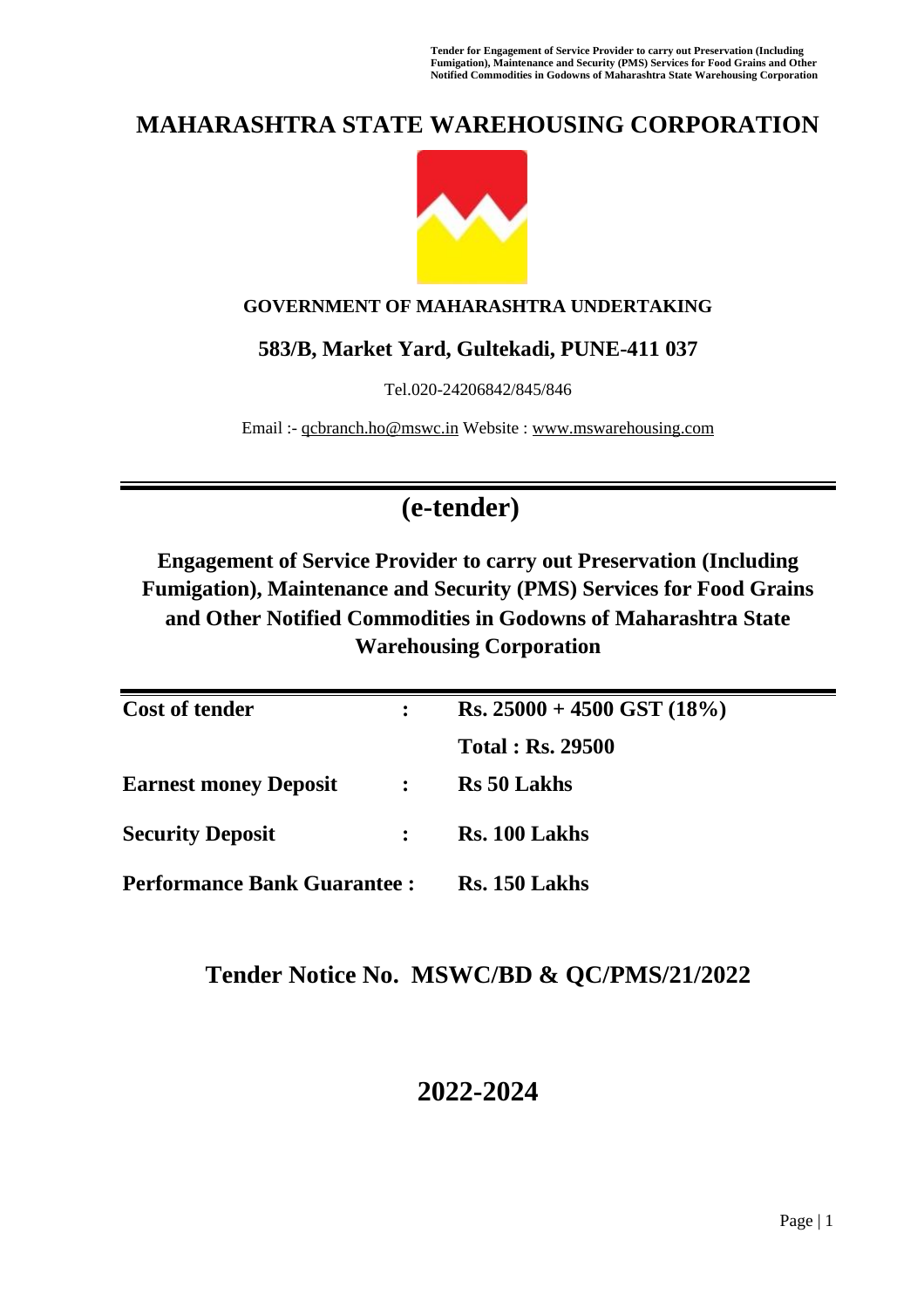

### **MAHARSHTRA STATE WAREHOUSING CORPORATION**

(A Government of Maharashtra Undertaking) (Department of Cooperation, Marketing and Textiles, Government of Maharashtra) 583/B, Market Yard, Gultekadi, PUNE-411 037 Tel. 020-24206842/846 Email: - [qcbranch.ho@mswc.in](mailto:qcbranch.ho@mswc.in) Website: [www.mswarehousing.com](http://www.mswarehousing.com/)

## **E-TENDER NOTICE No. MSWC/BD & QC/PMS/21/2022**

(Electronic tendering system only)

### **Online E- Tenders for Engagement of Service Provider to carry out Preservation (Including Fumigation), Maintenance and Security (PMS) Services for Food Grains and Other Notified Commodities in Godowns of Maharashtra State Warehousing Corporation details are as below,**

|   | Name of Work                                                                                                                                                                                                                                | Period of        | E.M.D. in | Cost of tender form                                 |
|---|---------------------------------------------------------------------------------------------------------------------------------------------------------------------------------------------------------------------------------------------|------------------|-----------|-----------------------------------------------------|
| N |                                                                                                                                                                                                                                             | Contract         | Rs.       |                                                     |
|   | Engagement of Service Provider to carry out<br>Preservation (Including Fumigation), Maintenance<br>and Security (PMS) Services for Food Grains and<br>Other Notified Commodities in Godowns of<br>Maharashtra State Warehousing Corporation | $2 + 1$<br>years | 50 Lakhs  | Rs.29500<br>$(Rs.25,000/- + GST)$<br>$Rs.4,500/-$ ) |

#### e- tender time table

|                | Issue of tender document                                | 26.05.2022 to 16.06.2022      |
|----------------|---------------------------------------------------------|-------------------------------|
|                |                                                         |                               |
| 2              | Due date for submission of written queries for document | 01.06.2022 upto $17:00$ hrs   |
|                |                                                         |                               |
|                | clarifications                                          |                               |
|                |                                                         |                               |
| 3              | Pre-bid Meeting                                         | 02.06.2022 at 15:00 hrs       |
|                |                                                         |                               |
| $\overline{4}$ | Last date for tender with EMD submission                | 16.06.2022 upto 16:00 hrs     |
|                |                                                         |                               |
|                | Date of technical bid opening                           | 17.06.2022 at 16:00 hrs       |
|                |                                                         |                               |
| 6              | Date of opening of financial bid                        | To be communicated separately |
|                |                                                         |                               |

1. Agencies are requested to register themselves for E-tender online, Bidding documents can be seen and downloaded from the website [http://mahatenders.gov.in](http://mahatenders.gov.in/) (Select Organization – Co-Operation & Marketing Textile, Mumbai) The bid can be submitted in electronic format on the website http://mahatenders.gov.in and blank tender document can be accessed.

2. Any queries regarding tender may be communicated to HOD, BD&QC Department, MSWC. by email in time schedule mentioned above (Email Id [qcbranch.ho@mswc.in](mailto:qcbranch.ho@mswc.in) )

3. Right to reject any or all tenders without assigning any reason is reserved with MSWC.

### **Chairman and Managing Director**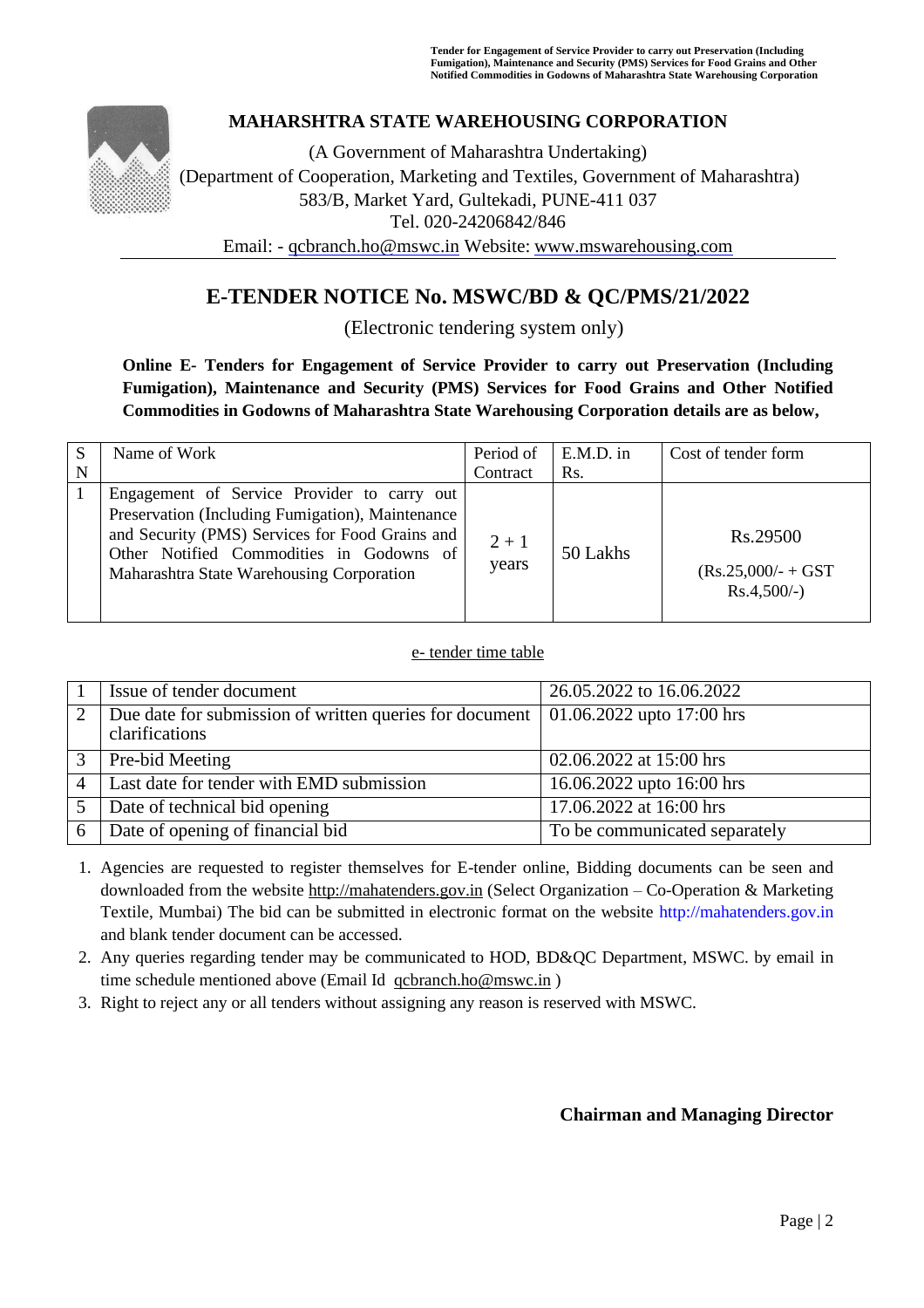#### **DISCLAIMER**

The information contained in this Bid document or subsequently provided to Bidder, whether verbally or in document form or any other form by or on behalf of MSWC or any of its employees or advisers, is provided to Bidder on the terms and conditions set out in this Bid document and such other terms and conditions subject to which such information is provided. This information is on a wide range of matters, some of which depends upon interpretation of law. The information given is not an exhaustive account of statutory requirements and should not be regarded as a complete or authoritative statement of law. MSWC accepts no responsibility for the accuracy or otherwise for any interpretation or opinion on the law expressed herein.

 The purpose of this Bid document is to provide interested parties with information that may be useful to them in the formulation of their Proposals pursuant to this Bid document. This Bid document includes statements, which reflect various assumptions and assessments arrived at by the MSWC in relation to the assignment. Such assumptions, assessments and statements do not purport to contain all the information that each Bidder may require. This Bid document may not be appropriate for all persons, and it is not possible for the MSWC, its employees or advisers to consider the objectives, technical expertise and particular needs of each party who reads or uses this Bid document. The assumptions, assessments, statements and information contained in this Bid document, may not be complete, accurate, adequate or correct. Each Bidder should, therefore, conduct its own investigations, do analysis and should check the accuracy, adequacy, correctness, reliability and completeness of the assumptions, assessments and information contained in this Bid document and obtain independent advice from appropriate sources.

 MSWC and its employees make no representation or warranty and shall have no liability to any person including any Bidder under any law, statute, rules or regulations or tort, principles of restitution or unjust enrichment or otherwise for any loss, damages, cost or expense which may arise from or be incurred or suffered on account of anything contained in this Bid document or otherwise, including the accuracy, adequacy, correctness, reliability or completeness of the Bid document and any assessment, assumption, statement or information contained therein or deemed to form part of this Bid document or arising in any way in this Selection Process.

 MSWC also accepts no liability of any nature whether resulting from negligence or otherwise however caused arising from reliance of any Bidder upon the statements contained in this Bid document.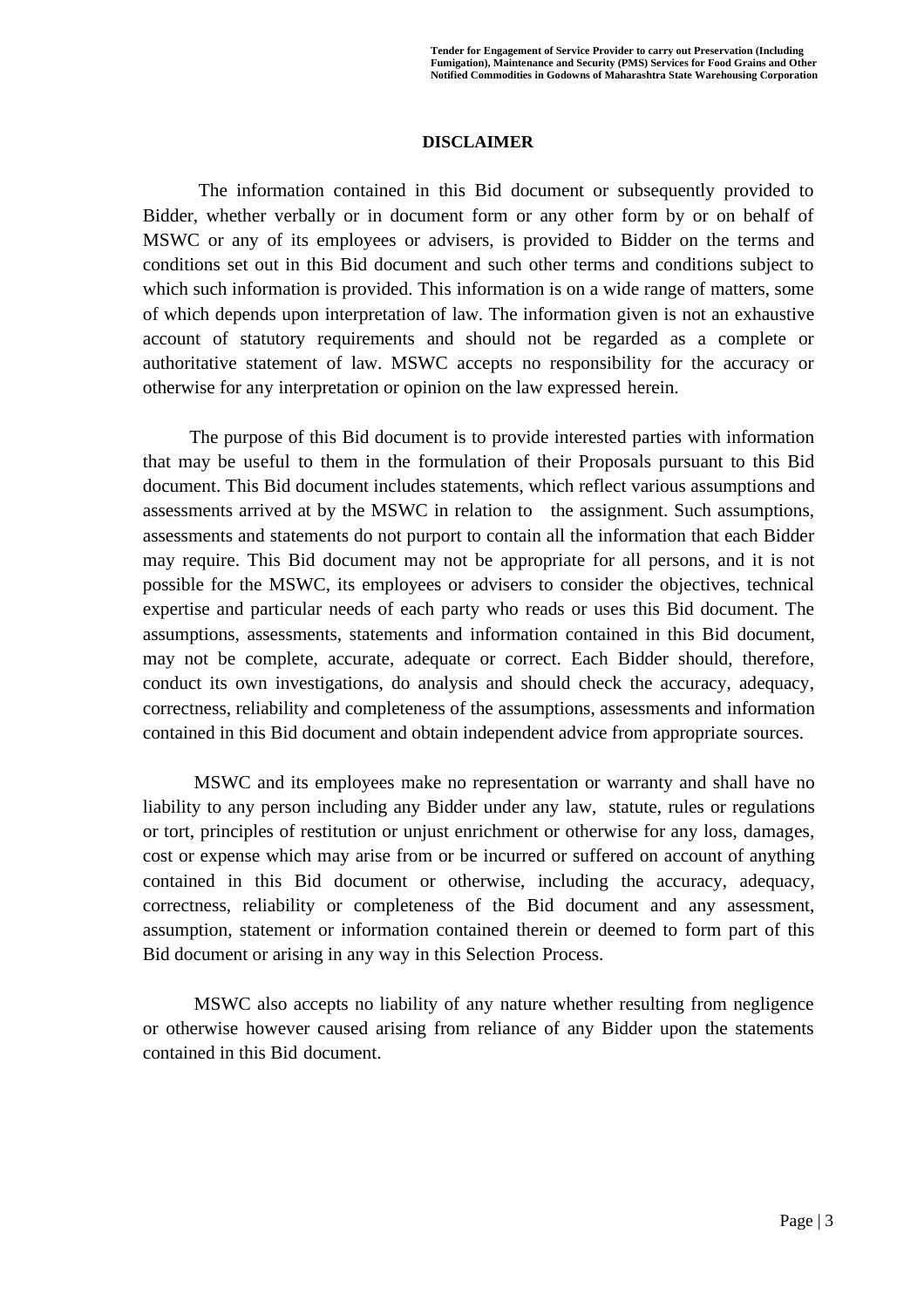MSWC may in its absolute discretion, but without being under any obligation to do so, update, amend or supplement the information, assessment or assumption contained in this Bid document.

The issue of this Bid document does not imply that MSWC is bound to select any Bidder or to appoint the Selected Bidder, as the case may be, for the assignment and MSWC reserves the right to reject all or any of the Proposals by assigning reasons thereof.

The Bidder shall bear all its cost associated with or relating to preparation and submission of its Proposal including but not limited to the preparation, copying, postage, delivery fees, expenses associated with any demonstrations or presentations which may be required by the MSWC, formation of consortium or any other costs incurred in connection with or relating to its Proposal. All such costs and expenses will remain with the Bidder and MSWC shall not be liable in any manner whatsoever for the same or for any other costs or other expenses incurred by a Bidder in preparation or submission of the Proposal, regardless of the conduct or outcome of the Selection Process.

 Though adequate care has been taken in the preparation of this document, the applicant submitting application should satisfy itself that the document is complete in all respects.

 The authority, its employees and advisors make no representation or warranty and shall have no liability to any person, including any applicant or bidder, under any law, statute, rules or regulations or tort, principles of restitution or unjust enrichment or otherwise for any loss, damages, cost or expense which may arise from or be incurred or suffered on account of anything contained in this tender document or otherwise, including the accuracy, adequacy, correctness, completeness or reliability of the tender document and any assessment, assumption, statement or information contained therein or deemed to form part of this tender document or arising in any way with pre-qualification of applicants for participation in the bidding process.

 The authority reserves the right, without any obligation or liability, to accept or reject any or allthe applications submitted in response to this tender notice at any stage of the process, to withhold or withdraw or to cancel or modify the process of this tender, at any time, without assigning any reason whatsoever.

The authority may, in its absolute discretion but without being under any obligation to do so, update, amend or supplement the information, assessment or assumptions contained in this tender document.

#### **CHAIRMAN & MANAGING DIRECTOR**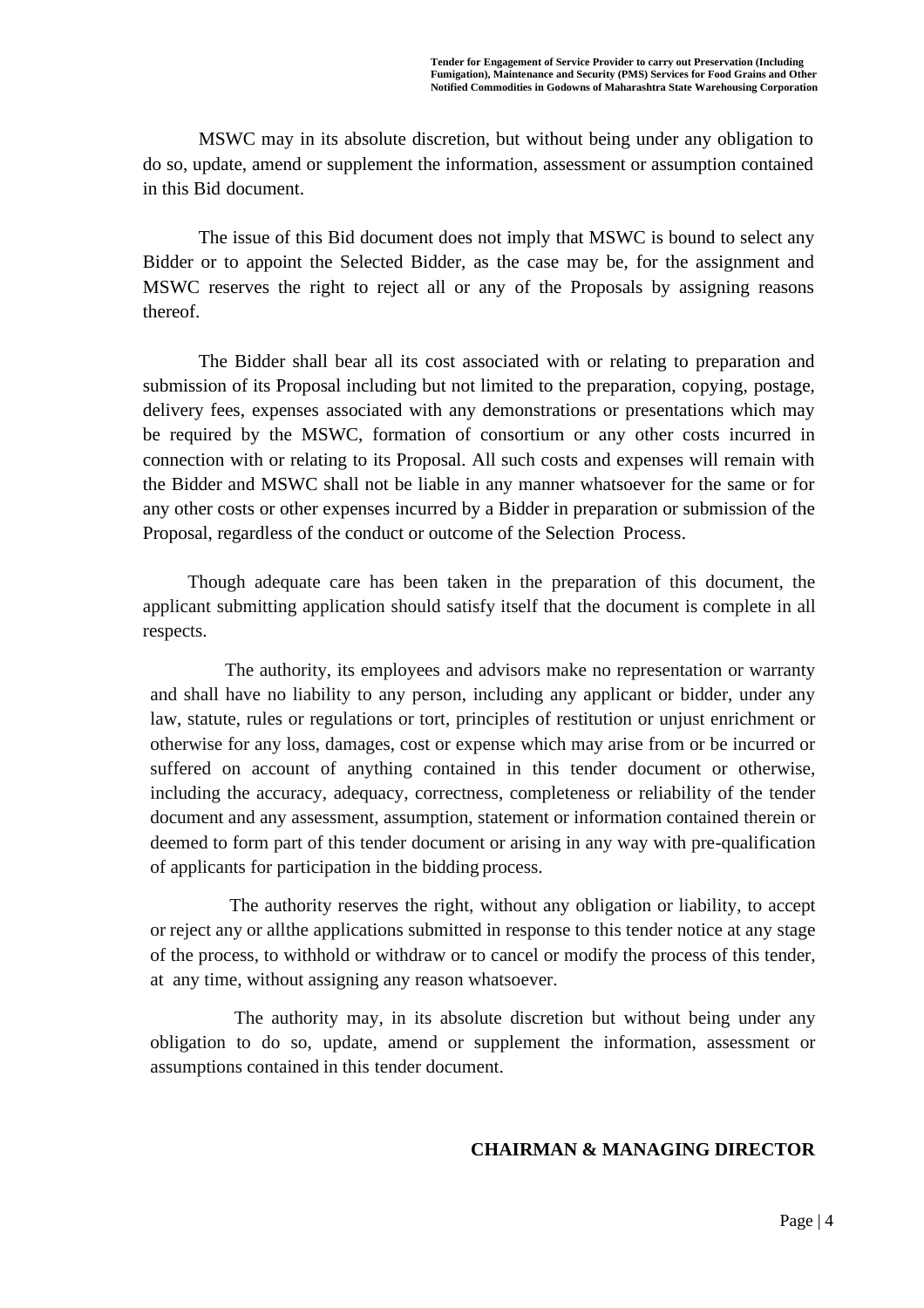### **DEFINITIONS / ABBREVIATIONS**

| <b>Bid/Tender</b>   | : Tender for Engagement of Service Provider to carry out Preservation (Including<br>Fumigation), Maintenance and Security (PMS) Services for Food Grains and<br>Other Notified Commodities in Godowns of Maharashtra State Warehousing<br>Corporation |
|---------------------|-------------------------------------------------------------------------------------------------------------------------------------------------------------------------------------------------------------------------------------------------------|
| <b>Authority</b>    | : "Authority" means Chairman and Managing Director, Maharashtra State                                                                                                                                                                                 |
|                     | Warehousing Corporation or his representative                                                                                                                                                                                                         |
| <b>BD &amp; OC</b>  | : Business Development and Quality Control branch of MSWC                                                                                                                                                                                             |
| <b>C&amp;G</b> Yard | : Cleaning and grading yard                                                                                                                                                                                                                           |
| <b>CFS</b>          | : Container Freight Station                                                                                                                                                                                                                           |
| <b>Depositor</b>    | : Any depositor whose stock is stored in MSWC warehouses                                                                                                                                                                                              |
| <b>FCI</b>          | : Food Corporation of India                                                                                                                                                                                                                           |
| <b>HOD</b>          | : Head of Department                                                                                                                                                                                                                                  |
| <b>LMT</b>          | : Lakh Metric Ton                                                                                                                                                                                                                                     |
| <b>MSWC</b>         | : Maharashtra State Warehousing Corporation                                                                                                                                                                                                           |
| <b>NAFED</b>        | : National Agricultural Co-operative Marketing Federation                                                                                                                                                                                             |
| <b>PMS</b>          | : Preservation (Including Fumigation) Maintenance & Security                                                                                                                                                                                          |
| <b>PPP</b>          | : Private Public Partnership                                                                                                                                                                                                                          |
| <b>MSP</b>          | : Minimum Support Price                                                                                                                                                                                                                               |
| <b>SD</b>           | : Security Deposit                                                                                                                                                                                                                                    |
| <b>LOI</b>          | : Letter of Intent                                                                                                                                                                                                                                    |
| <b>PBG</b>          | : Performance Bank Guarantee                                                                                                                                                                                                                          |
| <b>OCP</b>          | : Quality Control Personnel                                                                                                                                                                                                                           |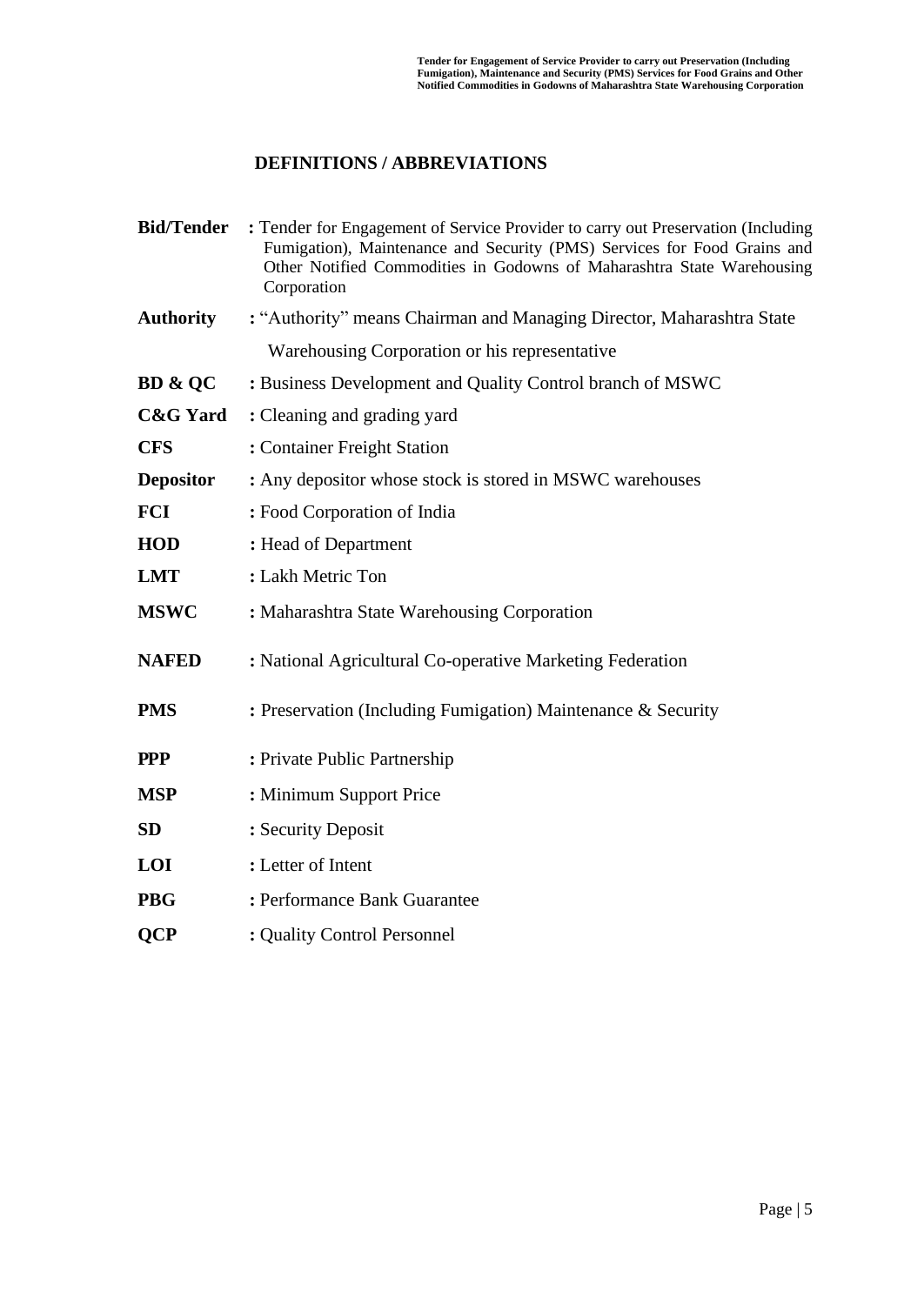## **INDEX**

| <b>Particulars</b>                                                                           | Page<br>no.             |
|----------------------------------------------------------------------------------------------|-------------------------|
| <b>Executive Summary</b>                                                                     | 07                      |
| <b>Request Inviting Tender</b>                                                               | 08                      |
| <b>Section I: Instructions to Bidders</b>                                                    | 12                      |
| <b>Section II: Scope of Work</b>                                                             | 13                      |
| <b>Section III: Bid Information</b>                                                          | 17                      |
| <b>Section IV: Eligibility Criteria</b>                                                      | 24                      |
| <i>Section V</i> : Technical Bid and Its Evaluation Criteria                                 | 26                      |
| <b>Section VI: Financial Bid and Its Evaluation Criteria</b>                                 | 27                      |
| Section VII : General Terms and Conditions of Contract and Liabilities Under<br>the Contract | 29                      |
| Annexures                                                                                    | 42 onwards<br>$I - XII$ |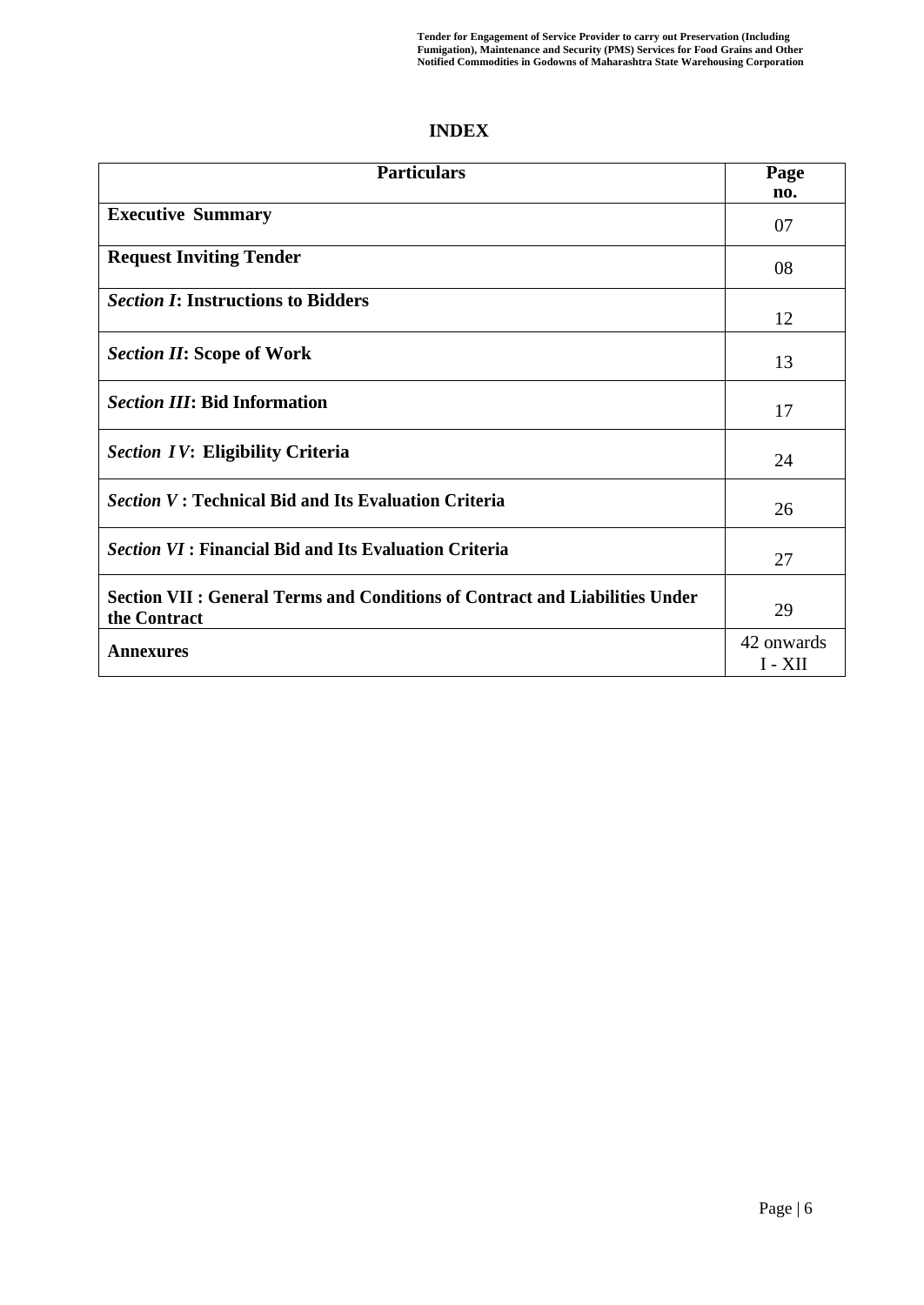#### **EXECUTIVE SUMMARY**

Maharashtra State Warehousing Corporation was established on 8<sup>th</sup> August, 1957, under the Agriculture Produce (Development & Warehousing) Act,1956, which was subsequently replaced by the Warehousing Corporations Act,1962. The functioning of the State Warehousing Corporation is done on the basis of said Act & the detailed procedure formulated under Bombay Warehouses Act,1959 and Bombay Warehouses Rules,1960 duly amended from time to time. As per the Act, MSWC has two shareholders, one is Government of Maharashtra and another is Central Warehousing Corporation with 50% Shares each. Our Board of Directors consists of 5 directors nominated by Government of Maharashtra and 5 by CWC and Chairman & Managing Director appointed by Government of Maharashtra.

Maharashtra State Warehousing Corporation (MSWC) is one of the oldest State Warehousing Corporations in the country. It was started with 3 warehousing centers and has now grown up to the extent of 206 centers at present with a total capacity of 18.44 Lakhs M.T.s (as on 31st March 2022). Warehousing activities of MSWC include scientific storage of food grains, fertilizers, industrial goods, cotton bales, cement, and at some places it runs Public Bonded Warehouse. Depositors can avail credit from banks by pledging Warehouse Receipt.

The Corporation has its Administrative Headquarters in Pune. It has 8 Regional Offices located at Navi Mumbai, Pune, Aurangabad, Amravati, Latur, Kolhapur, Nashik and Nagpur. Each Regional Office is headed by a Regional Manager who controls administrative activity in that region comprising of warehousing complexes. Besides the 205 warehousing complexes, MSWC is also running a Container Freight Station situated at Dronagiri Node, Navi Mumbai since 2005.

MSWC requires the services of outsourced PMS Service Provider for the upkeep of stored stock and its properties, and undertaking stock receipt, preservation and maintenance activities, warehouse management system related works. The PMS Service Provider is required mainly for the purposes of safety and security of stored goods, maintenance of stock in scientific and hygienic manner and to maintain the quality control of stored goods. Service provider is required to maintain uptodate all stock records, and to undertake computer entries, data feeding, prepare daily, monthly, quarterly, yearly MIS reports, online/offline correspondence and work prescribed under the supervision of HOD/Centre Incharge, and any other work assigned from time to time as per the administrative convenience and exigencies of work.

There are 206 MSWC Warehousing complexes locations also Head office & Regional offices.

The detailed location-wise requirement of PMS Services is at Annexure – I.

**\*\*\*\*\*\*\*\*\***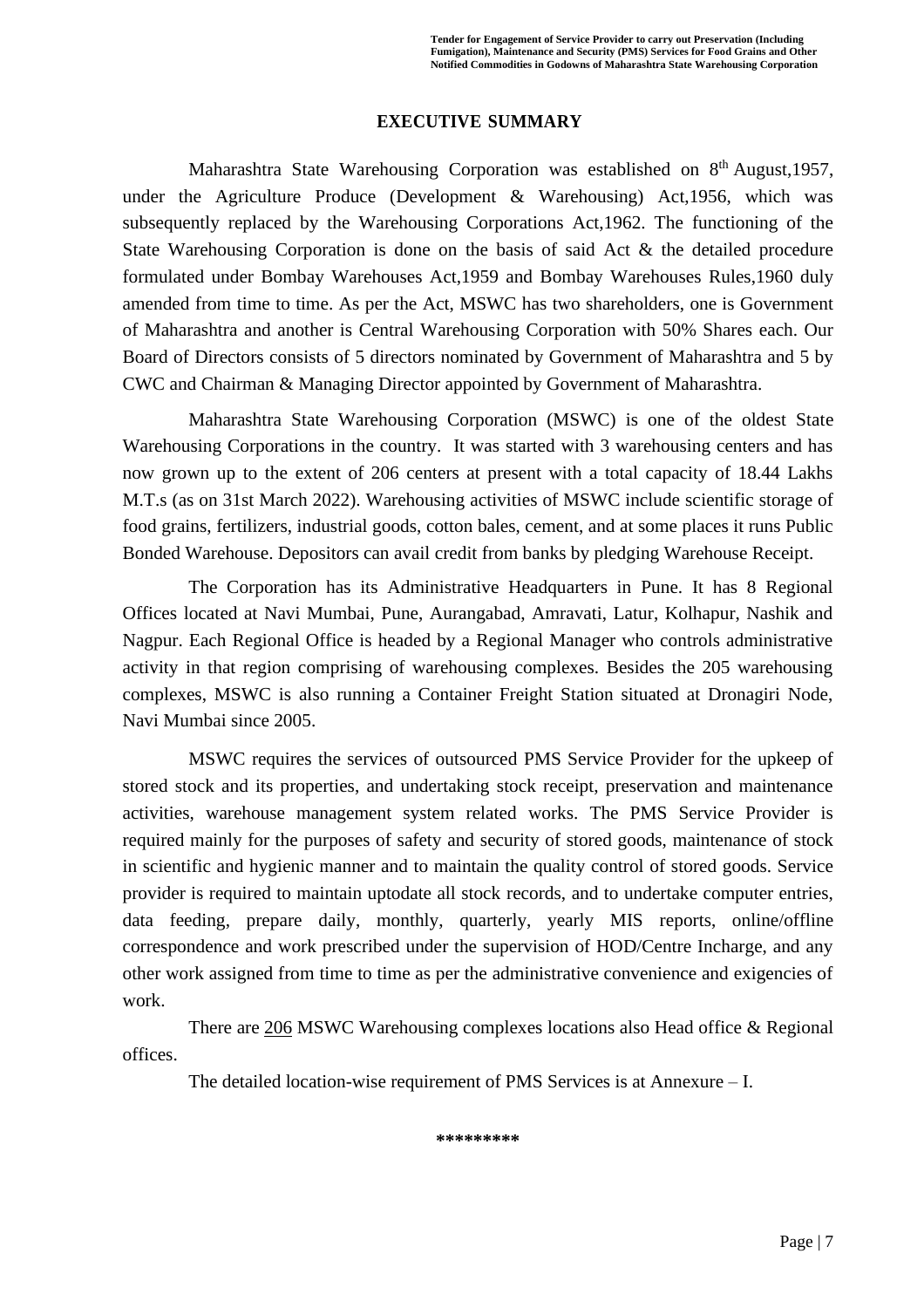

#### **Tender No**.: **MSWC/BD & QC/PMS/21/2022 Dated 26.05.2022**

### **REQUEST INVITING TENDER**

Dear Sir(s),

For and on behalf of the MAHARASHTRA STATE WAREHOUSING CORPORATION e- tenders in the prescribed Bid Document under two bid system are invited from interested, eligible bidders for "Appointment of **Preservation, Maintenance & Security**  (referred as PMS hereinafter) Service Providers at MSWC centers" preserving foodgrains and notified commodities in State of Maharashtra. No manual bids shall be accepted.

The assignment will be for an initial a period of **Two + One years** from the date of issue of acceptance letter, extendable on same terms and conditions for six months at the sole discretion of MSWC and by another one year on same terms and conditions, if mutually agreed.

1. Bidders are requested to note the following important dates:

|                | Issue of tender document                       | 26.05.2022 to 16.06.2022      |  |
|----------------|------------------------------------------------|-------------------------------|--|
|                | Due date for submission of written queries for | 01.06.2022 upto 17:00 hrs     |  |
|                | document clarifications                        |                               |  |
| 3              | Pre-bid Meeting                                | 02.06.2022 at 15:00 hrs       |  |
| $\overline{4}$ | Last date for tender with EMD submission       | 16.06.2022 upto 16:00 hrs     |  |
|                | Date of technical bid opening                  | 17.06.2022 at 16:00 hrs       |  |
| 6              | Date of opening of financial bid               | To be communicated separately |  |

• Pre-bid queries should be sent in the format provided at Annexure -II.

- 2. Interested bidders may submit their offer as per the details and terms & conditions given in tender document which can be obtained from the e-tendering portal i.e. Mahatender, on payment of INR 25,000/- (Indian Rupees Fifty thousand only) + 18% GST as per above schedule on any working day. The payment will be accepted through e- tendering portal i.e. Mahatender [\(https://mahatenders.gov.in\)](https://mahatenders.gov.in/) (Cooperation, Marketing and Textiles Dept, Mumbai||Maharashtra State Warehousing Corporation Pune)
- 3. Maharashtra State Warehousing Corporation reserves the right to accept or reject any / all tender offers.
- 4. Further information regarding extension of submission of tender, date of opening of tender, amendments, etc. shall be posted on website [www.mswarehousing.com](http://www.mswarehousing.com/) and also on [https://mahatenders.gov.in](https://mahatenders.gov.in/) (Co-operation, Marketing and Textiles Dept,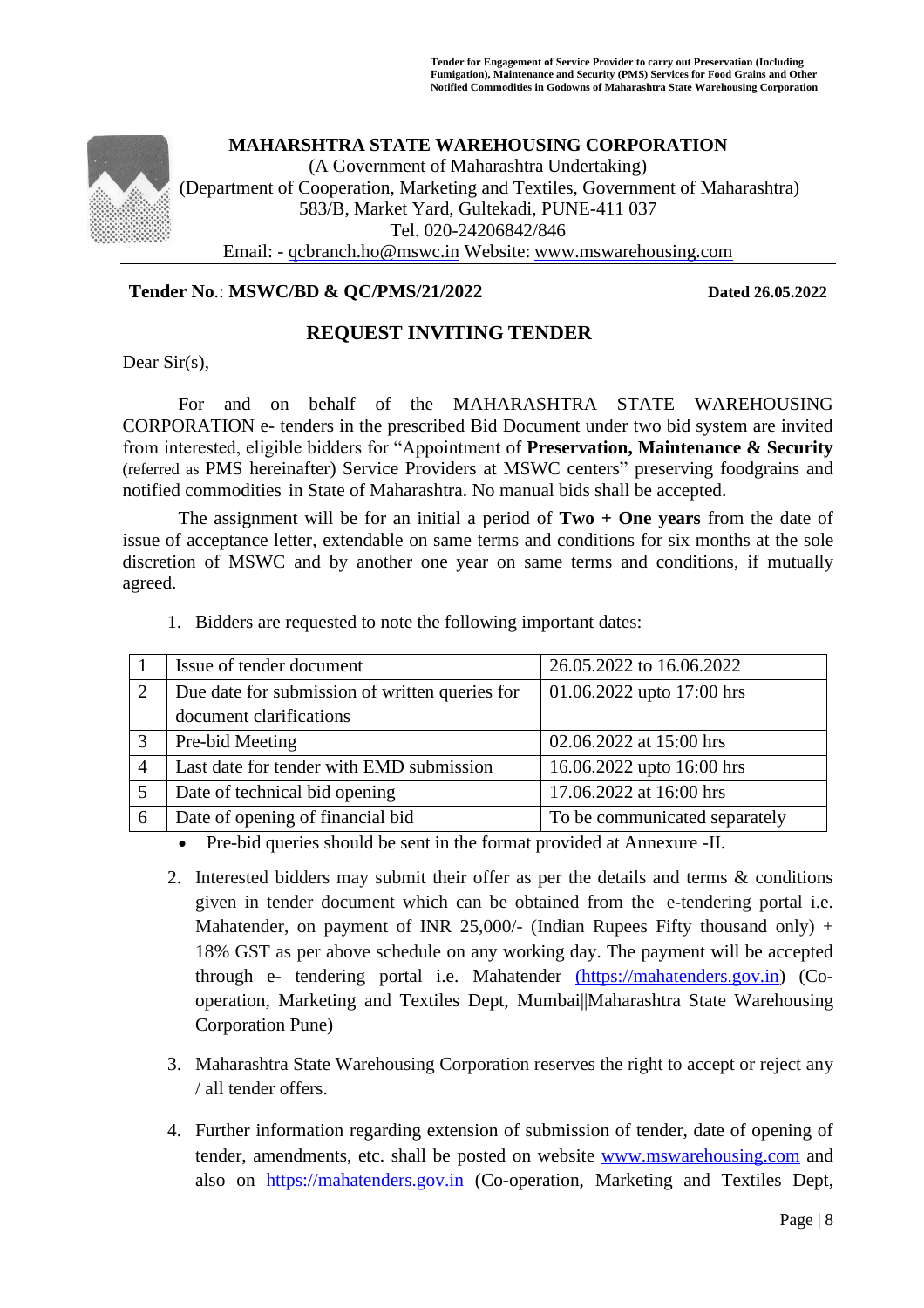Mumbai|| Maharashtra State Warehousing Corporation Pune)

Bidders are advised to follow the instructions provided in the 'Instructions to the Bidders' for the e-submission of the bids online through the Government of Maharashtra Portal for e-Procurement at [https://mahatenders.gov.in"](https://eprocure.gov.in/eprocure/app).

Bids to remain open for acceptance up to and inclusive of 120 days from the date of opening of the Bid. The MAHARASHTRA STATE WAREHOUSING CORPORATION, may, at its discretion, extend this date by 30 days and such extension shall be binding on the Bidders. If the date up to which the Bid is open for acceptance is declared to be a closed holiday/Sunday, the Bid shall be deemed to remain open for acceptance till next following working day.

MAHARASHTRA STATE WAREHOUSING CORPORATION reserves the right to cancel the Bid enquiry at any stage without assigning any reason thereof and MSWC will not be liable for any costs and consequences incurred by the intending Service Provider.

Conditional Tenders will be summarily rejected and the EMD shall be forfeited.

The offers submitted would be governed by the terms & conditions as laid down in the prescribed Tender Form in addition to the terms & conditions indicated herein. If required, MSWC reserves the right to negotiate with the L-1 Tenderer as per the CVC guidelines.

#### **CHAIRMAN & MANAGING DIRECTOR**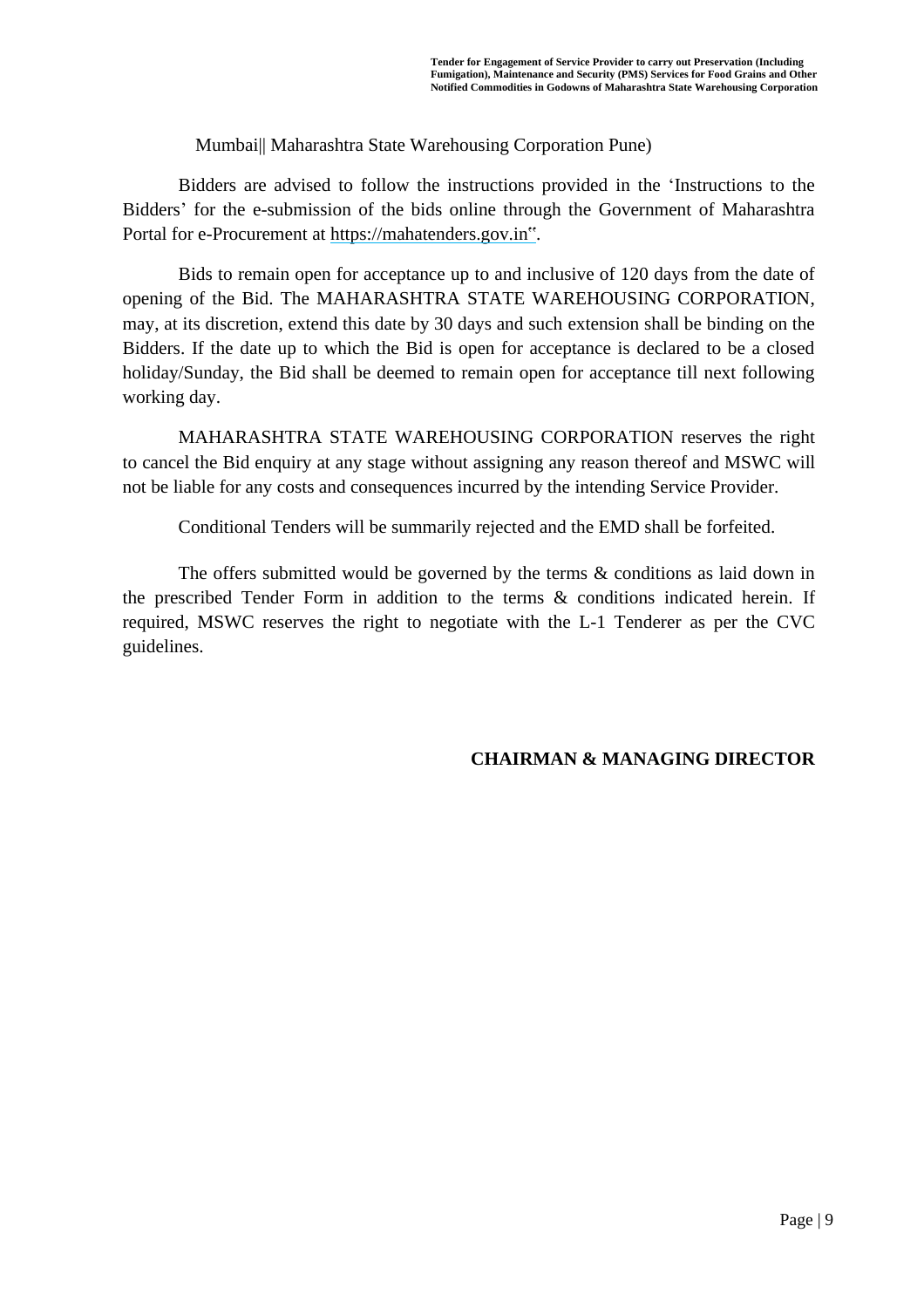## **FORWARDING LETTER**

| From                             |  |
|----------------------------------|--|
|                                  |  |
|                                  |  |
| ________________________________ |  |
| -------------------------------- |  |
| _____________________            |  |
| Phone No.: No.:                  |  |
| Fax:                             |  |
|                                  |  |
|                                  |  |
| Date:                            |  |

To

The Chairman & Managing Director Maharashtra State Warehousing Corporation Head Office- 583/B, Market Yard, Gultekadi, Pune - 411037,Maharashtra, India.

Dear Sir,

- 1. With reference to your Bid No. I/we submit the Online Bids under two-bid system for Appointment of PMS Service Providers at the ………Location/ Godowns as per MSWC norms for a period of 2+1 years.
- 2. I/We have thoroughly examined and understood all the terms & conditions as contained in the complete set of Bid document and agree to abide by them.
- 3. I/We agree to keep the offer open for acceptance up to and inclusive of 120 days from the date of opening of the Financial Bid and to the extension of the said date by another 30 days in case it is so decided by MSWC. I/We shall be bound by communication of acceptance of the offer dispatched by MSWC within the time. I/we also agree that if the date up to which the offer would remain open is declared a holiday for MSWC, the offer will remain open for acceptance till the next working day.
- 4. I/We hereby upload along with the Technical Bid the scanned copy / soft copy of RTGS / NEFT/ ELECTRONIC MODE acknowledgment of depositing INR 50 lakhs (Rs. Fifty Lakh only) towards Earnest Money Deposit.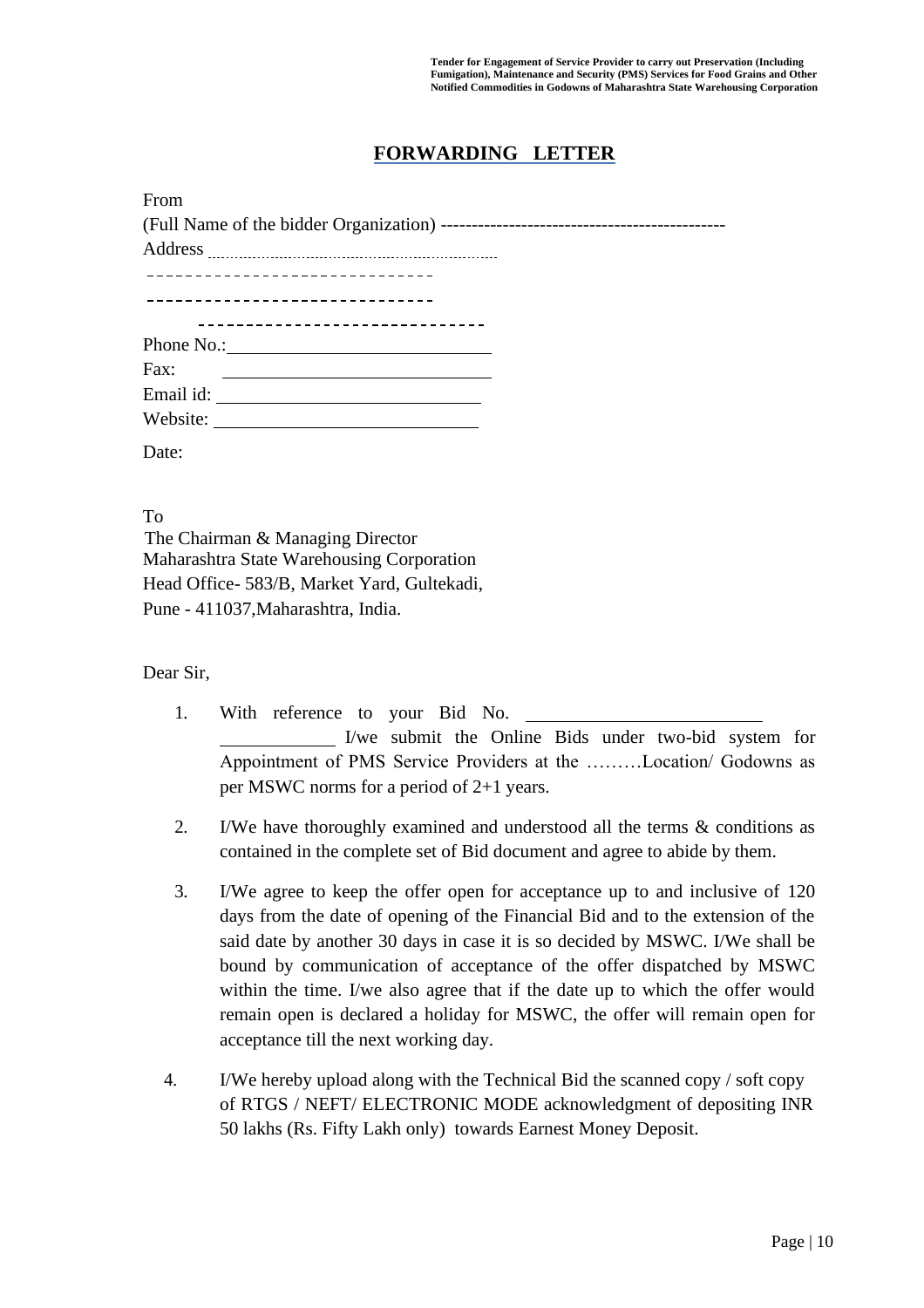- 5. In the event of my/our Bid being accepted, I/We agree to furnish, within **15 (fifteen)** working days from the date of issue of acceptance of the Bid, Security Deposit as stipulated in the Bid.
- 6. I/We do hereby declare that the entries made in the bid document are true and also that I/We shall be bound by the acts of my/our duly constituted Attorney.
- 7. I/We do hereby declare that the bidder Firm/ Organization/ Company has not been blacklisted/ debarred by any Govt. Department/Public sector undertaking. (\*)

OR

I/We hereby declare that the bidder entity was blacklisted/ debarred by (here give the name of the Department/Agency) for a period of , which period has expired on \_ . (Full details of the reasons for blacklisting/debarring, and the communication in this regard, should be given) $(*)$ 

(\*) (Strike out whatever is not applicable)

- 8. I/We hereby declare that the contract entered into by the bidder entity with any Govt. Department/Public sector undertaking has not been terminated before the expiry of the contract period at any point of time during the last five years for breach of any terms and conditions.
- 9. I/We hereby declare that the Earnest Money Deposit and/or Security Deposit of the bidder Firm / Company has not been forfeited or adjusted by MSWC or Central/ State Govt. department or any central/ State PSU /Statutory Corporations during the last five years, for breach of any terms and conditions.
- 10. I/We hereby declare that the Bidder entity, its proprietor / any of the partners / any of the Directors has not been, at any time, convicted by any court for any offence and sentenced to imprisonment for a period of three years or more.
- 11. I/We certify that all information furnished by the bidder entity is true & correct and in the event that the information is found to be incorrect/untrue, the MSWC shall have the right to disqualify the entity without giving any notice or reason therefore or summarily terminate the contract, without prejudice to any other rights that the MSWC may have under the Contract and Law.

(Signature of Bidder) (Authorized Signatory) (Seal of Bidder entity)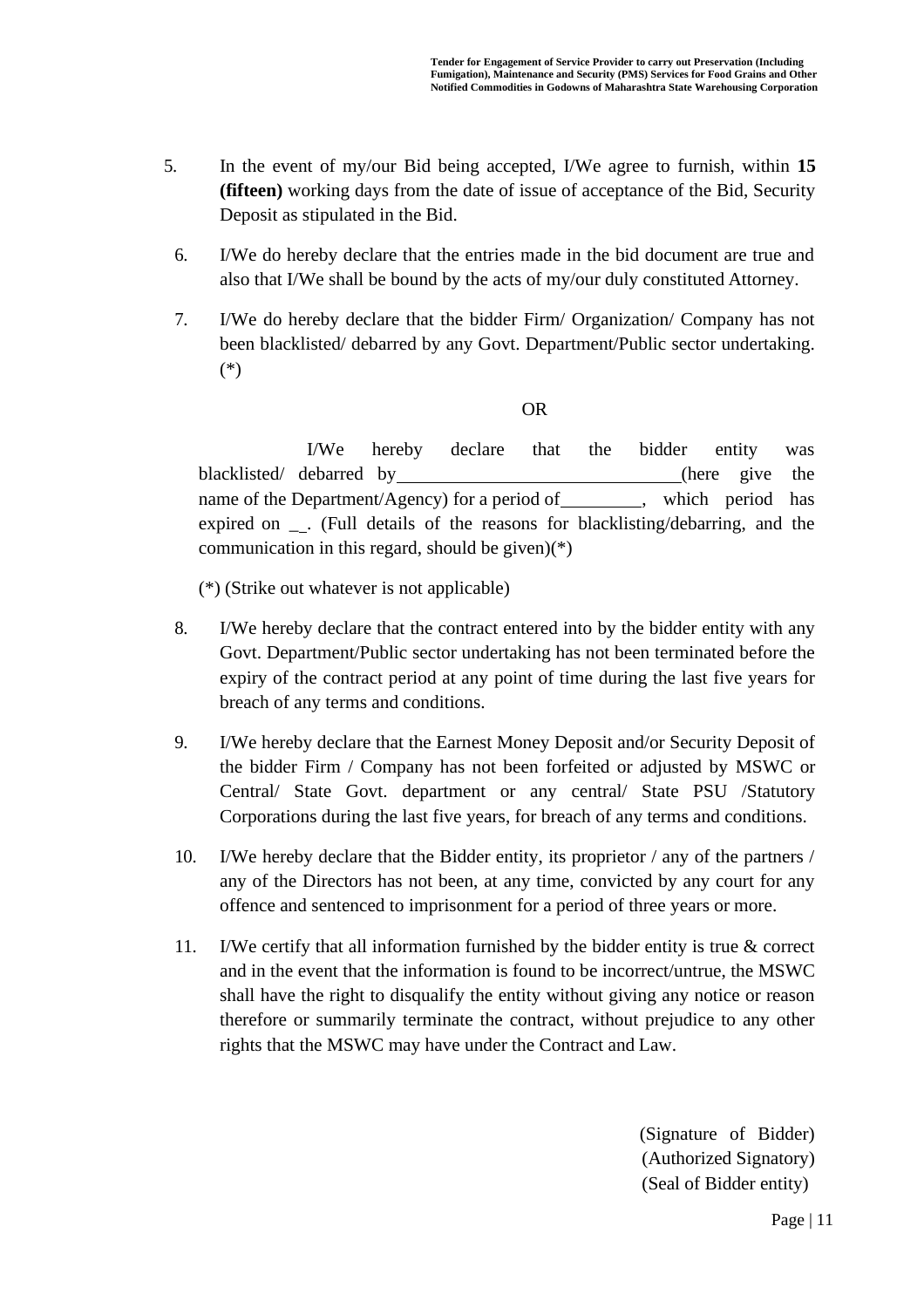#### *SECTION I : INSTRUCTIONS TO BIDDERS*

#### **1. General Instructions**

- 1.1 The authority invites tender from experienced, qualified and reputed Firms/Companies (registered in India) for Appointment of **Preservation, Maintenance & Security** (referred as PMS hereinafter) Service Providers at MSWC Warehouses.
- 1.2 The bidders are required to submit a technical bid and a financial bid for providing the Preservation, Maintenance & Security Services at MSWC warehouses. The bid so submitted will be the basis for evaluation, selection and ultimately, signing of an agreement with the selected firm.
- 1.3 This tender document contains information as per following sections:
	- ➢ Section I : Instruction to bidders
	- ➢ Section II : Scope of Work
	- ➢ Section III: Bid information
	- $\triangleright$  Section IV: Eligibility criteria
	- ➢ Section V : Technical bid
	- ➢ Section VI: Financial bid
	- ➢ Section VII : General Terms and conditions of contract and responsibilities of Service Provider
- 1.4 All bids would be evaluated in terms of eligibility criteria of the bidders, technical feasibility of the bid proposals. Only those bid proposals which qualify the technical parameters, will be financially evaluated.
- 1.5 Bidders are required to read carefully the contents of this document and to provide required information, as per the checklist so that capabilities of the bidders can be fully appreciated and assessed. Submission of a bid in response to this tender notice shall be deemed to have been done after careful study and examination of this document with full understanding of its terms, conditions and implications.
- 1.6 The tender document can be obtained from the e-tendering portal i.e. Mahatender, on payment of INR 25,000/- (Indian Rupees Fifty Thousand only)  $+ 18\%$  GST which should be paid online.
- 1.7 The bidder shall bear all costs associated with the preparation and submission of its tender bid, including any visit to the MSWC offices/complexes (for familiarization with local conditions and take into account in preparing the proposal) or for the purposes of clarification of the bid. Authority will in no case be responsible or liable for those costs, regardless of the conduct or outcome of the tendering process.
- 1.8 At any time prior to the last date for submission for tender proposals, authority, may, for any reason, whether at its own initiative or in response to a clarification(s) requested by a prospective bidder, modify the tender document by an amendment(s). Also in order to provide prospective bidder reasonable time to take the amendment(s) into account for preparing their proposals, authority may, at its discretion, extend the last date for receipt of proposals and/or make other changes in the requirements set out in the invitation for tender.

\*\*\*\*\*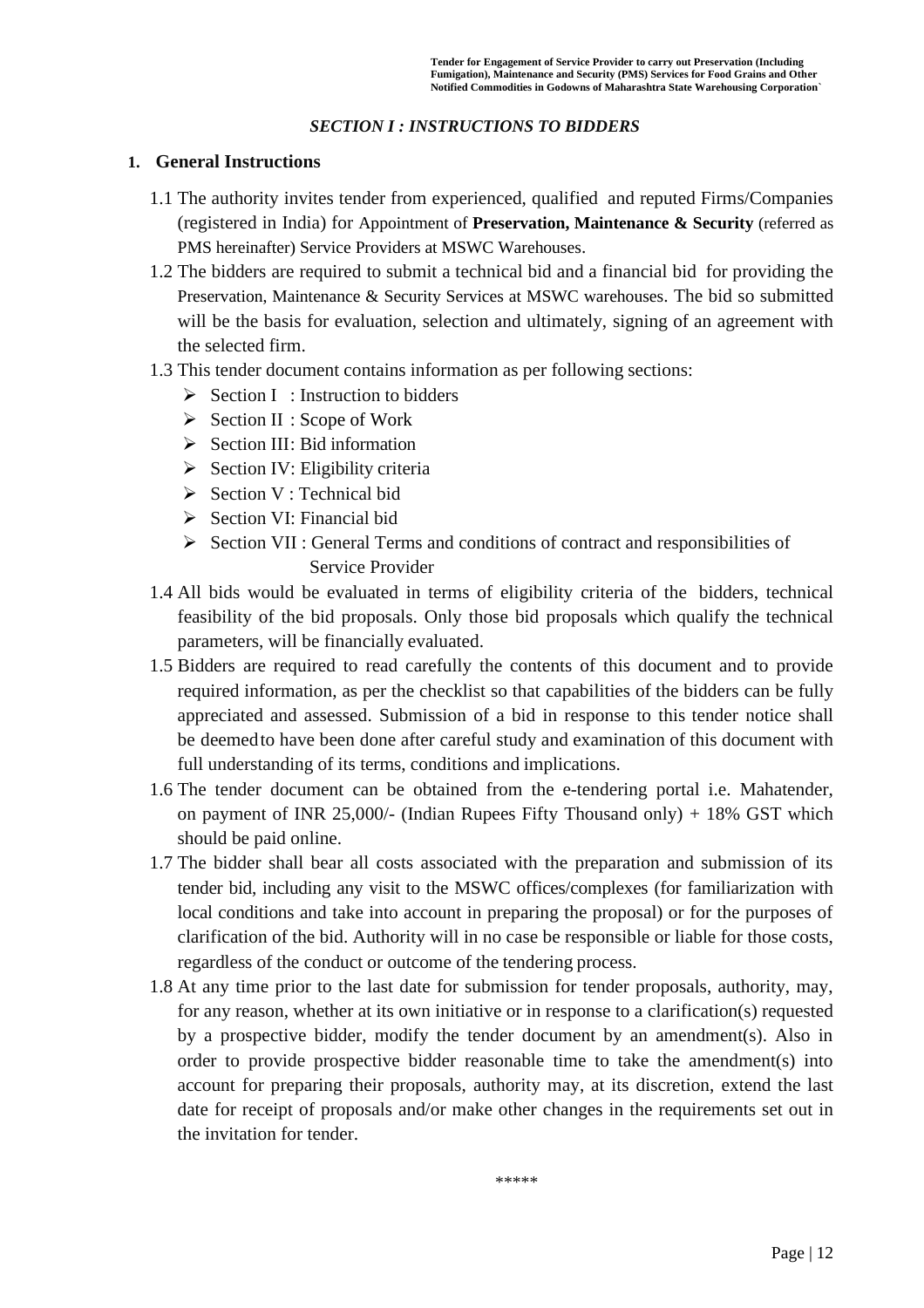### *SECTION II:* **Scope of Work**

#### **2.1 INTRODUCTION**:

The MAHARASHTRA STATE WAREHOUSING CORPORATION is set up under the Agriculture Produce (Development & Warehousing) Act,1956, which was subsequently replaced by the Warehousing Corporations Act,1962. The objectives of the Corporation is to fulfill following requirements of the State and Central Governments:

- a) Providing Warehousing Facility for effective price support operations for safeguarding the interests of the Farmers;
- b) Providing warehousing facility for distribution of food grains throughout the State for Public Distribution System and other Schemes of Government of India , Government of Maharashtra and
- c) Providing Warehousing facility for maintaining satisfactory level of buffer stocks by the depositors of food grains to ensure National Food Security.
- d) Providing Warehousing facility for Farmers, traders, various depositors, Fertilizer Companies, Industries, Private entrepreneurs, for their food grain stocks as well as notified commodities.
- e) Providing all the assistance to the depositors for availing pledge loan facility against Warehouse Receipts issued by MSWC.
- f) To act as Warehouseman for the stocks stored under Warehouse Receipts, Warehouse Acknowledgements, Stacks and
- g) To perform all other activities as assigned under the Warehousing Corporations Act 1962, Bombay Warehouses Act 1959 and Rules thereunder, as well as Warehousing Development and Regularity Authority (WDRA).
- 2.1.1 In addition to the above objectives, MSWC is helping Food Corporation India (FCI) in the direction of achieving the National Food Policy through its main operations of procurement, transportation, storage and distribution of foodgrains. MSWC played a significant role in Maharashtra's success in transforming the crisis management oriented food scenario into a stable food security system, providing storage facilities for the grains purchased from farmers with remunerative prices (Paddy, Pulses, etc), distribution of food grains throughout the state for the Public Distribution System (PDS), particularly to vulnerable sections of the society, and also maintaining buffer stocks of food grains as a part of National Food Security.
- 2.1.2 At present MSWC has a reservation of FCI storage for 4,42,000 MTs (as on 30.04.2022) at 32 locations under the regular reservation and Private entrepreneur guarantee (PEG) reservation scheme.

### **2.2 OBJECT OF THE CONTRACT:**

MSWC intends to appoint Service Provider to carry out Preservation, Maintenance & Security (PMS) of the stocks in the MSWC warehouses indicated in Annexure-I as per MSWC and FCI norms indicated in Annexure-VIII including such additional auxiliary and incidental duties, services and operations as may be indicated by the authorized representative of the Corporation.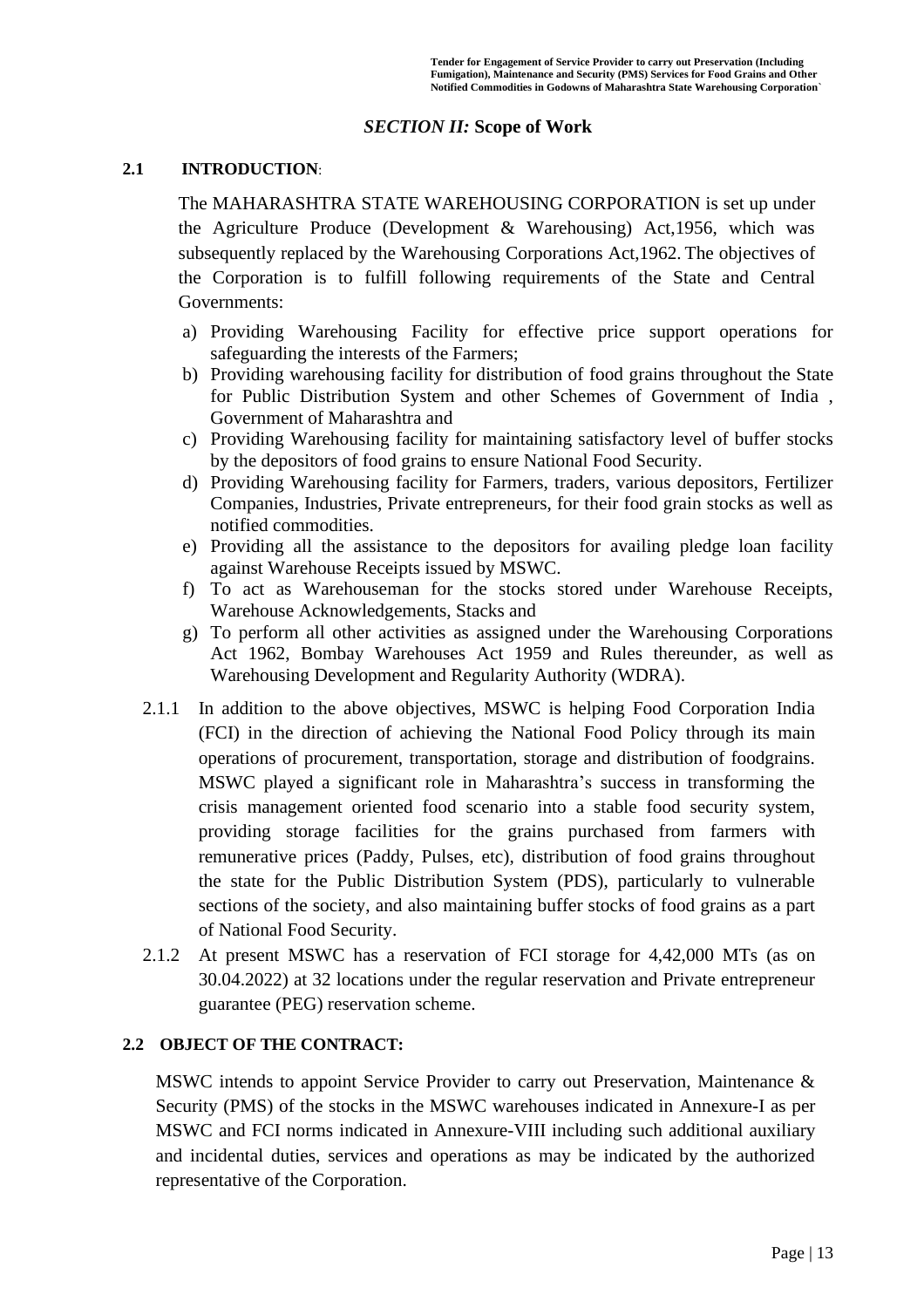#### **2.3 PERIOD OF CONTRACT**

The contract shall remain in force for a period of 2 Years which could be extended for an additional 1 year. If zero stock level is not achieved during the last month of the original contract period, MSWC may at its discretion extend the contract for such further period required to liquidate the stocks but not exceeding six months on the same terms and conditions which shall be binding on the Service Provider.

#### **2.4 SCOPE OF WORK**

The Service Provider to be engaged shall be responsible for Preservation and Maintenance of stocks in accordance with the instructions/guidelines of MSWC, FCI, Nafed and respective depositors as in force and as may be amended from time to time.

#### **A. Stock related responsibilities**

- 1. The Service Provider shall be responsible for receiving the Stock in good condition, issue warehouse receipt, acknowledge receipt for the stocks received and stored in warehouse, as per procedures established for storage of goods in MSWC.
- 2. The Service Provider shall be responsible for maintenance of both quantity and quality of stocks (Food grains/oilseeds/pulses/stocks articles/allied commodities, notified commodities etc.) stored in MSWC owned or MSWC hired godowns, which are entrusted to him for PMS operations.
- 3. The Service Provider shall be responsible for legal enactments and performance of activities assigned under the laws related to warehousing and performance of the activities as custodian of the stocks stored in the warehouses.
- 4. The Service Provider shall be responsible for maintenance of both quantity and quality of foodgrains/stocks entrusted to him.
- 5. The Service Provider shall be responsible for quality cuts on account of weevil and living infestation in the stocks, if levied by the depositor at the time of taking over of the stocks.
- 6. The Service Provider will be required to take immediate action to rectify the discrepancies/irregularities pointed out by MSWC within the period specified in the notice served by MSWC failing which MSWC will be at liberty to recover the amount of losses and/or get the work done at the risk and cost of the Service Provider as the case may be.
- 7. The Service Provider shall provide all infrastructure required i.e. Dunnage Wooden Crates/polypallets, MLCL Covers, Nets, Tarpaulins, Insecticides fumigation and spraying equipments required for proper storage and imparting of chemical treatment to the stocks, locks, weighing scales and all other equipment as may be required for proper safety and upkeep of health of stocks etc., in accordance with the norms of MSWC/FCI/Nafed etc.
- 8. The Service Provider shall engage at least one technical person for preservation and maintenance of stocks for every 5000 MT capacity or part thereof having qualification and minimum experience as per Annexure-IV.
- 9. The Warehouse Service provider shall purchase all insecticides required for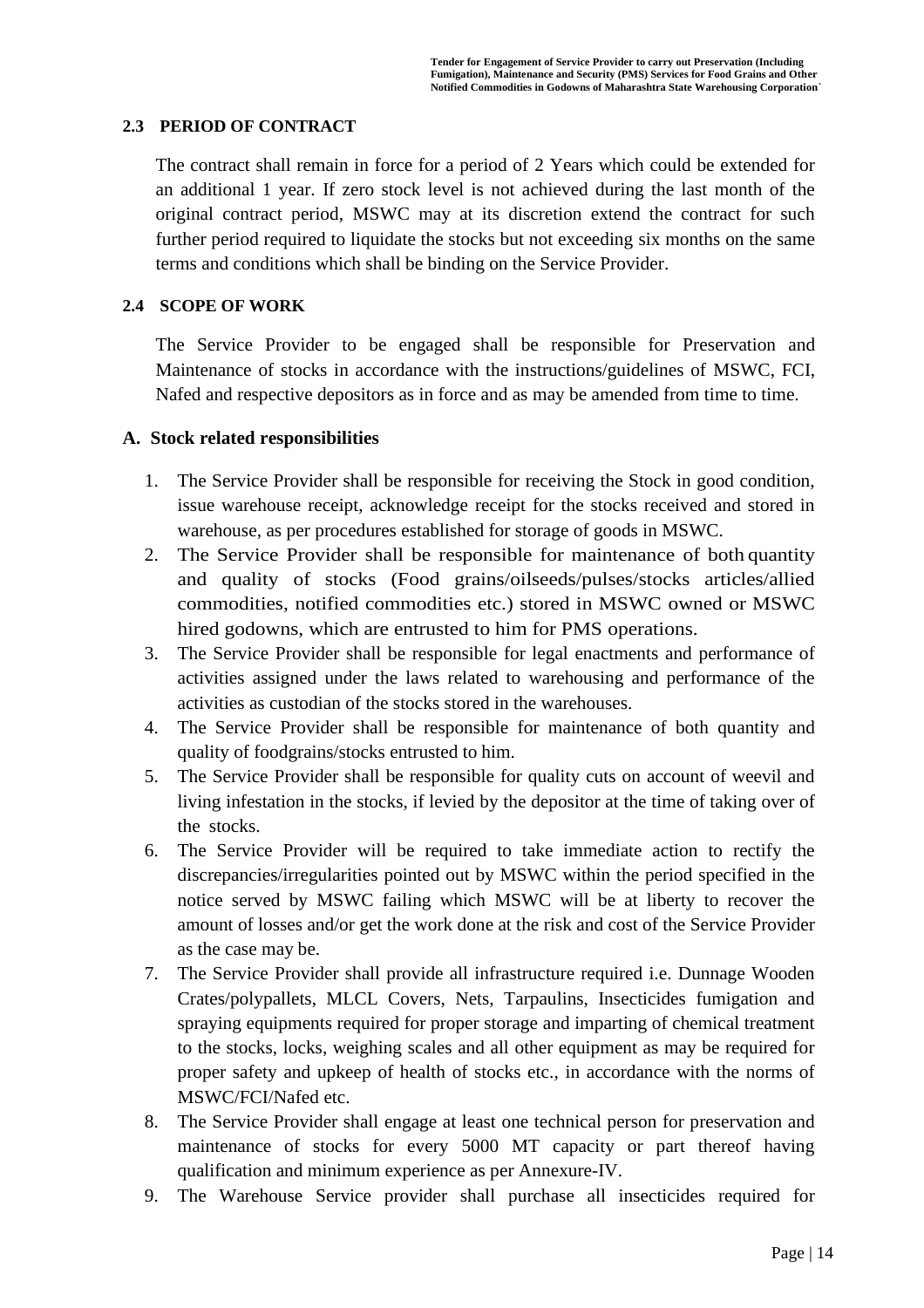maintaining the health of stocks well in advance. However, Warehouse service provider shall be responsible for disposal of empty insecticide containers as per the procedure laid down in THE INSECTICIDES ACT, 1968 and the Rules framed there under.

- 10. The Service Provider shall maintain an inventory of chemicals equivalent to the requirement for imparting treatment to stocks for at least 3 months at any given point of time.
- 11. The Service Provider will be responsible for any losses including abnormal storage losses which would be beyond the standards prescribed by MSWC/FCI/Nafed etc. The losses will be worked out at the time of delivery of the stocks. Such storage losses over and above the norms prescribed by MSWC /FCI/Nafed etc will be recovered from payments due or Security Deposit of the Service Providers as the case may be. In the event of FCI recovering any amount from MSWC owing to storage loss/ lapses, the same would be recovered from the Service Provider.
- 12. The Service Provider shall be responsible to perform any other allied work in furtherance of the assignment as instructed by MSWC at no extra cost.

### **B. Accounting related responsibilities**

- 1. Service Provider shall deploy its personnel to verify the correctness of the Receipt/dispatch of stocks and the authorized representative of Service Provider will duly verify the entries of receipt and dispatch and correctness of weight of stocks by putting his signatures along with the representative of MSWC on the weight check memo and Register/Weighment sheets; in addition to deploying workers for preservation & maintenance of stocks and Watch & Ward thereof.
- 2. The Service Provider shall also provide adequate number of Computers and peripherals with internet facility without any outage for use of DOS (FCI godowns) and MSWC software as directed by the MSWC from time to time.
- 3. It shall be the responsibility of the Service Provider to ensure the data entry on day to day basis through the software to be provided by MSWC on behalf of FCI (e.g. Depot Online System) for which necessary personnel with adequate knowledge of computers shall be provided by the Service Provider.

| $\overline{M}$ DIMA HOLIHS/IMD $\overline{M}$ Of HOLIHS. |                                           |       |           |          |  |
|----------------------------------------------------------|-------------------------------------------|-------|-----------|----------|--|
|                                                          | Warehouse Head / QC Inspector   Warehouse |       |           | Security |  |
| Capacity                                                 | QC person                                 | ' T A | Assistant | Guard    |  |
| Upto 10000 Metric Tons                                   |                                           |       |           |          |  |
| 10001 To 25000 Metric Tons                               |                                           |       |           |          |  |
| Above 25000 Metric Tons                                  |                                           |       |           |          |  |

4. The Service Provider to provide the following minimum manpower required as per WDRA norms/MSWC/FCI norms:

The Service Provider shall engage Warehouse assistant who are having minimum qualification of being a graduate.

5. It has been decided by the Government of India to implement Depot online system (DoS) in all the depots storing FCI stock across the country. So, implementation of DoS in all the centers of MSWC storing FCI stock is now mandatory. Service Provider must take into consideration the hardware and manpower cost that may be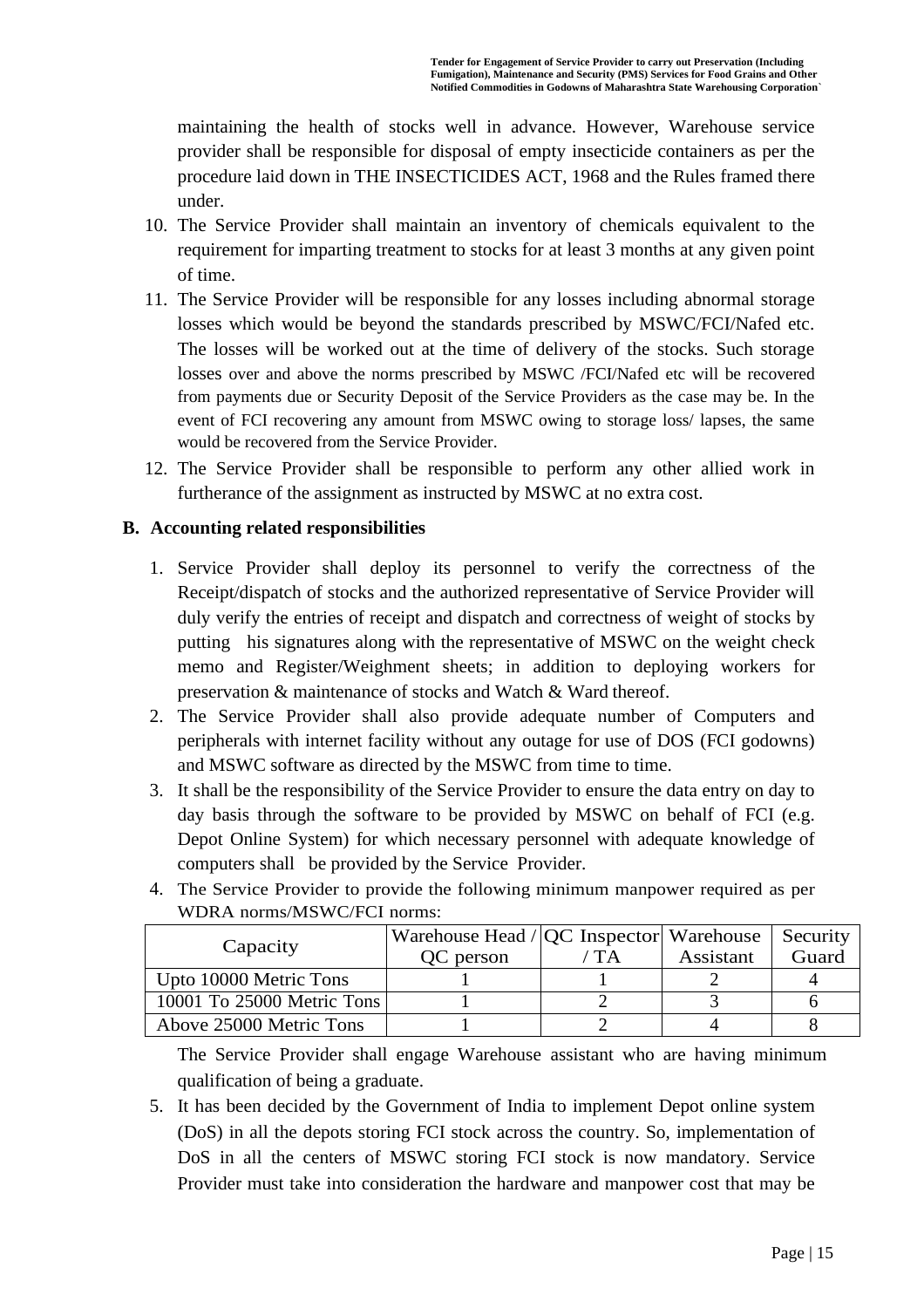involved in the implementation.

#### **C. Godown related responsibilities**

- 1. The Service provider shall maintain cordial relations with the concerned Depositors/their representatives/Handling Contractor for smooth labour and transportation operations in the godown/Storage Point
- 2. The Service Provider shall be responsible to keep the godowns fit for storage of food grains during the contract period. Further the Service Provider shall not carry out any additions or alternations to the buildings, fittings and fixtures except as may be necessary for the installation of necessary utilities such as Computer.
- 3. The Service Provider shall be responsible for handing over vacant & peaceful possession of the godown along with all fixture & fittings in as good and serviceable condition as they were at the time of taking possession except natural wear and tear.
- 4. All repair work for upkeep of godown in storage worthy condition shall be carried out by the Service Provider at its own cost. Urgent repairs concerning damage/deterioration to food grains and concerning safety of manpower/ labour has to be carried out immediately by Service Provider. In case the Service Provider delays or fails to do the repairs as above, MSWC will be at liberty to get the work done at the risk and cost of the Service Provider in addition to recovering the loss incurred due to delay in carrying out the repairs from the PMS charges payable/ Security Deposit.
- 5. A fool proof security arrangement shall be made by the Service Provider in respect of the stocks and godown and in case of any defalcation/shortage of stocks, the Service Provider shall be liable to compensate to the Corporation to the extent of 1.5 times of last available Economic cost/provisional Economic cost of the commodity stored.
- 6. The details of scope of work mentioned above are indicative and not exhaustive. MSWC is at liberty to issue additional directions as per exigencies arising out of PMS operations.

#### **3 Volume of work:**

The volume of work is not guaranteed. The quantity of food grains in storage is likely to fluctuate (increase or decrease) and the service provider shall note that no additional claim (other than the rate fixed per Metric Ton payable on actual utilisation basis) is permissible for fluctuation in the volume of work to be handled during the period of the contract. Further the capacity of State Warehouses specified in Annexure –I may increase/decrease.

 One set of keys shall be kept in the concerned Regional Office and one will remain in possession of Service provider. In case of any situation/circumstance's warrants, the concerned Regional Manager may order to use the set of keys kept in his office. The responsibility for the quality and quantity of the entire stock shall however solely rest with the Service Provider.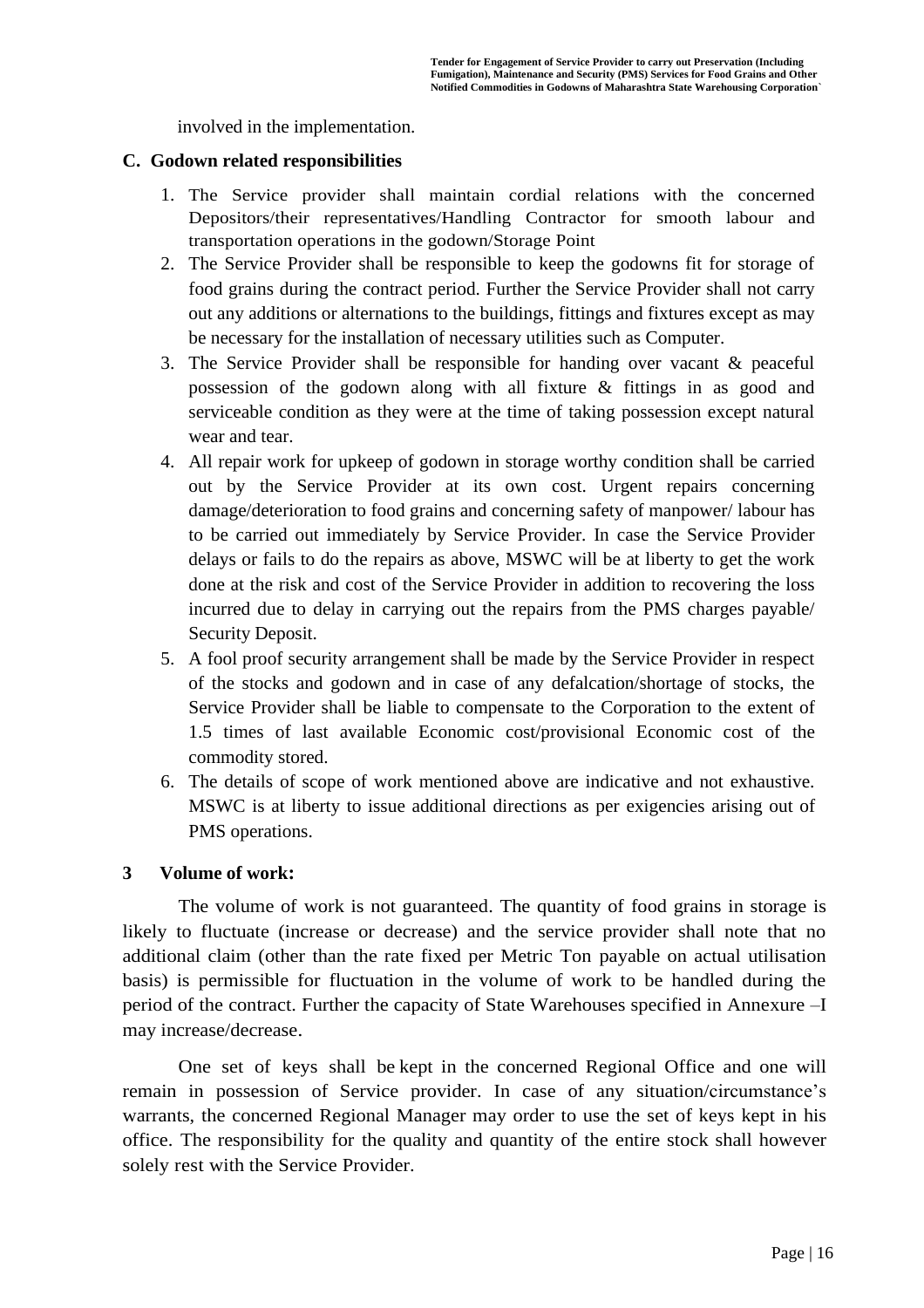### *SECTION III - BID INFORMATION*

#### **Bid Document Information**

While every effort has been made to provide comprehensive and accurate background information, requirements and specifications, bidders must form their own conclusions about the solution needed to meet the requirements. Bidders and recipients of this tender document may wish to consult their own legal advisers in relation to this tender. All information supplied by bidders may be treated as contractually binding on the bidders, on successful award of the assignment by MSWC on the basis of this tender.

No commitment of any kind, contractual or otherwise shall exist unless and until a formal writtencontract has been executed by or on behalf of MSWC. Any notification of preferred Bidder status by MSWC shall not give rise to any enforceable rights by the bidder. MSWC may cancel this tender at any time prior to a formal written contract agreement being executed by or on behalf of MSWC. This tender supersedes and replaces any previous public documentation & communications, and bidders should place no reliance on such communications.

This section specifies the procedures to be followed by bidders in the preparation and submission of their bids. Information is also provided on the submission, opening, and evaluation of bidsand on the award of contract. It is important that the bidder carefully reads and examines the tender document.

#### **3.1 Availability of tender document**

The bid documents can be viewed from the website of MSWC [\(www.mswarehousing.com\)](http://www.mswarehousing.com/) and downloadable from e-tendering portal [https://mahatenders.gov.in](https://mahatenders.gov.in/) (Co-operation, Marketing and Textiles Dept, Mumbai Maharashtra State Warehousing Corporation Pune).

#### **3.2 Completeness of Bids**

Bidders are advised to study all instructions, forms, terms, requirements and other information in the tender document carefully. Submission of bid shall be deemed to have been done after careful study and examination of the tender document with full understanding of its implications. The response to this tender should be full and complete in all respects. Failure to furnish the information required by the tender documents or submission of a proposal not substantially responsive to the tender documents in every aspect will be at the bidder's risk and may result in rejection of the proposal. The tender document is not transferable to any other bidder.

#### 3.3 **Language**

The bid as well as all correspondence and documents relating to the bid exchanged by the bidder and MSWC, shall be in English and/or Marathi language only.

#### **3.4 Preparation of Bids:**

3.4.1 Bids shall be submitted in English only. The tenderer should submit/upload the. tender documents, including Invitation to tender intact, duly filled in, completed in all respect, including the Annexures. Incomplete tender in respect of required documents or information is liable to be rejected.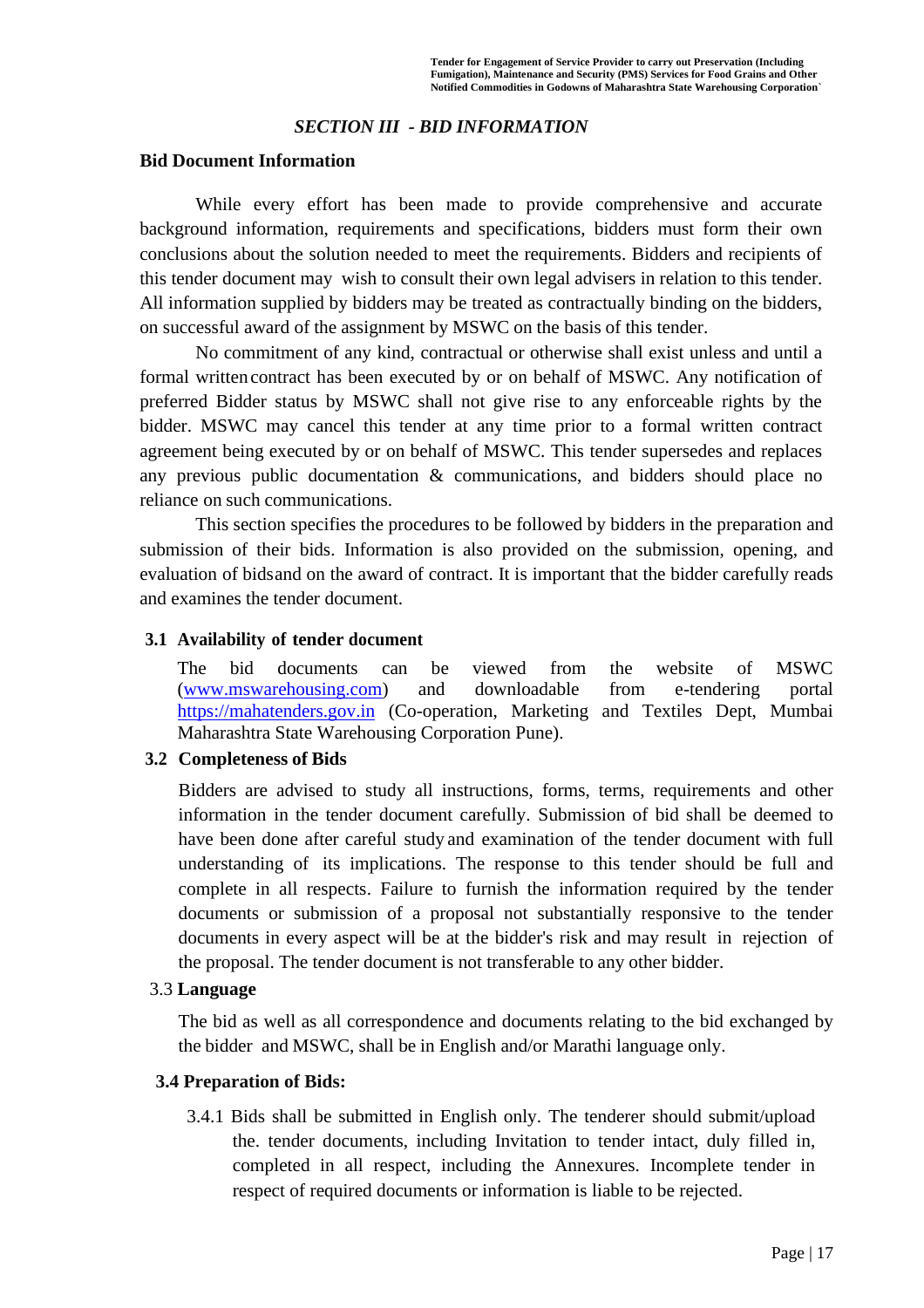3.4.2 In the event of the space being found insufficient for the required purpose, additional pages may be added. Each such additional page must be numbered serially, bearing the Tender No. and should have full signature of the tenderer/Service Provider. In such cases reference to the additional pages must be made in the Tender Form.

### **3.5 Signing of Bids:**

- 3.5.1 Person(s) signing the bids shall state in what legal capacity he / she is, or they are signing the bids, e.g. as proprietor, partner of the firm, or as a Secretary / Manager / Director etc., of a Company etc.
- 3.5.2 In case of Partnership firm, the names of all partners should be disclosed and the bids shall be signed by all the partners or duly authorized person on behalf of all the partners. The attested copy of the registered partnership deed shall be furnished along with the Bid.
- 3.5.3 In case of companies, the names of all the Directors/Partners shall be mentioned and a self-attested copy of the Board Resolution passed by the Company authorizing the person signing the Bid to do so on behalf of the company shall be attached with the Bid along with self-attested copy of the Memorandum & Articles of Association of the Company, certificate of incorporation etc. Such resolution should be in clear and unambiguous terms providing the details & identity of the Authorized person and attest his signature.
- 3.5.4 The person signing the Bid or any other documents forming part of the Bid, on behalf of any other person or a Firm shall submit a proper Power of Attorney duly executed on a non – judicial stamp paper of appropriate value, duly executed before Notary & registered with a Notary Public in his favour, stating that he has authority to bind such other person(s), or the firm, as the case may be, in all matters, pertaining to the Contract. For this, a declaration in the format prescribed at Annexure-III shall also be submitted by the bidder. If at any stage it is found that the person concerned had no such authority MSWC may, without prejudice to other civil/criminal remedies, terminate the Contract and hold the signatory & the Firm liable for all costs and damages.
- 3.5.5 If the person so signing the bids fails to produce necessary documentary proof of his Authority as indicated above, his Bid shall be summarily rejected without prejudice to any other rights of the Corporation under the law.
- 3.5.6 MSWC will evaluate only those Bids that are received in the prescribed formats and complete in all respects. Incomplete and /or conditional Bids shall be summarily rejected. The Bid and all related correspondence and documents in relation to the Bid Process shall be in English language only. Supporting documents and printed literature furnished by the Bidder with the Bid may be in any other language provided that they are accompanied by translations in the English or Marathi language, duly authenticated and certified by the Bidder. Supporting materials, which are not translated into English or Marathi, may not be considered. For the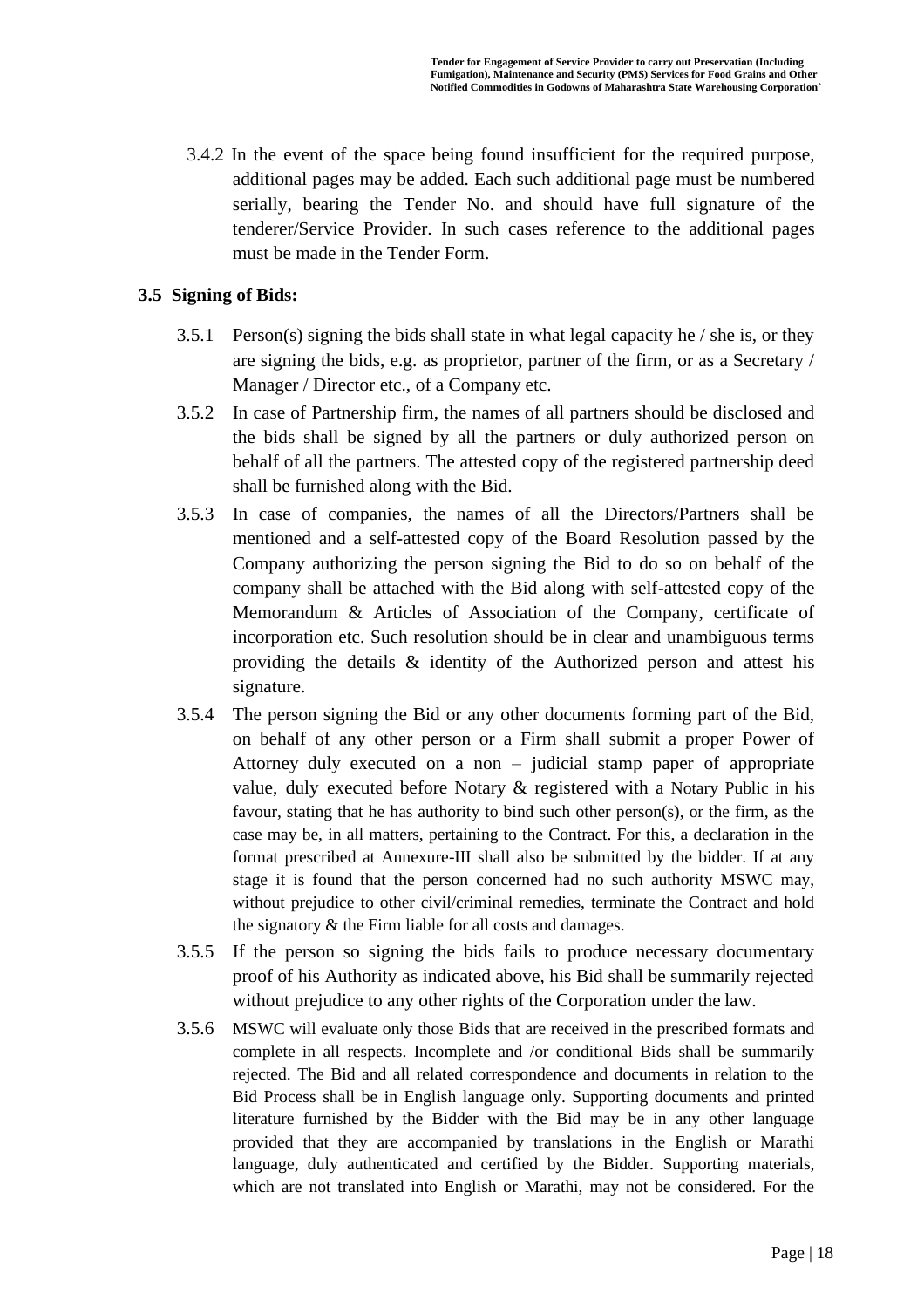purpose of interpretation and evaluation of the Bid, the English language translation shall only prevail

#### **3.6 Submission of Bid on e-tendering portal**

The bidder is responsible for registration on the e-tendering portal at their own cost. The bidders are advised to go through the e-tendering guidelines and instructions, as provided on the e-tendering website, and in case of any difficulty related to e-tendering process, may contact the helpline number mentioned on the website. The bidder shall submit the proposals online and are requested to note the following:

Before the last date  $\&$  time as notified, the bids shall be submitted online in two parts, viz., Technical bid and Price bid at Government of Maharashtra e-procurement Portal (https://mahatenders.gov.in). The Bids complete in all respect along with duly filled Attachments including Appendices, Annexures, and Supporting Documents etc. are to be scanned and uploaded at the space/packet provided in the procurement portal by the Authorized Signatory as stipulated in the Bid Document. Hard copy of the Tender Documents will not be accepted. MSWC may extend the deadline for submission of Bids by issuing an amendment in which case all rights and obligations of MSWC and the Bidders previously subject to the original deadline will then be subject to the new deadline.

- i. The technical proposal and financial proposal should be submitted only through the e-tendering portal.
- ii. Technical proposal scanned copy in PDF file format, signed oneach page, with file name clearly mentioning: "Technical proposal documents for MSWC tender No. MSWC/BD & QC/PMS/21/2022". The proposal should be as provided in tender document.
- iii. Financial proposal financial proposals would be filled in BOQ format and should be uploaded on e-tendering portal.
- iv. The Financial bid would cover all that is required to meet and deliver successfully the scope of work as mentioned in this tender and should be inclusive of all the expenses/costs including applicable levies, duties, cess, fees etc. but excluding GST.
- v. Conditional proposals shall not be accepted on any ground and shall be rejected straightway. If any clarification is required, the same should be obtained before submission of the bids. The same should be raised at the time of pre-bid conference.
- 3.6.1 The indicative list of documents to be submitted along with Bid is at Annexure – **V**.
- 3.6.2 Bids which do not comply with these instructions shall be summarily rejected.
- 3.6.3 Price bid should be prepared using the price bid template provided along with this Bid/bid in the websites.
- 3.6.4 The bidders shall not incorporate any condition in the bids as conditional Bids and Bids which are not submitted strictly in accordance with the tender terms will be summarily rejected.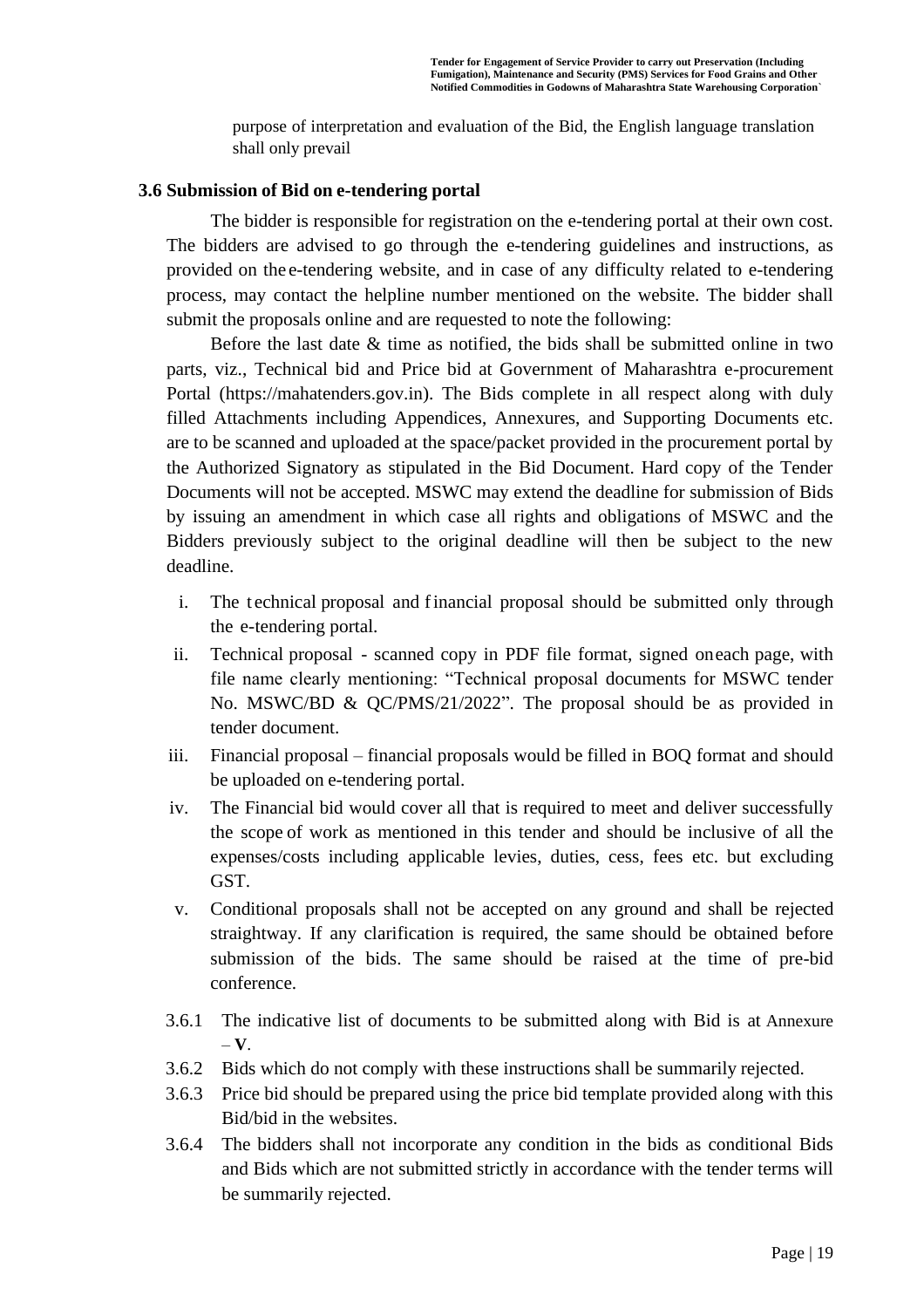- 3.6.5 It should be clearly understood by the bidder that no opportunity shall be given to them to withdraw offer at any stage after submission of the bids.
- 3.6.6 While preparing the Technical and Price Bid, Bidders are expected to provide correct and relevant information. If at any stage it is found that the information supplied by the Bidder is incorrect, MSWC reserves the right to initiate appropriate legal proceedings including Termination of the contract & forfeiture of EMD/Security deposit.
- 3.6.7 The Technical Bid shall not include any information sought in the Price Bid. All other Bid documents, except Price Bid, shall be enclosed with the Technical Bid**.**
- 3.6.8 Bids along with Annexures/ supporting documents etc. must be serially numbered and signed (wherever applicable these should be digitally signed) by the bidder. The Bidders shall submit the scanned self-attested copies of the supporting documents along with the Technical bid document to enable the Corporation to verify & evaluate the bids. After evaluation of the online bids, those Bidders who are meeting the criteria for technical qualification, may be asked by MSWC to produce the original copies of documents furnished with the Technical Bids for verification on the date & time to be stipulated. Bids of Bidders who fail to furnish the Original Documents for verification on the date & time fixed for verification will be summarily rejected.
- 3.6.9 Bidder must examine all terms and instructions included in the Bid Documents. Failure to provide complete and accurate information with supporting documents may result in rejection of Bids.
- 3.6.10 The Bidder shall bear all costs associated with the preparation and submission of its Bid, and the MSWC will in no case, be responsible or liable for these costs, regardless of the conduct or outcome of the Biding process.
- 3.6.11 MSWC shall not be liable for any omission, mistake or error on the part of the Bidder while submitting the Bid.
- 3.6.12 While submitting the bid, wherever the Power of Attorney is to be submitted by the bidder, such Power of Attorney shall be duly notarized by a Notary Public.
- 3.6.13 Bidders are advised to upload the proposals well before time to avoid last minute issues.
- 3.6.14 The bid has to be submitted only online through www.mahatenders.gov.in website on payment of fees of Rs. 25,000/- + GST. Nophysical submission of bids would be acceptable.

| <b>Bid Publish Date</b>             | 26.05.2022 to 16.06.2022 |
|-------------------------------------|--------------------------|
| Tender document Download start date | 26.05.2022               |
| Pre bid meeting Date & time         | 02.06.2022 at 15:00 hrs  |
| Bid Submission End Date & Time      | 16.06.2022 at 16:00 hrs  |
| Technical Bid Opening Date & Time   | 17.06.2022at 16:00 hrs   |

#### **3.7 Critical dates of submission :**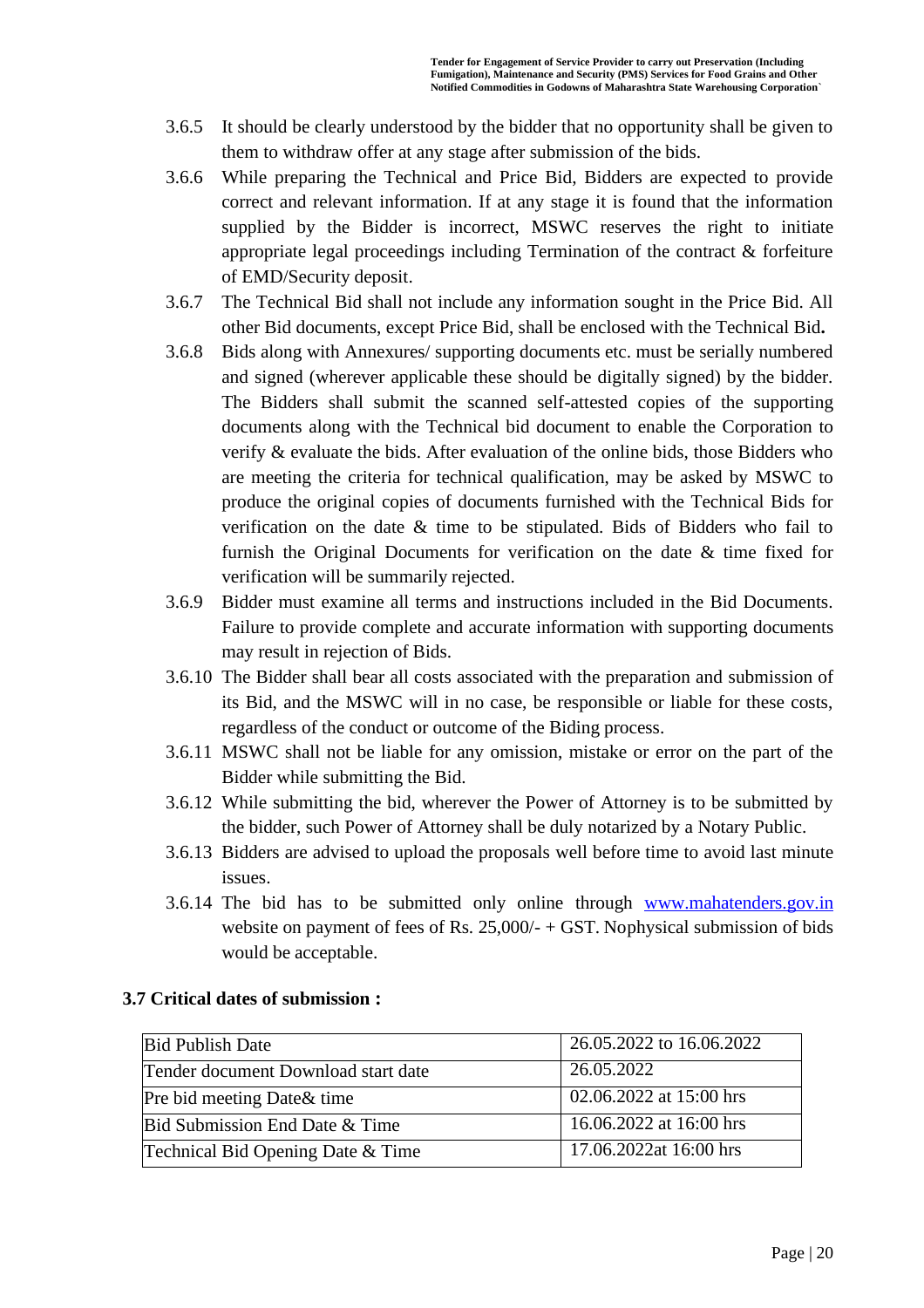#### **3.8 Late Bids**

Proposal after due date and time shall not be accepted.

### **3.9 Bid Validity**

Bids shall remain open and valid for acceptance up to 120 days from the date of opening of Bid. However, the bid validity period can be extended by another 30 days at the discretion of MSWC and such extension shall be binding on the Bidders. The EMD of the Bidder not keeping the offers open for the prescribed period shall be forfeited without prejudice to any other rights and remedies of MSWC against the bidder and will be debarred from participating in any other Bid Enquiry with MSWC for a period of five years.

### **3.10 Cost and Currency**

The offer must be given in Indian Rupees only. The price will remain fixed for the period of the contract and no changes for any reason whatsoever will be allowed. The bidder shall bear allthe costs associated with the preparation and submission of its bid, and MSWC will in no case be responsible or liable for these costs, regardless of conduct or outcome of bidding process.

### **3.11 Interpretation of the clauses in the Bid Document**

In case of any ambiguity in the interpretation of any of the clauses in the tender, by signing this tender document, the bidder agrees to abide by the interpretation of the clauses by the Chairman & Managing Director, MSWC and which shall be final and binding on the bidder. The decision taken by MSWC in the process of bid evaluation will be full and final.

### **3.12 Clarifications & amendments to Bid documents.**

- 3.12.1 MSWC may, at any time prior to the due date of the bid and for any reason, whether at its own initiative or in response to any clarification sought by any bidder, modify the Bid document. Any corrigendum / addendum thus issued will be posted on the website of the Corporation (www.mswarehosuing .in) as well as Government of Maharashtra Procurement Portal [\(https://mahatenders.gov.in\)](https://eprocure.gov.in/eprocure/app) and such modification will be binding on all. In order to afford the prospective bidders to take into account the modification or for any other reasons, MSWC may, at its discretion extend the due date for the proposal. Such corrigendum/ addendum may not be published in any newspaper.
- 3.12.2 Corporation may, at its discretion, seek from any or all bidders, clarification(s) in respect of any particulars furnished in their offer. The request for such clarifications and the response will be in writing to be submitted within the stipulated time.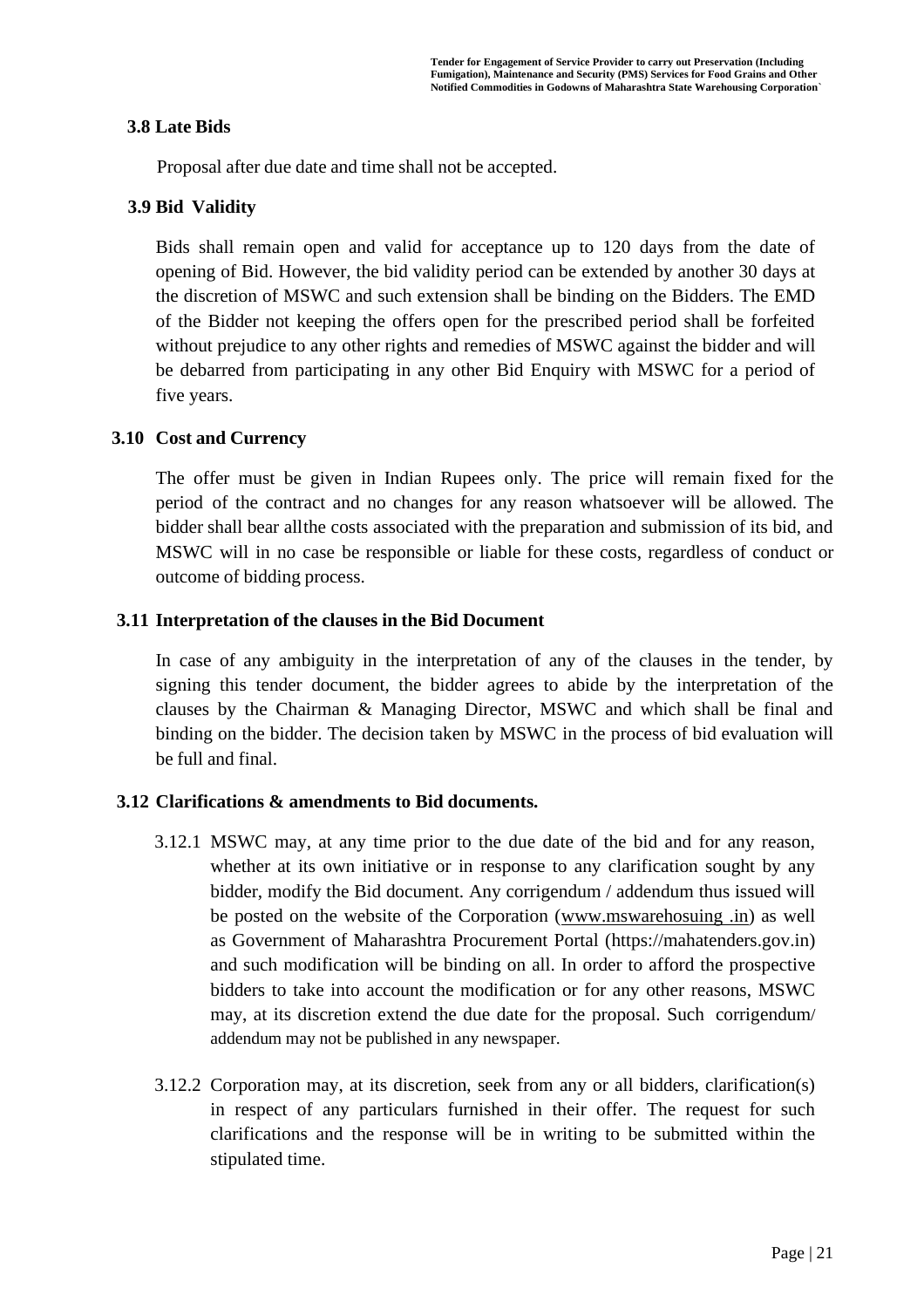- 3.12.3 Corporation at its sole discretion may ignore minor omission in the submission of Technical Bid such as omitting to give number on a page etc. in the interest of increasing the competition.
- 3.12.4 Corporation at its sole discretion may require any Bidders to rectify any discrepancies noticed in the Technical Bids submitted by them such as serial numbers, missing seal, Attestation etc. It is further clarified that no new document shall be accepted.
- 3.12.5 The Bidders may contact Government of Maharashtra e-procurement help desk with regard to technical issues relating to functioning of e-Procurement platform or any doubts regarding online submission of Bid Document at the under mentioned Contact: e- mail: [support-eproc@nic.in /](mailto:support-eproc@nic.in%20/) [qcbranch.ho@mswc.in](mailto:qcbranch.ho@mswc.in)

### **3.13 Deposit (EMD)**

- 3.13.1 The bidder shall furnish a Earnest Money Deposit (EMD) as detailed in bid data sheet.
- 3.13.2 No interest shall be payable on EMD under any circumstances. EMD of unsuccessful bidder's shall be discharged or returned within 60 (Sixty) days ofexpiration of the period of proposal validity or after awarding tender to successful bidder. In case of successful bidder, the EMD can be converted as SD upon submission of written request to this effect and signing of agreement as well as submission of performance bank guarantee. The EMD shall be forfeited, on account of one or more of the following reasons
	- i. If a bidder withdraws its bid during the period of bid validity.
	- ii. If the bidder fails to sign the agreement in accordance with terms and conditions (Only incase of a successful bidder)
	- iii. Fails to furnish performance bank guarantee(PBG) as specified in Annexure VI.
	- iv. Information given in the proposal is found false/incorrect/misleading.

### **3.14 Communication**

- 3.14.1 Only written communication with / from / between MSWC and bidder prior or post award of contract will be valid. All oral / verbal instructions have to be recorded in writing and approval taken to be considered as a valid instruction.
- 3.14.2 All communication shall be addressed to the Chairman and Managing Director, Maharashtra State Warehousing Corporation.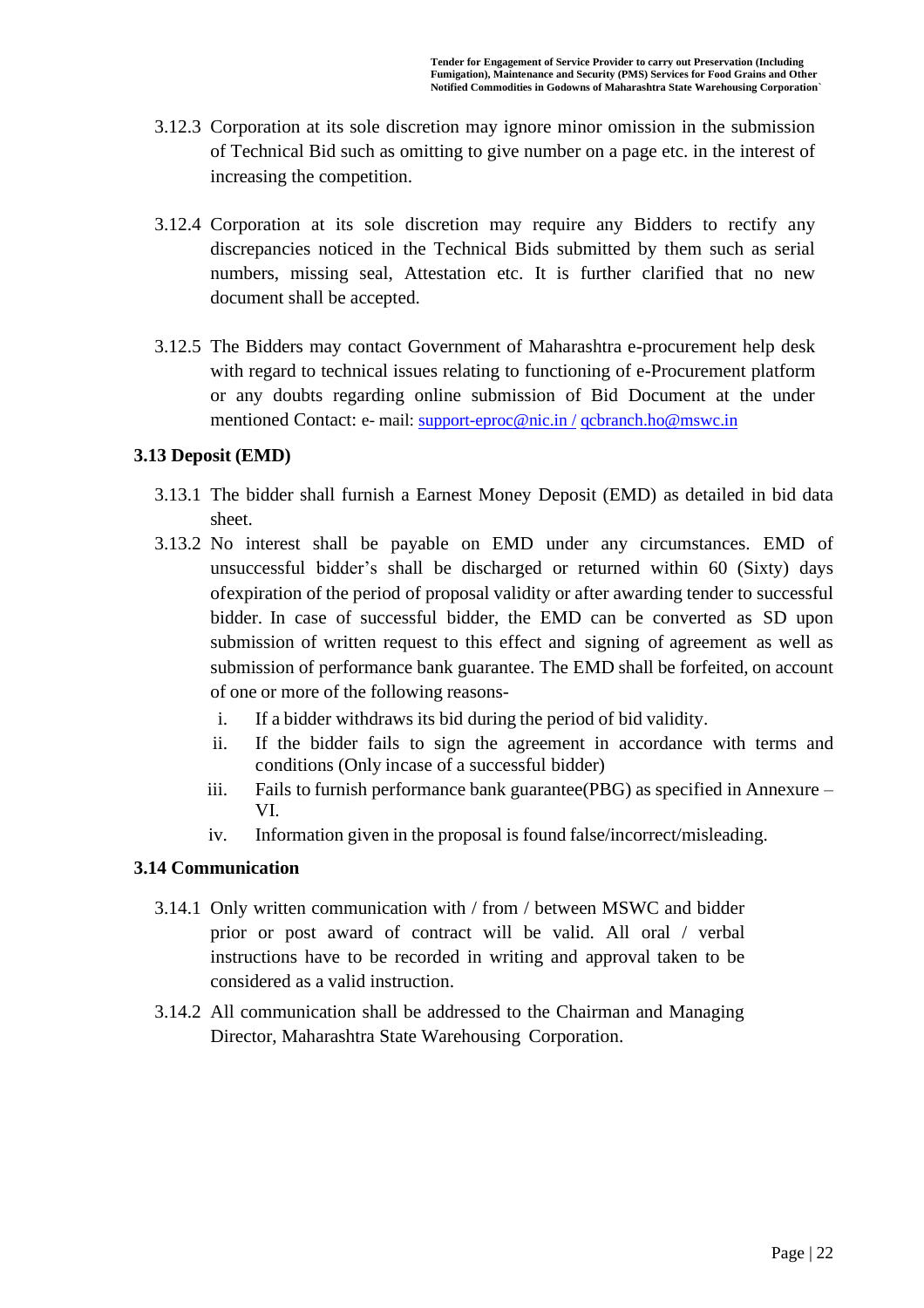### **3.15 Bid Data Sheet**

| <b>Particular</b>            | <b>Details</b>                                                        |  |  |
|------------------------------|-----------------------------------------------------------------------|--|--|
| Tender number                | <b>MSWC/BD &amp; QC/PMS/21/2022</b>                                   |  |  |
| <b>Tender Name</b>           | e-tender for Engagement of Service Provider to carry out Preservation |  |  |
|                              | (Including Fumigation), Maintenance and Security (PMS) Services for   |  |  |
|                              | Food Grains and Other Notified Commodities in Godowns of              |  |  |
|                              | Maharashtra State Warehousing Corporation                             |  |  |
| Client                       | Maharashtra State Warehousing Corporation, (A Government of           |  |  |
|                              | Maharashtra Undertaking)                                              |  |  |
| Address and concerned        | Chairman and Managing Director                                        |  |  |
| person for correspondence    | 583/B, Market Yard, Gultekadi, Pune, 411 037.                         |  |  |
|                              | Phone: +91-020-24206800, 812                                          |  |  |
| Point of contact related to  | Mrs. Swati A. Shinde, Manager (BD & QC);                              |  |  |
| this bid document            | +91-8408882551/020-24206846; qcbranch.ho@mswc.in                      |  |  |
|                              | Non-refundable fee of Rs 25,000.00 (Rs.Twenty-Five Thousand           |  |  |
| Cost of bid document         | only) + GST of 18% to be paid online e-tendering portal.              |  |  |
| <b>EMD</b>                   | Earnest Money Deposit of Rs.50,00,000/- (Rs. Fifty Lakhs Only) has to |  |  |
|                              | be paid online through e-tendering portal EMD in any other form like  |  |  |
|                              | Cash or Cheque or F.D.R or D.D will not be accepted. Any type of      |  |  |
|                              | Exemption for EMD $\&$ SD is not applicable to any type of agency.    |  |  |
|                              | Every tenderer has to pay EMD online.                                 |  |  |
| Security Deposit (SD) amount | Rs. 100 Lakhs (to be deposited by the successful bidder) to be        |  |  |
|                              | deposited through D.D./ RTGS                                          |  |  |
| Method of submission of      | Only through e-tendering portal                                       |  |  |
| tender                       |                                                                       |  |  |
|                              | 02.06.2022 at 15:00 hrs at H.O.                                       |  |  |
| Pre-bid meeting              | Maharashtra State Warehousing Corporation, near Market Yard           |  |  |
|                              | Post Office, Gultekadi, Pune-37.                                      |  |  |
| Bid and EMD submission       | On or before 16.06.2022 upto 16:00 hrs                                |  |  |
| Date and time for            | On 17.06.2022 At 16:00 hrs                                            |  |  |
| opening of technical bid     |                                                                       |  |  |
| Date and time for opening    | Will be notified to the technically qualified bidders by email        |  |  |
| of financial bid             |                                                                       |  |  |
|                              | Rs. 150 Lakhs (to be deposited by the successful bidder within 7 days |  |  |
| Performance bank guarantee   | from the date of issue of LoI) drawn on any Nationalized bank         |  |  |
| <b>Bid validity</b>          | Minimum 120 days from the due date of submission of tender or         |  |  |
|                              | subsequent corrigendum (if any)                                       |  |  |

*Note: All corrigendum/ addendum shall be uploaded on the e-tendering portal.*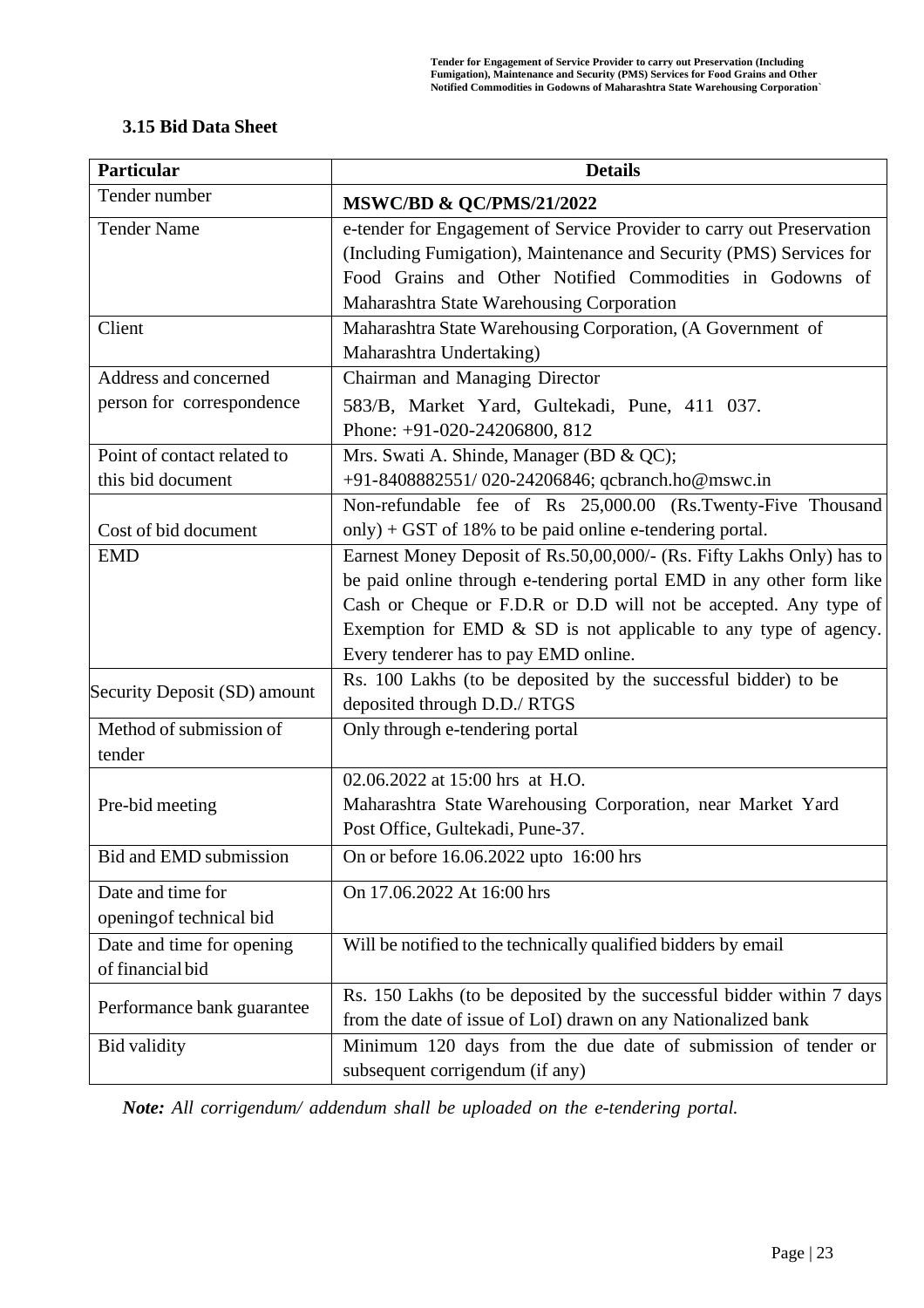## **SECTION IV- Eligibility Criteria**

Only those tenderers who possess the following eligibility criteria shall apply. Tenderers shall submit/upload documentary proof of eligibility criteria in desired format as detailed in the tender schedule. Wherever specific formats are not mentioned, only those documents to be attached must be proving the eligibility of the tenderer for this specific tender. Tenders not meeting the eligibility criteria will summarily be rejected. Following are the mandatory documents to be submitted/uploaded by tenderer.

- **4.1** The bidder shall be Proprietorship firm or Partnership firm or Limited Company or Private Limited Company having registered establishment in India. Tenderer has to furnish registration of ROC/registration certificate issued by registrar of firms. No director or partner should be insolvent or filed for insolvency at the time of making the application.
- **4.2** The Minimum average annual turnover of the bidder from warehouse management services for central pool Stock or State Procuring agency Stock or Public Sector Food grain storage and its preservation, maintenance and security (PMS) or Storge Stock in last Five financial years i.e FY 2017-18 to 2021-22, must be not less than are as follows:- RS 50.00 Crore
- **4.3** Tenderer has to submit sufficient proof in the form of audited financial statement and chartered accountant certificate (along with DIN number) certifying the turnover for last 5 years, with ITR copy submitted to the respective authority before due date. Certificate from a Chartered Accountant certifying the turnover of bidder, in the certificate ICAI Registration Number & Seal of Chartered Accountant is essential.
- **4.4** The Bidder Establishment should not be insolvent.
- **4.5** The net worth of the bidder as on 31<sup>st</sup> March 2022 should at least be as follow:- Rs 25.00 Crores (The net worth is Excluding of residential house/residential property) Certificate from a Chartered Accountant certifying the Net worth of bidder, in the certificate ICAI RegistrationNumber & Seal of Chartered Accountant is essential. The tenderer should submit positive Net Worth Certificate with UDIN (Unique Document Identification Number) for last three years.
- **4.6** Bidder shall have proper license to perform the activity of preservation, maintenance and security (PMS) of food grains and other notified commodities.
	- A) The bidder should have experience in Preservation (including Fumigation), maintenance, security and storage/ warehousing of Central Pool/State Procuring Agency Stock/s Avg. 1 . 5 0 LMT per month for at least 3 financial years out of last five financial years i.e. 2017-18 to 2021-22.
	- B) Tenderer should have successfully executed the preservation, maintenance of Food grains/ agriculture produce work of Minimum 1.00 LMT or more in single contract, in any three years of immediate preceding 5 years.
	- C) Tenderer should have successfully executed the preservation, maintenance and security (PMS) of Food grains/ agriculture produce work in any three years of immediate preceding 5 years, of value of -
		- 1. Single Contract of minimum 15 Cr. or
		- 2. Minimum 2 contracts of Rs.10 Cr. each

Experience certificate of related work should be issued from Central/ State Government agencies at par with MSWC/FCI/CWC/SWC/NAFED etc. Work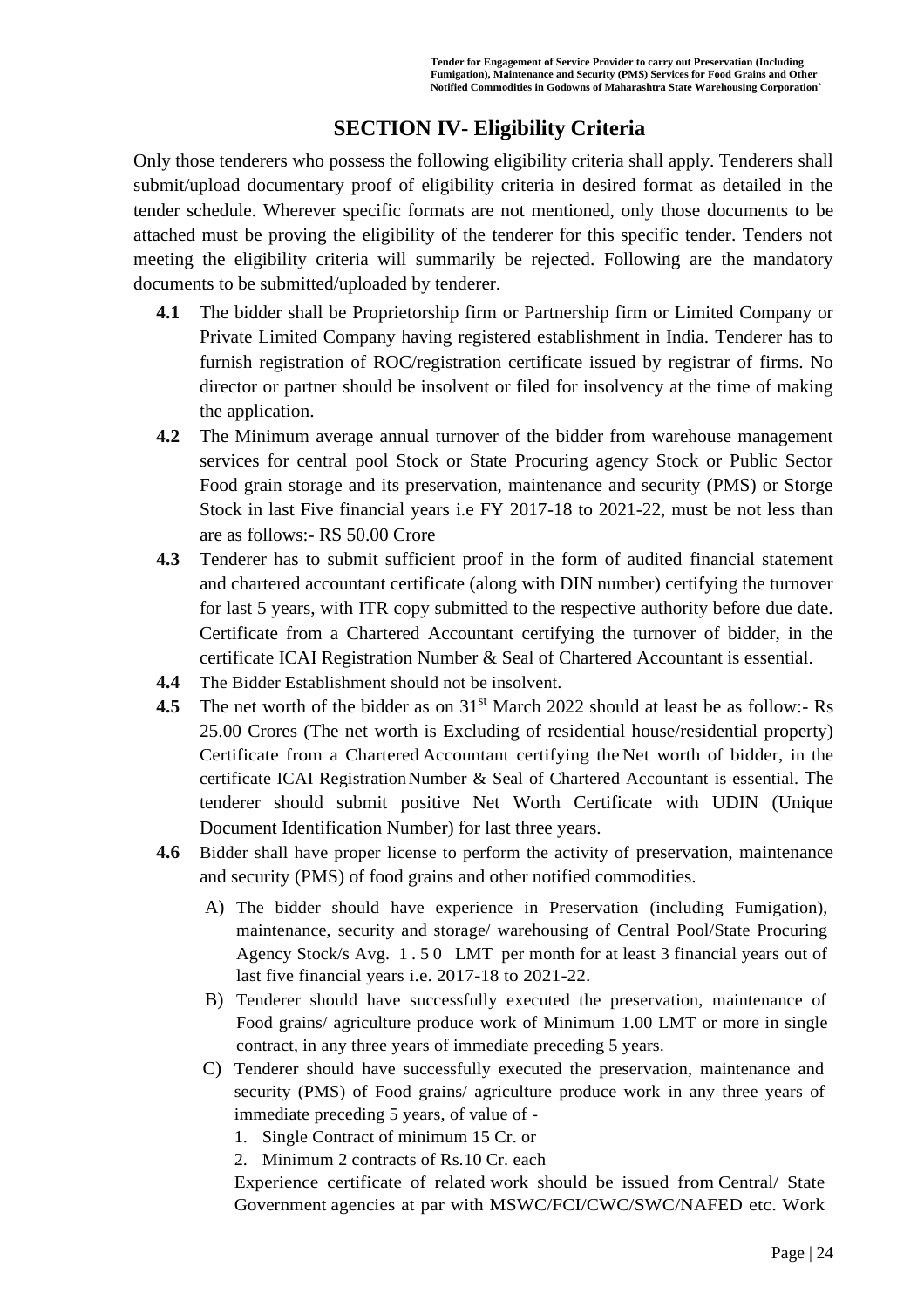order and experience certificate indicating the value of work done.

- **4.7** Tenderer should be regular in filing statutory returns of Income Tax, GST, PF, ESI, Professional Tax and should submit documents in support of this.
- **4.8** Tenderer should submit last Five years audited balance sheet.
- **4.9** Tenderer should have satisfactorily completed similar nature of job of providing preservation, maintenance and security (PMS) services of minimum State PSU/ Central PSU, State/Central Govt. Department, in any 3 of last preceding five financial years. Total completed value for such single work should not be less than Rs.15.00 crores (Fifteen crores).
- **4.10** Tenderers have to produce attested documents/certificates in its respect in the form of completion or part completion certificate & work orders. Both completion or part completion certificate & work orders are compulsory.
- **4.11** Tenderer should submit solvency certificate to the extent of Rs.10 Crore from any nationalized/scheduled bank which should not be more than six months old.
- **4.12** Tenderer should have valid Provident Fund Registration Certificate, and latest paid challan of last P.F. paid should be provided.
- **4.13** Tenderer should have valid ESIC registration certificate and latest paid challans of the same should be submitted.
- **4.14** Tenderer should have valid GST registration certificate in the name of applicant/tenderer and latest paid challans of the same should be submitted.
- **4.15** Tenderer should submit copy of valid license from labour commissioner to employ contract labour under Contract Labour Act.
- **4.16** Tenderer should submit certified copy of PAN card.

#### **4.17 Disqualification Conditions**

- 4.17.1 Tenderers who have been blacklisted or otherwise debarred by MSWC or any department of Central or State Government or any other Public Sector Undertaking will be ineligible during the period of such blacklisting or for a period of 5 years from the date of blacklisting/debarment, whichever is earlier. Tenderer shall submit affidavit on Rs.500 Stamp paper to that effect as mentioned n Annexure XII.
- 4.17.2 Any Tenderer whose contract with the MAHARASHTRA STATE WAREHOUSING CORPORATION, or any department of Central or State Government or any other Public Sector Undertaking has been terminated before the expiry of the contract period on account of breach of contract at any point of time during last five years, will be ineligible.
- 4.17.3 Tenderer whose Earnest Money Deposit and/or Security Deposit has been forfeited by MAHARASHTRA STATE WAREHOUSING CORPORATION or any department of Central or State Government or any other Public Sector Undertaking, during the last five years, will be ineligible.
- 4.17.4 If the proprietor /any of the partners of the Tenderer firm/any of the Director of the Tenderer company have been, at any time, convicted by a Court of an offence and sentenced to imprisonment for a period of three years or more, such Tenderer will be ineligible.
- 4.17.5 While considering ineligibility arising out of any of the above clauses, incurring of any such disqualification in any capacity whatsoever (even as a proprietor, partner in another firm, or as director of a company etc.) will render the Tenderer disqualified.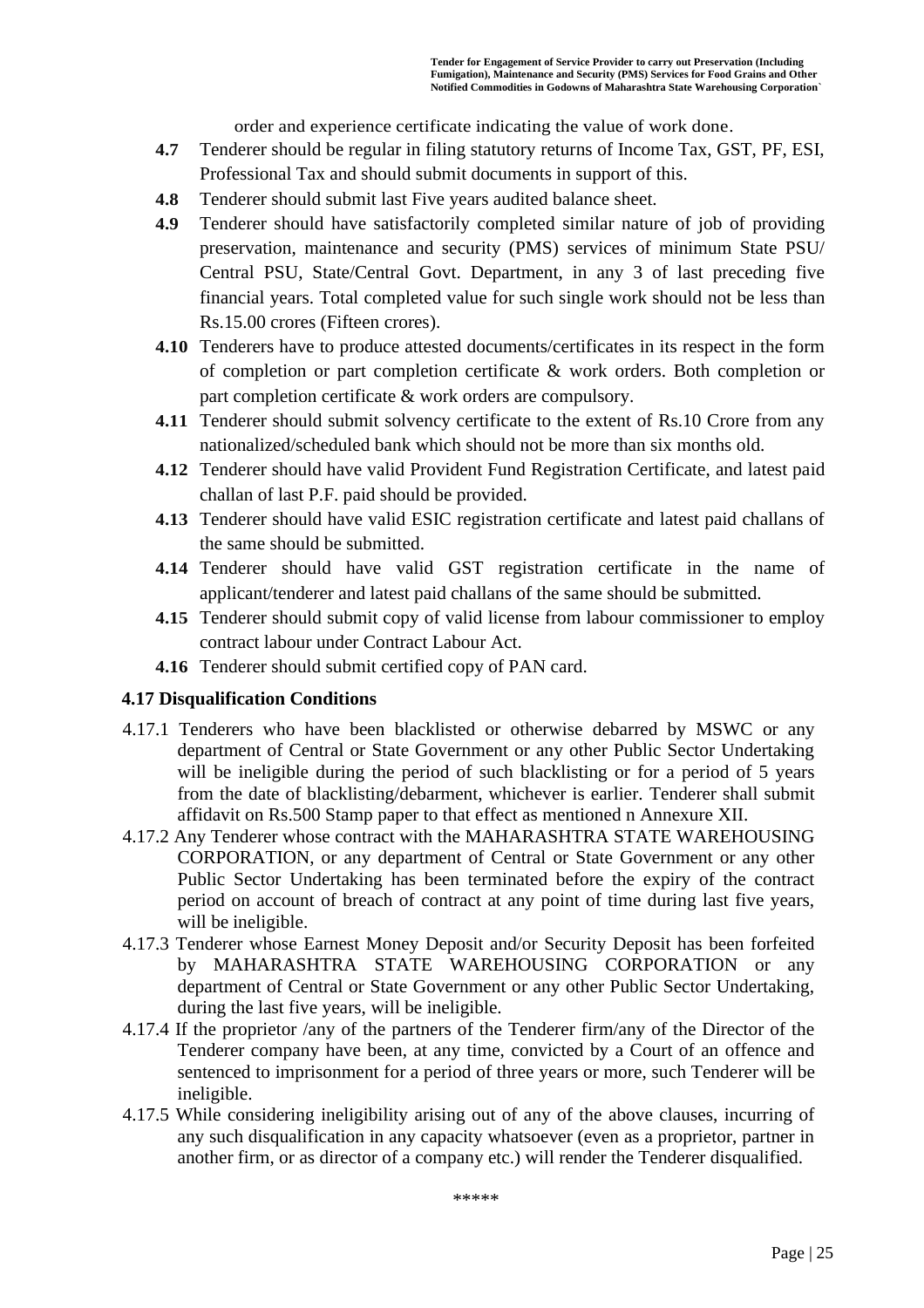#### *SECTION V : TECHNICAL BID AND ITS EVALUATION CRITERIA*

The bidders must satisfy themselves that they meet technical qualifications as detailed against Section 3.5. The technical evaluation which is a qualifying criterion for opening of the financial bid would be evaluated. For the sake of clarification, the evaluation of technical bid will be carried out on the basis of documents mentioned below:

- 5.1 Registration details of the firm
- 5.2 Attested copies of the GST Registration No./ Enrollment copy.
- 5.3 EMD & tender fee paid online. Scanned copy of slip generated by e-payment gate way mentioning UTR number should be submitted in the technical document.
- 5.4 Net Worth Certificate certified by with UDIN (Unique Document Identification Number) for last three years.
- 5.5 Valid Registration Certificate with Employee's Provident fund
- 5.6 Copy of relevant P.F. payment challan in support of deployment of minimum required employees under this bid.
- 5.7 Valid E.S.I.C Registration Certificate
- 5.8 Copy of relevant E.S.I.C payment challan in support of deployment of minimum required employees
- 5.9 Photo copy of PAN card
- 5.10 Registration under Professional Tax Act.
- 5.11 Tenderer should submit last five years balance sheet duly certified by C.A., annual average turn over of tenderer should not be less than 50 Cr. (Rs. Fifty Cr. only) Duly attested documents in its respect is mandatory. Copy of Income Tax Return for last five financial years.
- 5.12 Experience of the similar nature of work experience in preservation, maintenance and security (PMS) of Food grains/ agriculture produce work, single work value of Rs.15 crores in any of three years of immediate preceeding 5 years.
- 5.13 Solvency Certificate to the extent of Rs. 10 Crore from any Nationalized/Scheduled bank which should not be more than six months old.
- 5.14 Valid license from Govt. Authority to preservation, maintenance and security (PMS) of Food grains/ agriculture produce work.
- 5.15 Technical bids shall be opened as declared in the schedule, in the presence of bidder or their authorized representatives who choose to attend the opening of bids. Only authorized representative with authority letter on the letter head of bidding company duly signed by the bidder will be allowed to attend the technical bid opening meeting.
- 5.16 Bids complying with all the eligibility requirements mentioned in the tender document shall be treated as substantially responsive bids.
- **N.B.1.** The "Technical Bid" shall contain EMD and all other technical details/documents in support of the claim. There will be no mention of prices anywhere in the Technical Bid.
- **N.B.2.** Documents in support of the claim must be submitted by the bidders along with the technical bid.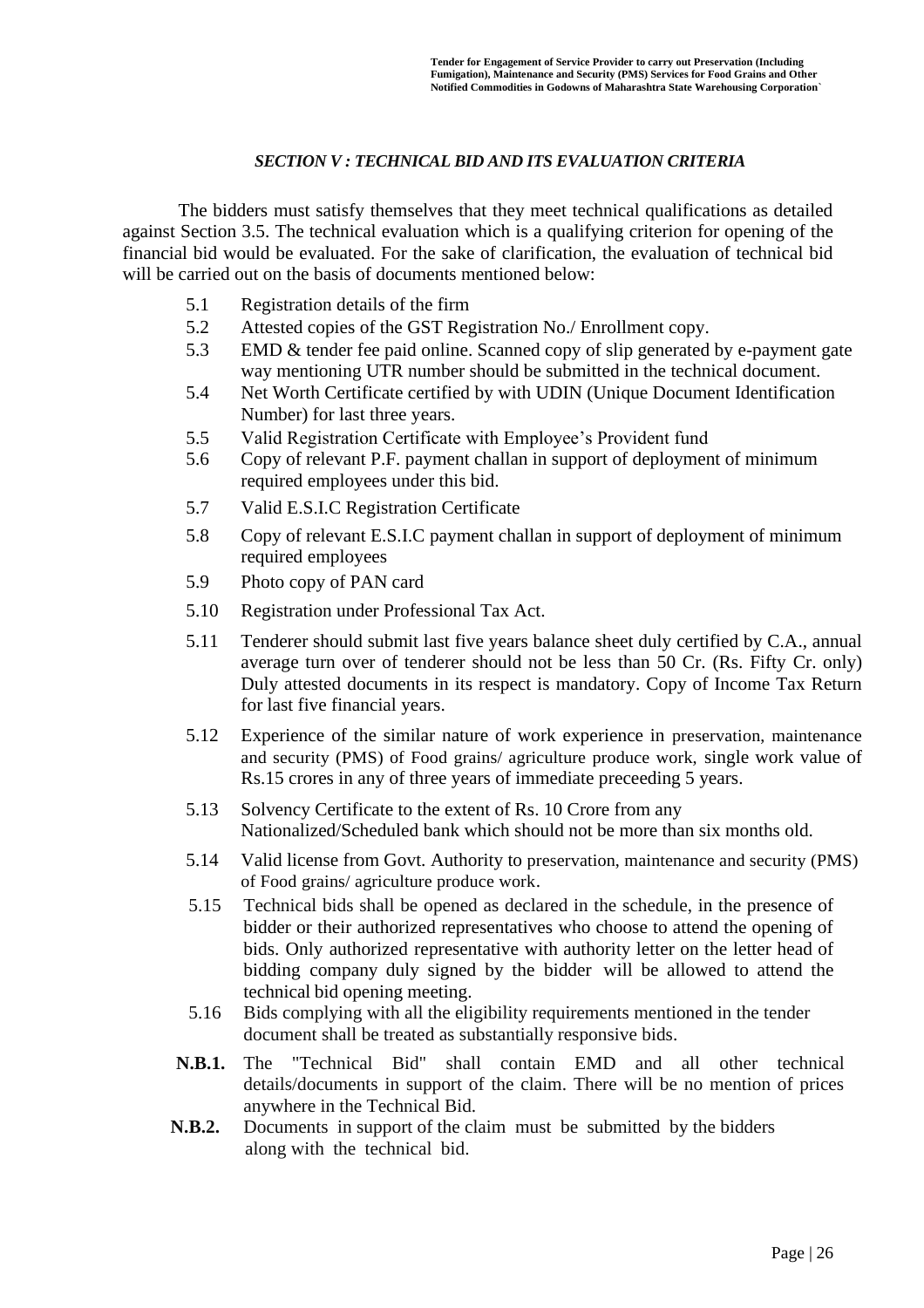### **SECTION VI : FINANCIAL BID AND ITS EVALUATION CRITERIA**

#### **6.1 The financial bid**

- 6.1.1 The financial bid will contain rate per MT per month for PMS services by the bidder. It may be noted, bidders are required to quote the per MT rate **(only once)** applicable to all warehouses under the contract. A format for financial bid is prescribed in **Annexure-XI.** The rates quoted should take into consideration all items of work and cost but without GST. GST will be paid separately. The price bid should be unconditional and any conditional financial proposal shall be rejected summarily.
- 6.1.2 The rates shall be quoted by the bidder in BOQ format, both in number and in words. In case Figures in number and words differ, figures in words will prevail.
- 6.1.3 The rate per MT per month quoted will be firm and fixed for the duration of performance of the contract. At no point of time will any deviation from the quoted rate be entertained by the authority.

#### **6.2 Opening of financial / Price Bid:**

- 6.2.1 After evaluating the Technical Bid (wherever necessary) the Price Bids of only technically qualified bidders will be opened in presence of all the technically qualified bidders or their authorized representatives who may wish to be present at the time of opening of Price Bids on a date and time to be notified subsequently. Price Bid of the parties who do not qualify in Technical Bid will not be opened.
- 6.2.2 Service Providers are at liberty to be present or authorize a representative to be present at the opening of the tender at the time and date as specified in the tender. If the date fixed for opening of Tenders is subsequently declared a holiday, the Tenders will be opened on the next working day following the holiday but there will be no change in the time/venue for opening of the Tender.

#### **6.3 Evaluation of proposals:**

- 6.3.1Financial bids of all those bidders who found to be substantially responsive shall be opened, at the given date and time.
	- i. Financial bids of the technically qualified bidders shall be opened on e-portal and in the presence of representatives (if available) of technically qualified bidders who may desire to be present during the opening of the financial bids.
	- ii. After opening of financial bids, the authority shall examine the bids to determine whether they are unconditional and are complying with the requirements of this tender document.
	- iii. In case of discrepancy in words and figures, the percentage quoted in words shall be treated as final.
	- iv. After the public opening of financial bids, information relating to the examination, clarification, evaluation and comparison of bids and recommendations concerning the award contract shall not be disclosed to bidders or other person not officially concerned with such process until the award of the contract to the successful bidder has been announced.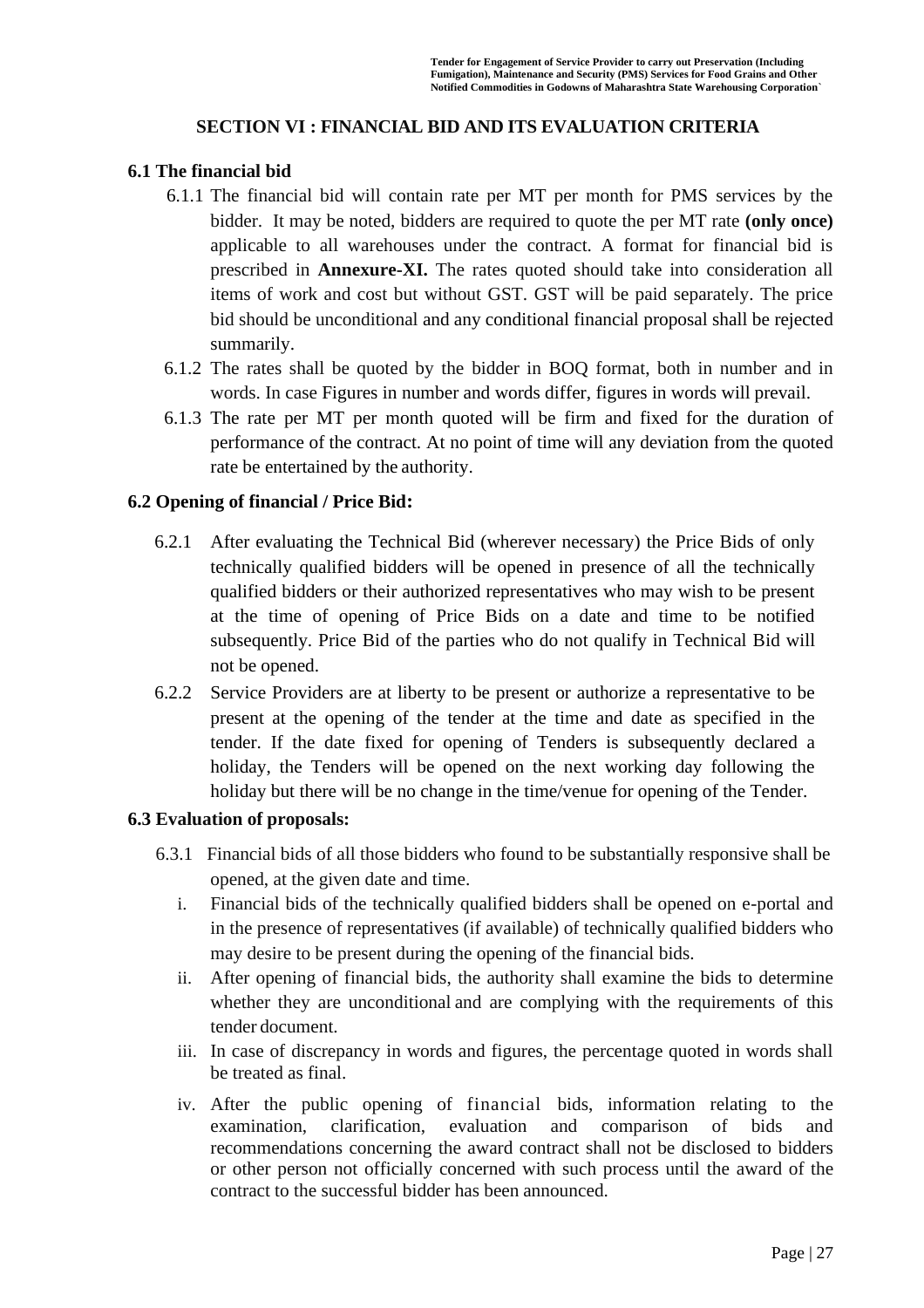- v. Any effort by a bidder to influence the authority or any of its representativesin the process of examination, clarification, evaluation and comparison of bids and in decisions concerning award to contract, may result in the rejection of the bidders bid.
- vi. The percentage indicated in the financial bid shall be deemed as final and reflecting the total cost of services. Omission, if any, in costing any item shall not entitle the bidder to be compensated and the liability to fulfill itsobligations as per the scope of work within the total quoted percentage shall be that of the bidder.
- vii. The bidder shall be responsible for any arithmetic errors in the submitted financial bids.
- viii. The authority may reject any or all proposals if they are found to be unresponsive or unsuitable either because they represent major deficienciesin complying with the scope of the work or they involve substantively highercost.

### **6.4 Financial Bid Evaluation and criteria for selection:**

- 6.4.1 For financial evaluation of price bids, the rates quoted by the tenderer in price bid (Annexure- XI) for PMS services will be the sole factor. **The L-1 bidder will be declared as the successful bidder.**
- 6.4.2 The decisions of Chairman and Managing Director of MSWC would be final and binding on all bidders.
- 6.4.3 The successful tenderer who is being considered for awarding the contract may be required to submit the complete rate analysis with required information in support of their rates quoted.

### **6.5 Acceptance**

On finalization of Tender, MSWC will communicate acceptance of the Tender by way of letter of acceptance through Registered post/FAX/E-mail/speed post etc. which will conclude a binding contract between the parties and the Service Provider shall act upon such acceptance letter.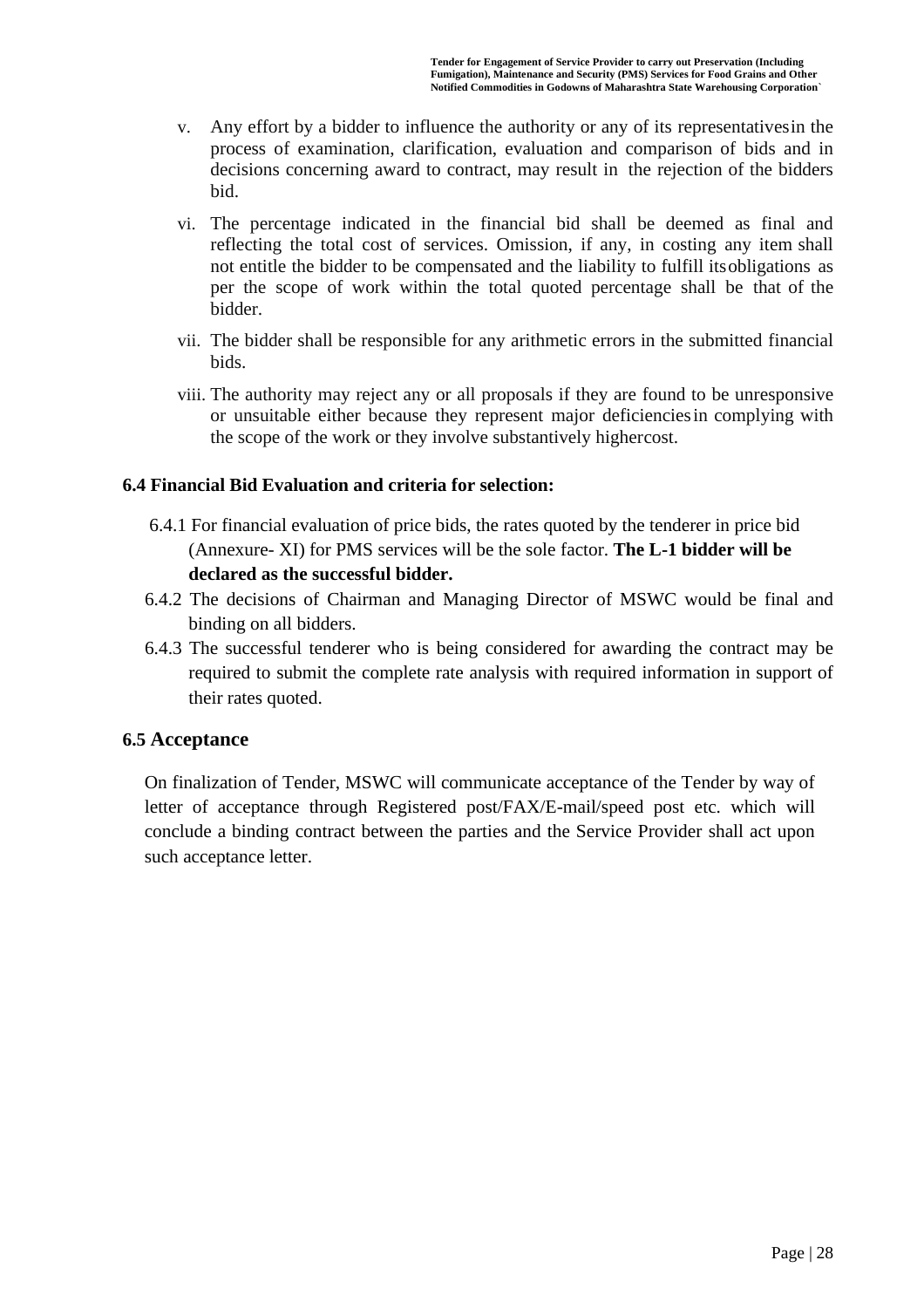### **SECTION VII : GENERAL TERMS AND CONDITIONS OF CONTRACT AND LIABILITIES UNDER THE CONTRACT**

#### **7.1 Award of Contract**

The authority shall issue LOI to the successful bidder by mail that his bid has been accepted. The LOIshall constitute the formation of the contract.

### 7.2 **Security Deposit :**

- 7.2.1 Successful bidder shall deposit an amount of Rs.1.00 crores as Security Deposit (interest free) by the way of Demand Draft drawn on any nationalized bank in favour of "Maharashtra State Warehousing Corporation" payable at Pune.
- 7.2.2 The contractor shall pay security deposit amount as informed by the Corporation within 7 days of the intimation of the proposal of accepting the tender the payment of security deposit 100% by Demand Draft in the name of Maharashtra State Warehousing Corporation. The contractor shall be eligible to execute the agreement on the requisite value. The acceptance of tender shall be effective only after concluding the agreement by the contractor as above.
- 7.2.3 The security deposit will be refunded to the contractor, on satisfactory performance of the contractor. On completion of all obligations by the contractor under the terms and conditions of the contract and on submission of 'No dues' certificate subject to such deductions from the security deposit as may be necessary for making up of the Corporation's claims against the contractor.

#### **7.3 Period of Contract:**

- 7.3.1 The contract shall remain in force for a period of two years from the effective date of agreement as per work order. The contract may be extended for a further period of one year as per the same rates, terms and conditions of the contract by mutual consent but at complete discretion of the MSWC.
- 7.3.2 The Chairman & Managing Director reserves the right to terminate the contract at any time if the performance of the contractor is found unsatisfactory by giving 30 days' notice in writing to the contractor. The contractor is not entitled for any compensation by reason of termination. However, in the event of any breach or nonperformance of the any of the conditions of the agreement, Corporation reserves the right to terminate the agreement with immediate effect without giving any notice and adjust losses faced by it from the contractors' bills, deposit or bank guarantee.
- 7.3.3 In the event of the contractor is found to have committed breach of the terms and conditions of contract, the Corporation will blacklist/debar the contractor / Agency for a period which Corporation may deem fit.
- 7.3.4 Corporation reserves the right to add / alter or amend, operation wise change to meet the requirement of Corporation, need if arises so, any condition of terms and conditions of the contract and in the agreement as and when found necessary during the period of contract, such changes will be binding on the contractor.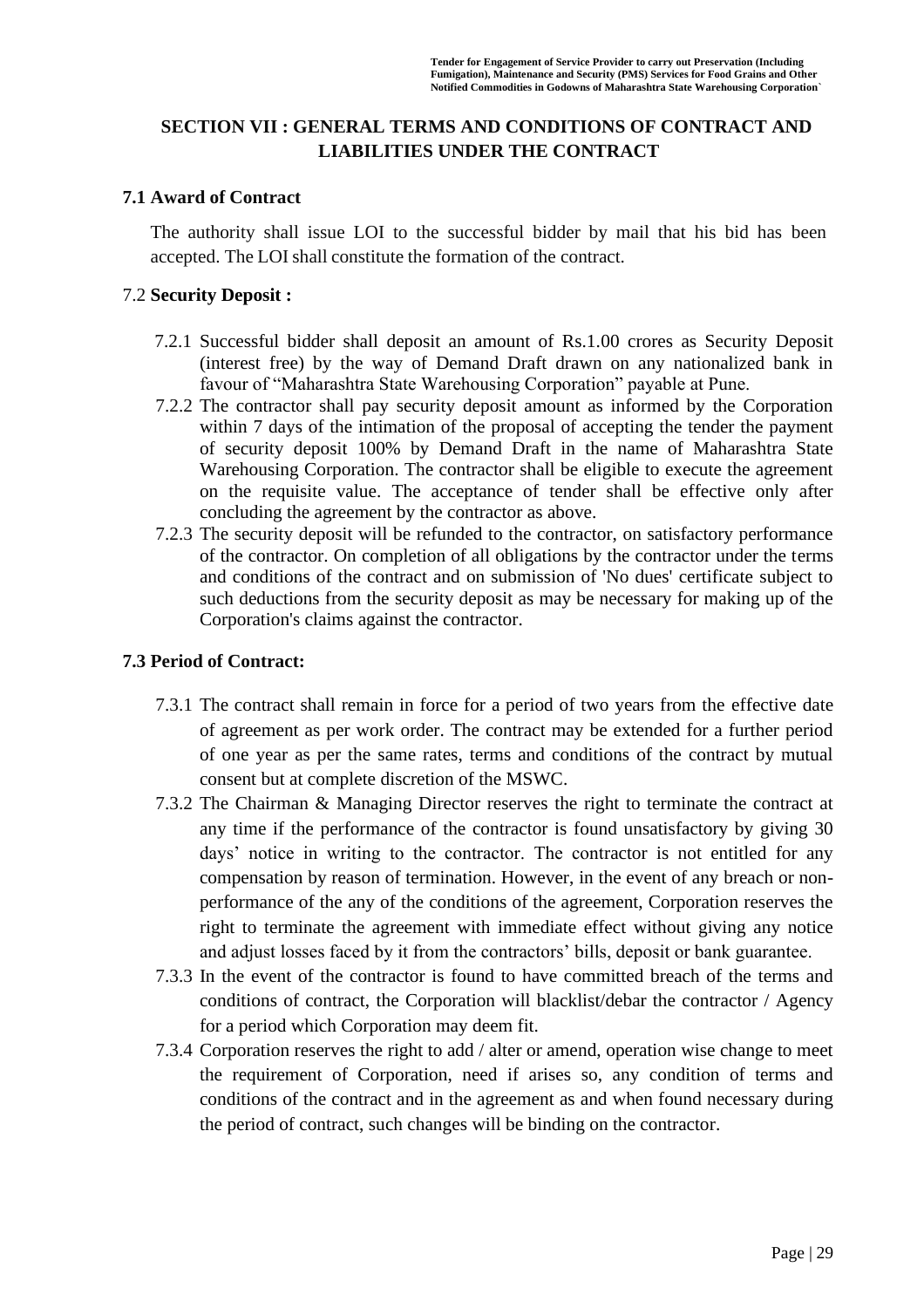### **7.4 Signing of Contract**

The successful bidder has to sign an Agreement with the authority in prescribe proforma within 07 days from the date of receipt of the award of contract, the successful bidder shall sign with seal on the stamp paper with appropriate value and submit it to the authority. The cost of stamp duty and registration fee are to be borne by successful bidder.

### **7.5 General Terms and conditions of contract:**

- 7.5.1 The detail of godowns for which PMS is required by MSWC is given at Annexure - I.
- 7.5.2 The bidder will quote rate per MT/month for the total capacity of a warehouse. PMS charges will be paid within 15 working days after submission of bills in triplicate.
- 7.5.3 The PMS charges would be payable on actual utilisation basis maximum for the total storage capacity of the godown on monthly basis irrespective of the number of turnovers. No claim in this regard will be entertained.
- 7.5.4 The successful bidder will be required to visit/inspect the godown /premises and sign a joint inspection report with the staff of MSWC regarding the condition in which the godown is handed over to the Service Provider at the commencement of the contract. The Service Provider shall have to hand over the godown at the end of contract period to MSWC in the same condition as was handed over to him before the commencement of Contract except for natural wear and tear. The joint inspection report will also include a list of inventory of movable and immovable fittings and fixtures at the godown.
- 7.5.5 Godowns to be handed over by/to MSWC alongwith the stocks of the depositors in balance. Due care shall be taken to ensure the stocks handing over depositorwise and stackwise / warehouse receipt wise with mutually agreed stock its quality and weight assessment to/by the service provider at the time of start/expiry of the contract.
- 7.5.6 The activities required to be carried out by PMS service provider are mentioned in **Annexure VII.** PMS service provider shall strictly follow those standard operating procedure (SOP).
- 7.5.7 The stocks stored in the godown shall be subject to periodical inspections by MSWC as well as the representative/ officers of the depositor. The condition of stocks and godown shall be examined by MSWC along with representative of Service provider. Discrepancy /irregularity, if any, noticed shall be reported in writing to the Service Provider giving particulars of loss or damage/downgradation etc. caused to the goods or to the godown.
- 7.5.8 In the event of failure of the Service Provider to undertake the work after execution of PMS agreement or if Service Provider resiles from the contract during its currency, MSWC shall have the right to get the work done from any outside agency at the risk and cost of the Service Provider and the Service Provider/Service Provider shall be liable to make good the loss, if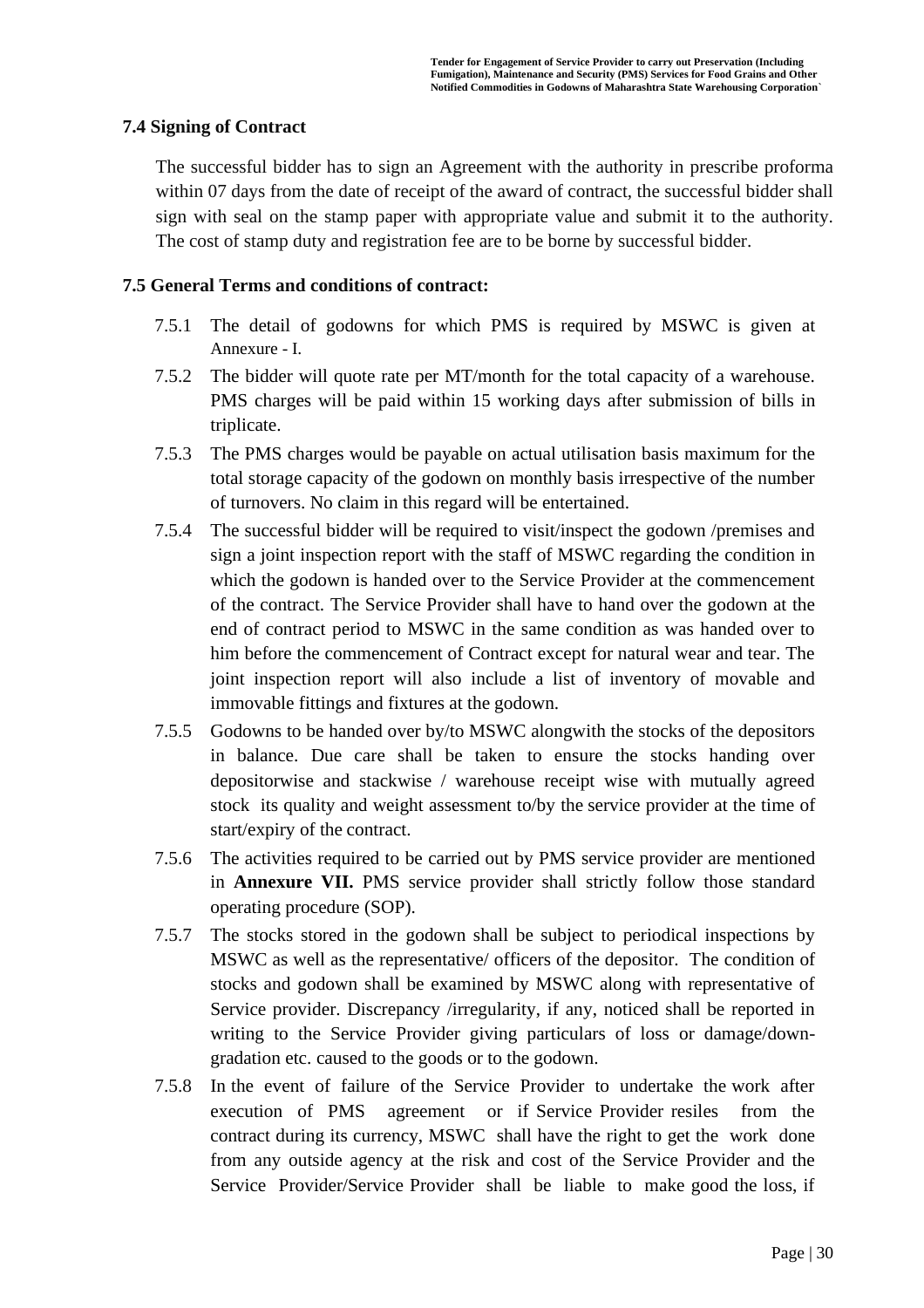any, suffered by MSWC on this account and MSWC shall also have the right to deduct/recover the amount of such loss and to claim the balance amount from the Service Provider without prejudice to any other remedy under the Contract/Law.

- 7.5.9 The Service Provider should ensure to keep all the time adequate number of employees/labours/ insecticide and equipment to cope with the work for the purpose of preservation, maintenance and security of stocks in accordance with the guidelines/instructions of MSWC/FCI/Nafed etc.
- 7.5.10 The list of Authorized officers/officials of MSWC would be provided to the Service Provider by the concerned Regional Manager.
- 7.5.11 The concerned Regional Manager would also provide all the templates/formats required for record keeping to the Service Provider.
- 7.5.12 PMS Service provider shall be responsible for preparing the statements of stocks as required by MSWC/FCI/Nafed etc. PMS Service provider shall be responsible for getting the losses cases written off timely (if any), from the respective authorities of FCI,etc.
- 7.5.13 The billing to all the depositors such as FCI/Nafed/others shall be made by MSWC.
- 7.5.14 PMS service provider shall observe FSSAI & other legal norms strictly. If he fails to do so any compensation/damages levied by competent authority, service provider shall indemnify MSWC in all respects.
- 7.5.15 The Service Provider shall ensure that security deposit amount is replenished within 7 days of any deduction made by the Corporation.

### **7.6 Payment**

- 7.6.1 The Service Providers shall have to perform all the services provided for in this contract. The Service Provider shall be paid on actual utilization basis at the rates plus GST accepted by the Corporation for the services rendered satisfactorily the tax applicability by the proper Governments will be considered at the time of payment.
- 7.6.2 The service provider shall be paid for his service at the rates per MT finalized through this tender process for all commodities stored.
- 7.6.3 Admissible payments shall be made by MSWC within 15 days of the submission of monthly bills in triplicate duly verified by the officer authorized by MSWC for the purpose. The monthly bills will be entertained only after submission of Monthly Stock Account (MSA) duly verified by MSWC officer.

#### **7.7 Subletting**

The Service Provider shall not sublet/transfer or assign the contract or any part thereof to any party. In the event of the Service Providers contravening this condition, the Corporation shall be at liberty to get the work done from other firm/Service Provider on the Service Providers account and at the risk and cost of Service Provider and the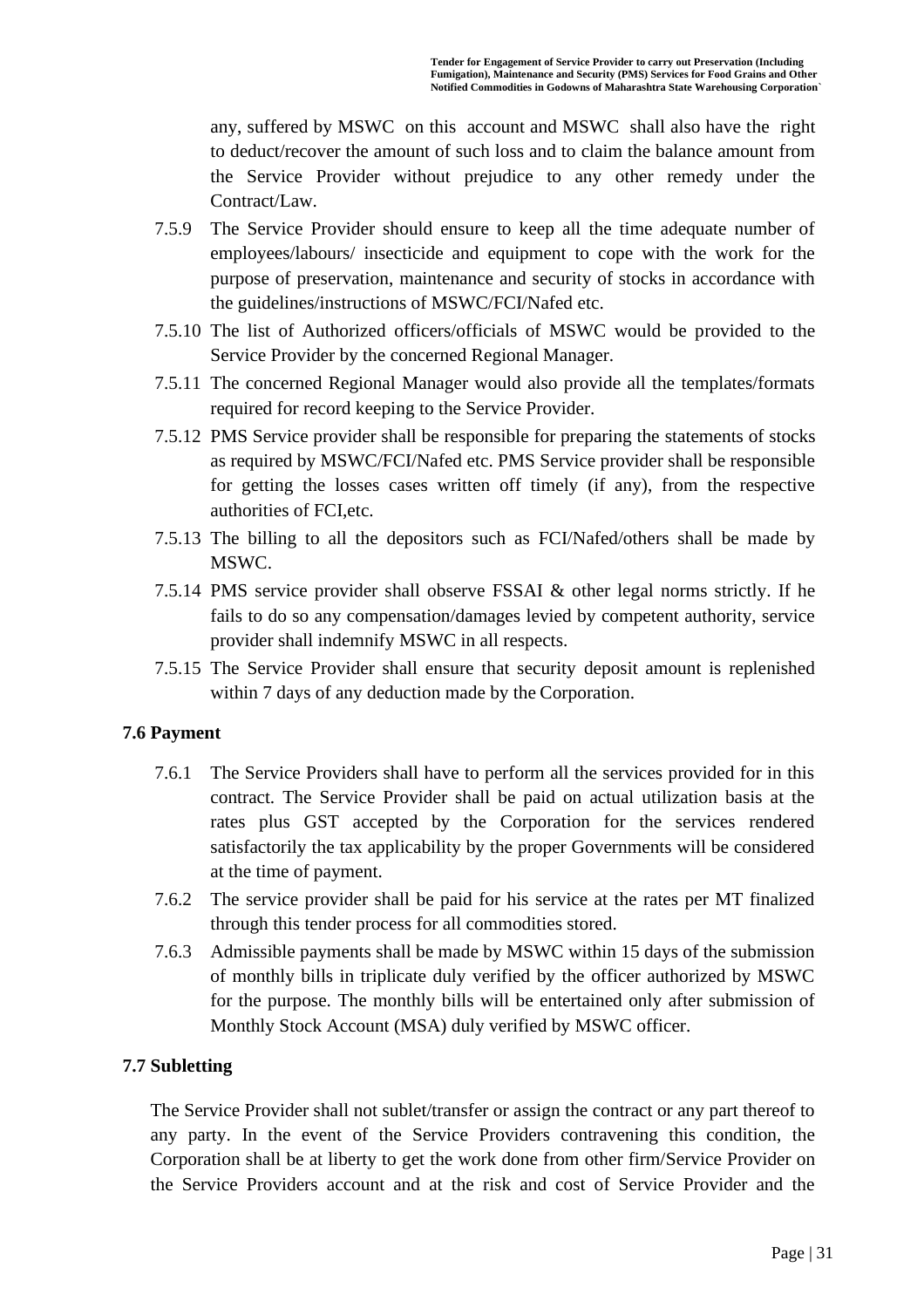Service Provider shall be liable for any loss or damage which the Corporation may sustain in consequence arising out of such replacing of the contract.

### **7.8 Set off**

Any sum of money due and payable to the Service Provider (including security deposit refundable to him) under this contract may be appropriated by the Corporation and set off against any claim of the Corporation against the service Provider for the amount due arising out of this contract or under any other contract made by the Service Provider with the Corporation.

### **7.9 Record Keeping:**

- 7.9.1 The service provider shall keep in a place of safety a complete and accurate set of records and accounts of all transactions pertaining to the operation of the depot including records and accounts of all goods received in the godown and withdrawn there from as per MSWC and FCI standards, of all unissued documents in his possession, counterfoils/second copies of all documents issued, returned to, or cancelled, by him.
- 7.9.2 All accounts, books, papers and documents pertaining to the operations carried out in connection with the contract shall be open for inspections, audit by the authorized representative of the Corporation at the Godown or any officer acting on his behalf or an officer acting on behalf of The chairman & Managing Director, MSWC including the accounts and audit officers. The Service Provider shall be responsible to produce the same at such time and place as may be directed by the authorized representative of the Corporation.
- 7.9.3 Service Provider shall maintain all the entries up to date in the corresponding required registers as mentioned in Annexure X.
- 7.9.4 PMS Service provider shall be responsible for preparing the statements of stocks as required by MSWC/FCI/Nafed etc. PMS Service provider shall be responsible for getting the losses cases written off timely (if any), from the respective authorities of FCI, etc.

### **7.10 Receipt & Weighment in Godown:**

- 7.10.1 It is expected that FCI as well as other depositors will send the stocks in sound bags to the godowns. In case of receipt of cut  $\&$  torn bags if any found, the same would be replaced by the Service Provider with the gunnies to be supplied by the respective depositors.
- 7.10.2 The Service Provider will maintain Gunny consumption register as per norms of MSWC and FCI. Gunny account should also be reconciled periodically with MSWC. Periodicity in reconciliation of stocks as well as gunnies should not be more than one month.
- 7.10.3 Goods will be rendered for storage by an authorized representative of MSWC who will fill up and sign the form for deposit and other formalities.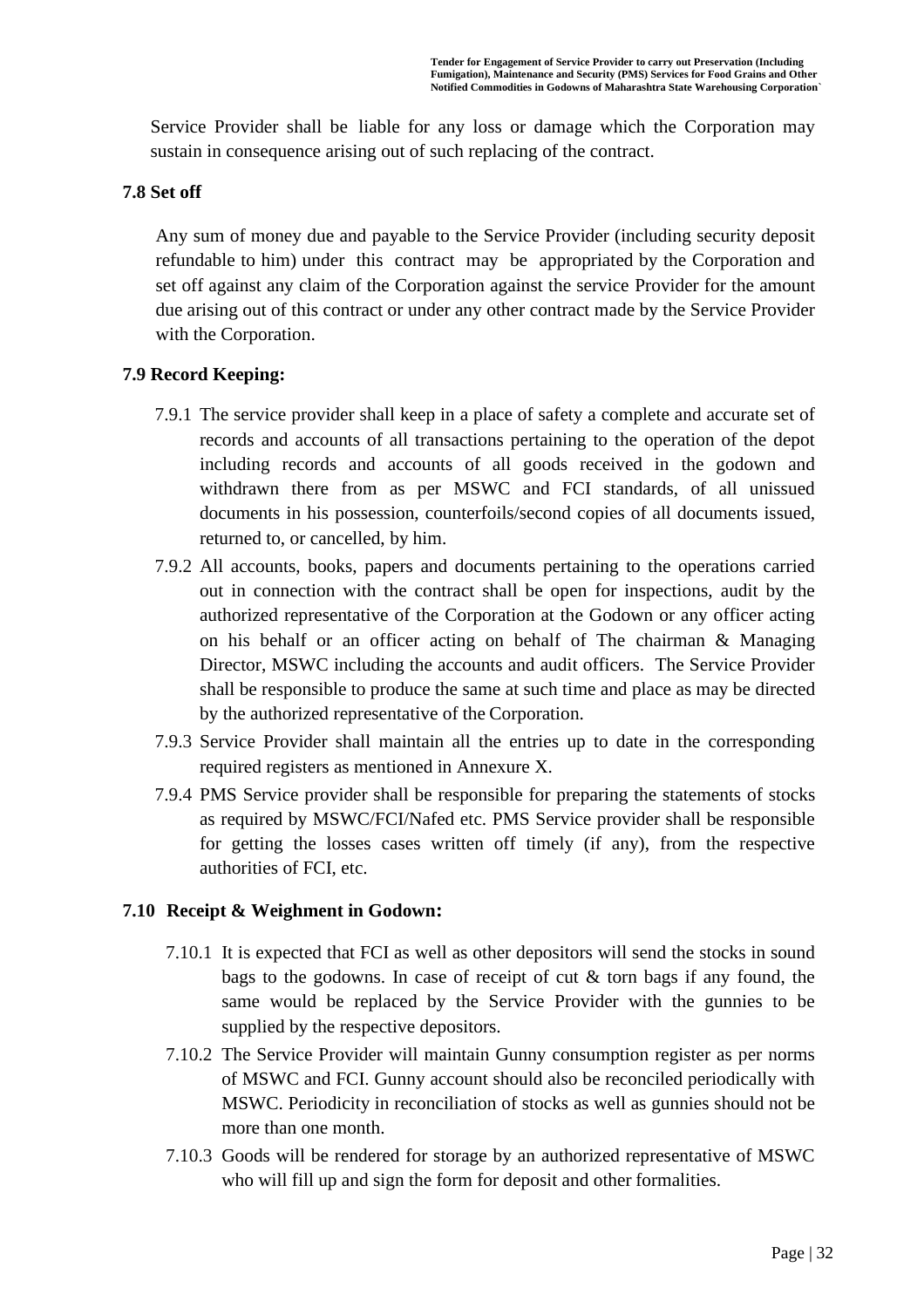- 7.10.4 Stocks at the godowns would be received and issued on 100% weighment basis on the lorry weighbridge available in the complex or the private weighbridge available enroute /nearby at the expense of Service Provider.
- 7.10.5 At such godown where weighbridge is not available in the godown and in the vicinity of the godown, the stocks would be received and issued on 100% weighment basis.
- 7.10.6 The weight of the stocks, moisture contents as well as condition of the stock at the time of receipt and issue shall be jointly recorded by Service Provider and MSWC staff and duly authenticated in records. The loss arising due to damages/down gradation / deterioration of stocks during storage will be borne by the Service Provider.
- 7.10.7 An acknowledgement would be issued by the Service Provider to MSWC both at the time of receipt and issue of stocks from the godown.

### **7.11 Storage Losses/Gains**

- 7.11.1 The stocks stored in the godown shall be subject to periodical inspections by MSWC, FCI and Nafed etc.
- 7.11.2 Loss and gain statement will be submitted in the prescribed proforma of MSWC / FCI after stocks in particular stack are completely liquidated during the month which should be jointly signed by the Service Provider and MSWC representative. The statement will be commodity-wise, month wise, Stackwise and will be submitted by the Service Provider by 7th of succeeding month.
- 7.11.3 If the storage losses are beyond permissible limit as per MSWC norms in vogue, Service Provider shall be responsible for the same and recoveries for such unjustified losses shall be effected by MSWC from the Service Provider.
- 7.11.4 Norms/prevalent procedure for storage loss/ gain prescribed by the MSWC/FCI from time to time will be binding on the Service Provider.
- 7.11.5 PMS Service provider shall be responsible for preparing the statements of stocks as required by MSWC/FCI/Nafed etc. PMS Service provider shall be responsible for getting the losses cases written off timely (if any), from the respective authorities of FCI, etc.

### **7.12 Delivery of Goods**

- 7.12.1 Instructions for delivery or transfer of goods shall be in writing and signed by the authorized representative of PMS service provider.
- 7.12.2 The person to whom the delivery of stocks is to be made shall be duly authorized and his signatures attested by the authorized representative of PMS service provider.
- 7.12.3 The delivery shall be given by Service Provider as per demand and priority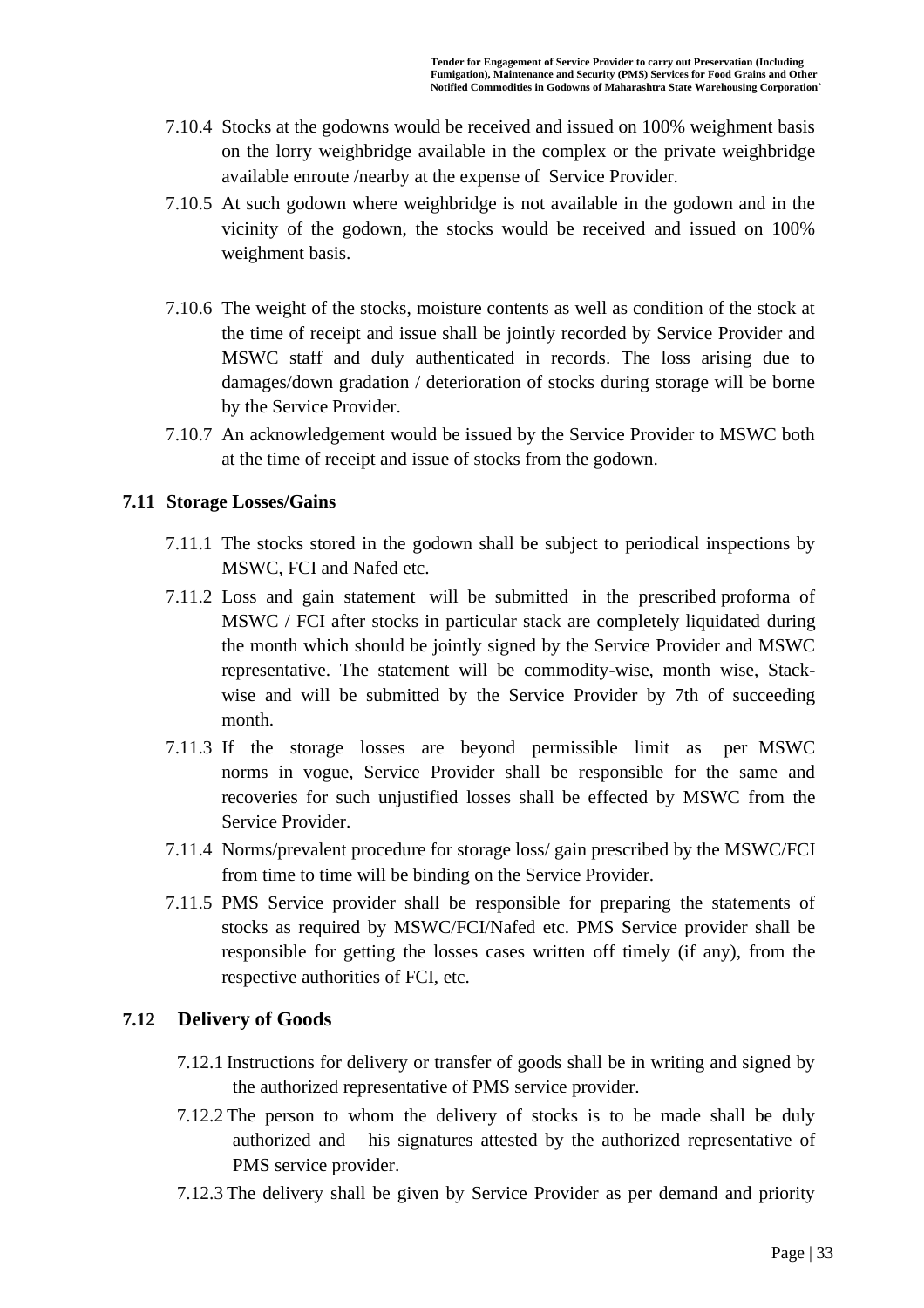given in writing to the Service Provider by the authorized representative of MSWC

7.12.4 For delivery of goods before and after office hours and on holidays, reasonable/ prior intimation /notice shall be given to the Service Provider.

### **7.13 Initial Fumigation**

- 7.13.1 For stocks received in infested condition, necessary remarks shall be recorded by the Service Provider at the time of receipt only. For such stocks fumigation should be done within 03 days of receipt of the stocks,
- 7.13.2 In respect of stocks dispatched from the godown, if the same are found to be dispatched in infested condition, as substantiated by records and facts, PMS service provider will be liable for fine.

### **7.14 Insurance**

- 7.14.1 The Service Provider shall undertake to exercise reasonable care and diligence for safe keeping the stocks and godown of MSWC as is required from a storing agency as per terms and conditions of this contract.
- 7.14.2 The Warehouse service provider shall have to acquire comprehensive insurance of stocks against loss sustained on account of fire, flood & inundation, cyclone, riot and strikes, earthquake, malicious damages, theft, house breaking and burglary, misappropriation of stocks and infidelity etc.
- 7.14.3 The godown and the stocks & material stored therein shall be insured through a comprehensive insurance policy covering the risks. The premium and other related charges will be borne by the Service Provider**.** The Service Provider shall purchase the policy in the name of the Corporation. The Service Provider shall deposit the insurance policy with the Corporation, which shall be verified by MSWC from the issuing Insurance Company.
- 7.14.4 The valuation of stocks for the insurance purpose will be done as per declaration of the depositors. The valuation of the Godown and ancillaries for the insurance purpose may be obtained from MSWC.
- 7.14.5 PMS Service provider shall be responsible for having cover of insurance for all the value of the stocks at any time during the contract period. All the stocks under storage, at any moment of time must be under full cover of insurance for all the perils stated above. PMS Service provider shall be responsible for getting the value declared and due premium payment by reviewing the value of goods stored, the value of the MSWC assets time to time.
- 7.14.6 PMS Service provider shall be responsible for submitting the necessary reports, documents etc. to the respective authorities, in any of the event for which the insurance is undertaken in any of the perils thereof.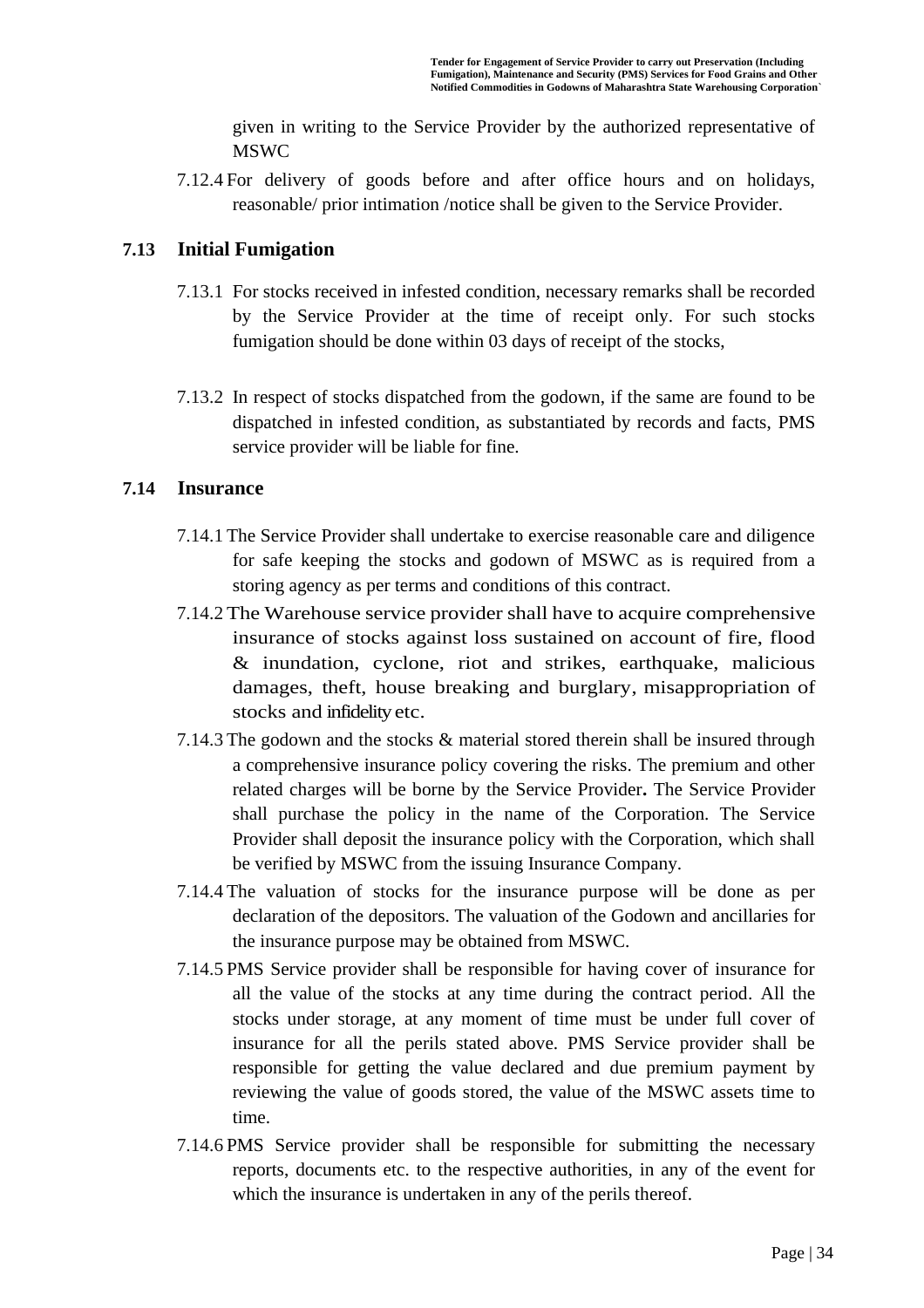- 7.14.7 In the event of any losses, MSWC will recover for such losses immediately from Deposit or any other due payments towards the Service Provider. The same will be refunded on receipt of compensation through Insurance.
- 7.14.8 In the event of any losses, MSWC will cooperate with the Service Provider in furnishing necessary details for finalizing the claim for compensation by the Insurance Company.
- 7.14.9 The Service Provider shall get the claim settled from the Insurance Co. at the earliest so that the compensation from the Insurance Company is received in reasonable time.

### **7.15 Free Movement of Stocks**

- 7.15.1 It would be ensured by the Warehouse service provider that there is no hindrance while carrying out day to day operations/ moving the stocks.
- 7.15.2 Service Provider shall ensure that there is no hindrance in receipt/issue of the stocks at the godown or for moving the stocks within the godown premises and for persons deputed by MSWC to oversee the godown operations. The Service Provider shall keep the godown premises as well as documents pertaining to stocks of MSWC open for inspection any time to the officers/staff of MSWC / FCI. In case of failure on part of Service Provider to do so, MSWC will be at liberty to make alternate arrangements at the risk and cost of the Service Provider without prejudice to right of MSWC to initiate such other action as deemed fit treating such failure as breach of contract. Any losses/damages arising thereof shall also be liable to be recovered from the Service Provider
- 7.15.3 No other activity than storage shall be allowed within the premises of the godown.

### **7.16 Provision of Facilities**

- 7.16.1 The Service Provider shall provide all the facilities at par with MSWC norms including proper stacking, scientific storage and treatment of the stocks, round the clock security, proper prophylactic  $&$  curative treatment, etc. An indicative list is at **Annexure VIII.** The list is illustrative and not exhaustive. These facilities shall be part & parcel of the PMS contract.
- 7.16.2 The Service Provider shall keep all the facilities available in the godown /premise like weighing scale, QC equipment's, drinking water etc. and shall be made available to officers/staff of the MSWC without any additional cost.

### **7.17 Statutory Obligations**

- 7.17.1 The Warehouse service provider (PMS) shall hold all valid licenses issued by the Competent Authority, valid PAN & GSTIN Number etc.
- 7.17.2 It is the sole responsibility of Service Provider to hold all valid licenses relating to PMS by respective competent Authorities.
- 7.17.3 The Service Provider shall be responsible for payment of all central/ state specific statutory taxes, duties, cess and local taxes/levies and the charges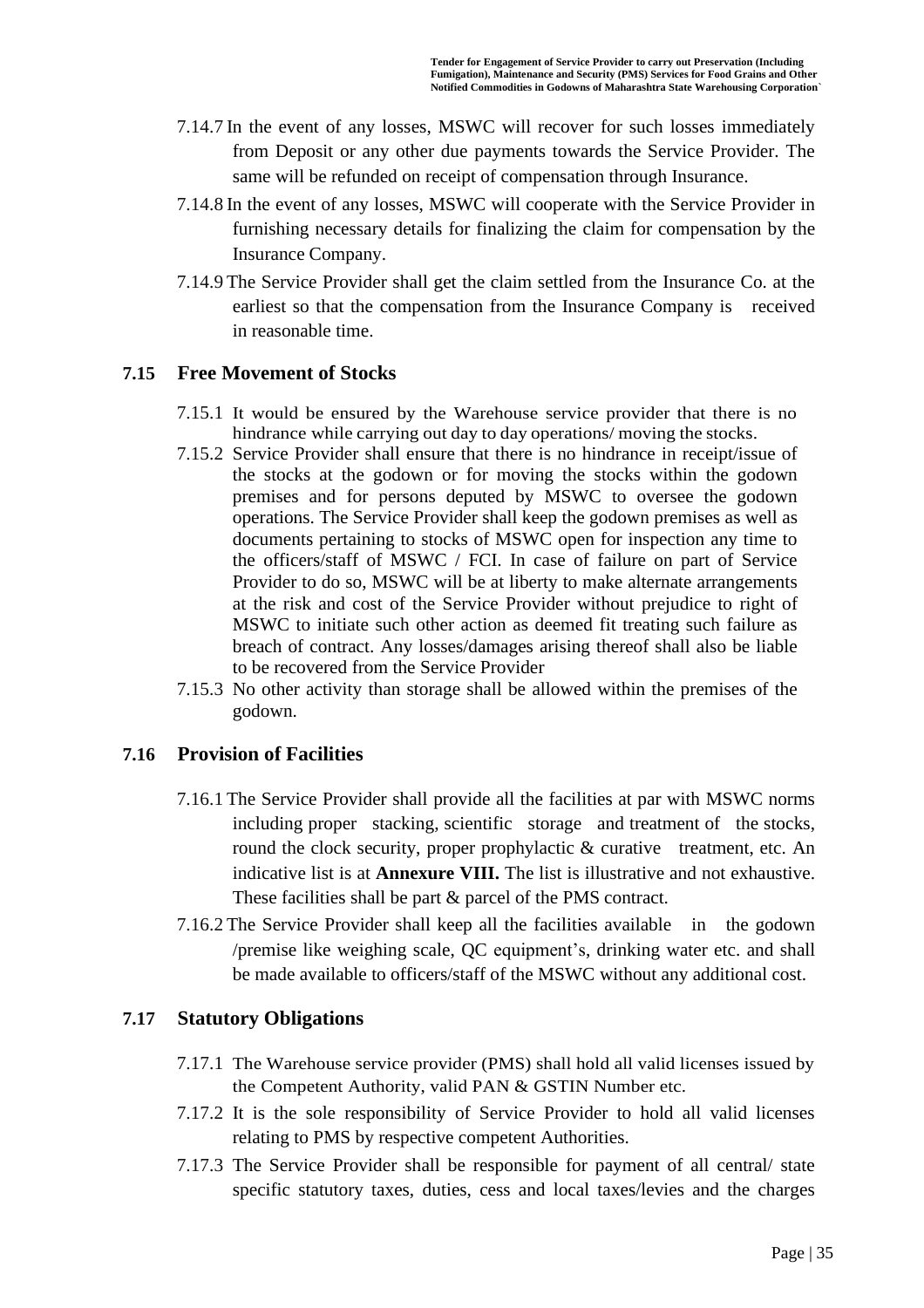related to PMS contract in godown/premises.

- 7.17.4 The Service Provider shall be solely responsible to fulfill all the statutory obligations under various Central/State Acts which are in force.
- 7.17.5 The successful bidder shall obtain FSSAI license for storing of foodgrains.
- 7.17.6 PMS service provider shall observe FSSAI & other legal norms strictly. If he fails to do so any compensation/damages levied by competent authority, service provider shall indemnify MSWC in all respects.
- 7.17.7 Maharashtra State observes the provisions of Maharashtra Mathadi, Hamal & other manual workers (Regulation of employment & welfare) Act 1969. The service provider shall observe the provisions of this Act and get registered itself under this Act for the contract period wherever necessary.

### **7.18 Liability for Losses:**

- 7.18.1 Service provider shall ensure satisfactory performance of all the services and obligations under the contract, failing which Corporation will be at liberty to make temporary alternate arrangements at the risk and cost of the Service Provider.
- 7.18.2 The service provider shall provide all the warehousing facilities at par with MSWC including proper stacking, scientific storage and treatment of the stocks, fire-fighting measures, round the clock security, proper prophylactic & curative treatment, regular repair and maintenance of the warehouse/ premises, weighment of the stock, providing electricity & water charges, etc. (List is illustrative and not exhaustive). These facilities shall be part & parcel of the storage charges as agreed. The service provider shall keep all the facilities available in the warehouse/ premises like weighbridge, fire-fighting equipment, beam scale, QC equipments, drinking water facility, electrical fittings, electricity, approach road etc. functional. If the Warehouse service provider fails to provide facilities as mentioned above, the MSWC shall have the right to get the facilities provided at his cost or expenses and cost or expenses so incurred by the MSWC shall be deducted from the storage charges together with element of interest thereon, worked out on the basis of diminishing balances and in the manner considered fit by the MSWC/FCI at its discretion. The cost or expenses incurred by the MSWC on Warehouse service provider account would be treated as final, without calling them in question.
- 7.18.3 The Warehouse service provider shall maintain an inventory requirement of 3 months stocks of chemical at any given point of time. The party should have sufficient fumigation covers, sand snakes and other QC equipment like fumigation covers, spray pumps, dunnage material etc. as indicated in the Schedule-I of the terms & conditions attached. Amendments made in the dunnage policy by the MSWC/ FCI/ GOI from time to time shall be binding on the Service Provider.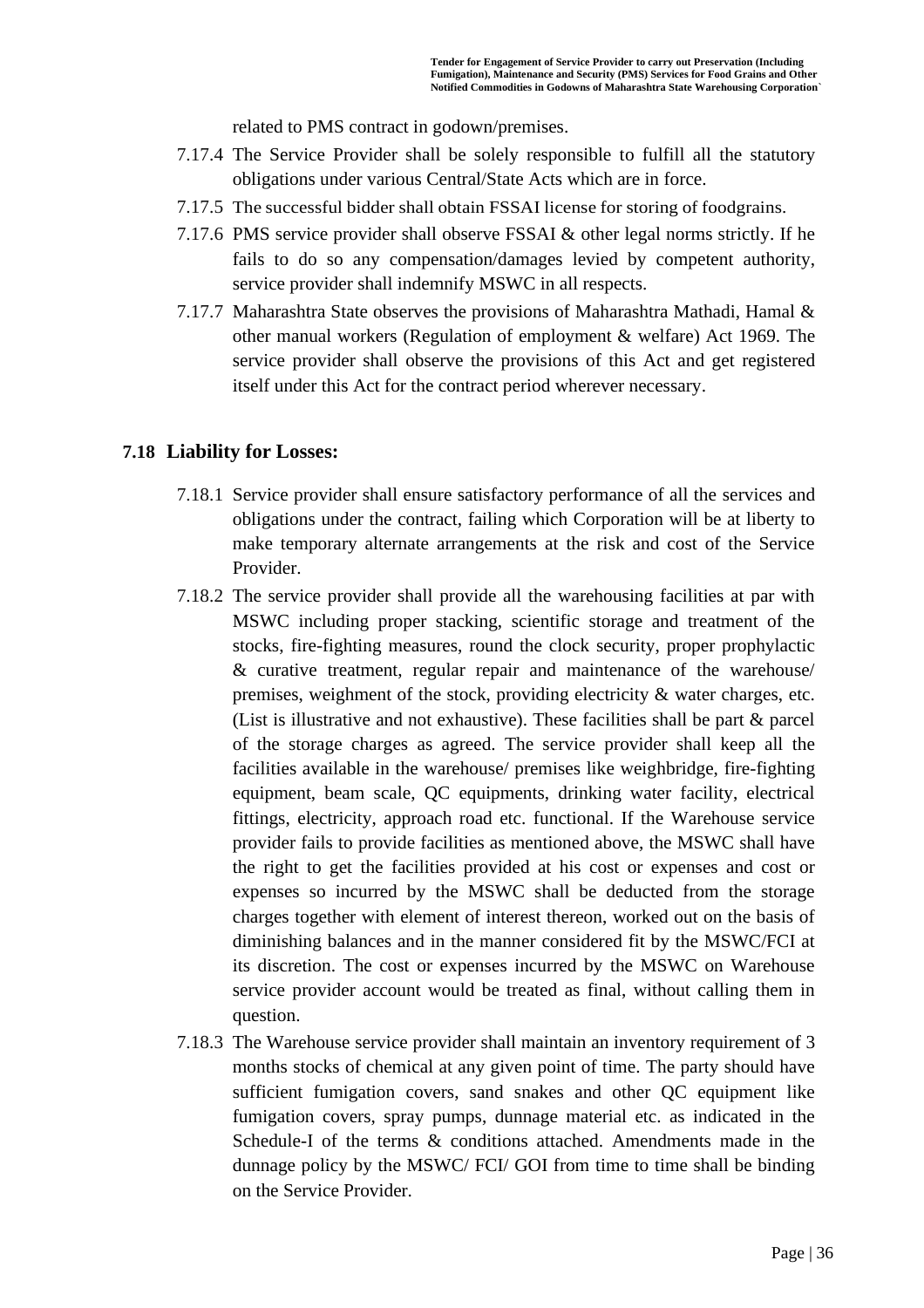- 7.18.4 The Warehouse services provider shall be responsible for down gradation or damage to the stocks under their custody during storage. The corresponding losses shall be computed and recovered from the warehouse service provider from the dues payable as per the instructions/guidelines issued by FCI from time to time.
- 7.18.5 Consignee/consignor will be FCI/MSWC, in case of dispatch/receipt of stocks in these Warehouses. Therefore, the existing quality complaint procedure of FCI (in case of FCI goods) shall be applicable.
- 7.18.6 The service provider shall be responsible for the Storage losses which are beyond the norms fixed by GoI/FCI and the depositors and the value of such unjustified losses in storage will be recovered by MSWC from the dues payable to Service Provider at average acquisition cost.
- 7.18.7 Service Provider will also be liable to make good the losses on account of any shortage/damage/loss etc., to stocks at the last available Economic cost/provisional Economic cost of rice. Loss to the property shall be recovered from the service provider as per the valuation of the Corporation.
- 7.18.8 For any theft, pilferage and damages if caused to the property and the stock deposited in the godowns of the Corporation as a result of the act or negligence of any personnel provided by the agency during contract period, the agency shall be liable to compensate the Corporation from the payment payable towards the loss so caused to the party or otherwise and the Corporation will have the right to recover the same from the Agency.
- 7.18.9 Any of the above actions by the Corporation against the service provider will be without prejudice to other rights and remedies available to the Corporation including termination of the contract.

### **7.19 Liability towards labour and/or personnel:**

- 7.19.1 The Service Provider shall be solely responsible for complying with all statutory responsibilities and liabilities in respect of the personnel engaged by him and shall obtain all mandatory registrations, Licenses, approvals.
- 7.19.2 The service Provider shall be solely responsible for timely deposit of contributions under various enactments and to maintain all prescribed Records, Registers and such other particulars as required in respect of the personnel engaged by him and file the prescribed returns from time to time.
- 7.19.3 MSWC shall be in no way responsible for the Service Providers liability & obligations in respect of the personnel engaged by him. Notwithstanding the same if on account of default of the Service Provider, MSWC is compelled to make any payments/contributions or discharge any responsibility/liability of the Service Provider, MSWC shall be entitled to recover and/or set off such amounts/expenses incurred from the amounts due to the Service Provider under this or any other contract with MSWC without prejudice to the right of MSWC to initiate appropriate legal proceedings for recovery of such amounts.
- 7.19.4 The Service Provider shall indemnify MSWC against all claims whatsoever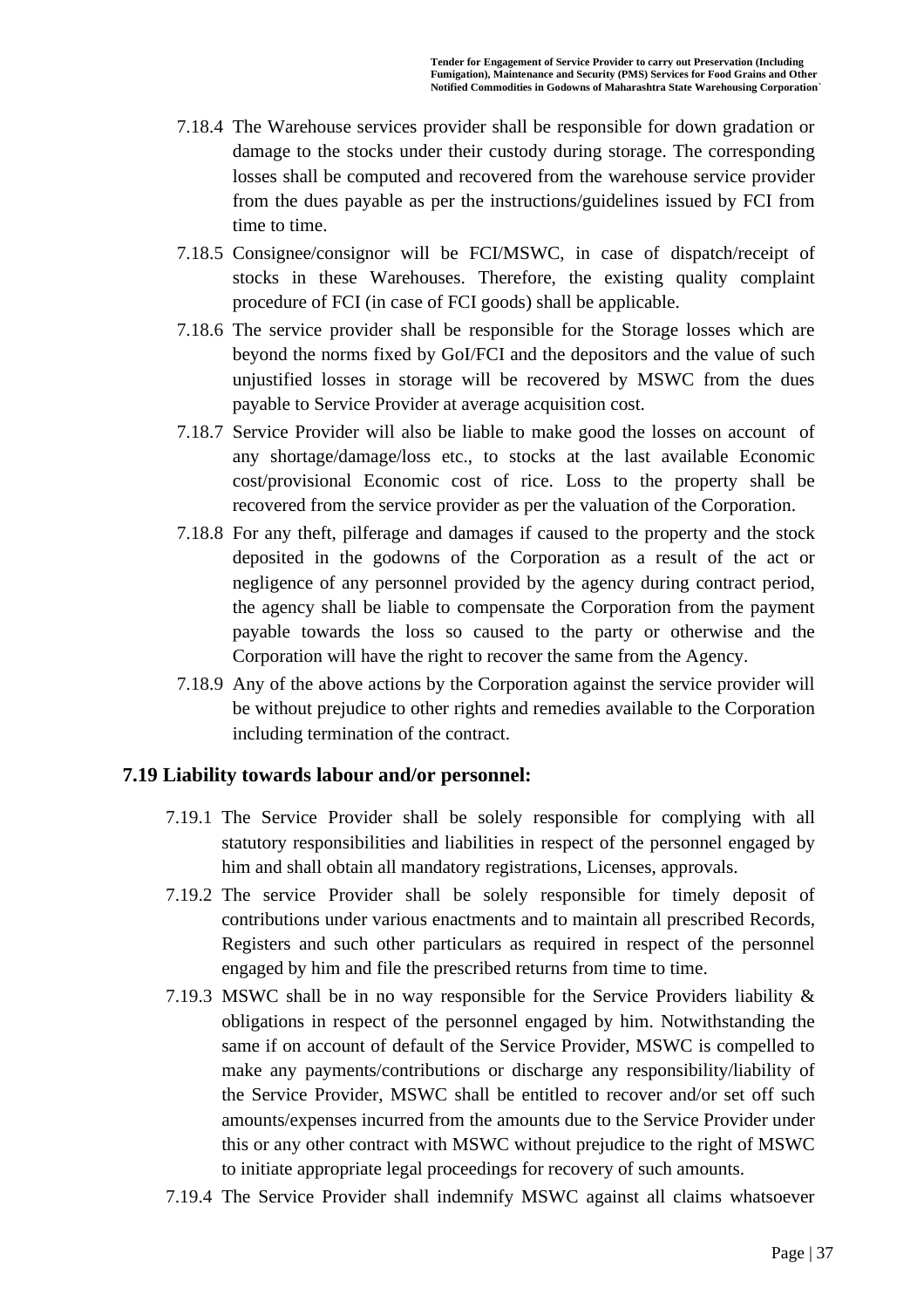arising out of his default in respect of the personnel engaged by him under any Statute/Law in force.

- 7.19.5 MSWC shall in no way be responsible for any liabilities arising out of the Service Provider's contractual obligation with the Service Provider's personnel.
- 7.19.6 The contract as entered into between MSWC and the Service Provider shall in no way nullify, reduce, mitigate or absolve the parties of any responsibility, obligation or liability that may devolve upon them under any statutory/mandatory provisions prevailing in India. Liabilities of the Service Provider in respect of obligatory laws remain unaffected and Service Provider shall remain responsible for settlement of claims, if any of third parties who may suffer damages either due to the fault of the Service Provider or its employees and Associates.
- 7.19.7 The Service Provider shall be solely responsible for all claims arising out of any accident, death etc. in respect of the personnel engaged by the Service Provider under the contract.

### **7.20 Corrupt practices**

The Service Provider shall not offer or give or agree to give any person in the employment of the MSWC any gift or consideration of any kind as an inducement or reward for doing or forbearing to do or for having done or forborne to do any act in relation to the contract or any other contract with the MSWC or for showing or forbearing to show favour or disfavour to any person in relation to the contract or any other contract with the MSWC. Any breach of the aforesaid condition by the Service Provider or anyone employed by him or acting on his behalf whether with or without the knowledge of the Service Provider or the commission of any offence by the Service Provider shall entitle the MSWC to cancel the contract and all or any other contracts with the Service Provider and recover from the Service Provider the amount of any loss arising from such cancellation.

### **7.21 Insolvency and breach of contract**

- 7.21.1 MSWC may at any time, by notice in writing summarily terminate the contract without Compensation to the Service Provider in any of the following events
	- a. If the Service Provider being an individual or a firm, any partner thereof, shall at any time, be adjudged insolvent or order for administration of his estate made against him or initiated any proceeding under insolvency Act.
	- b. If the Service Provider being a company is wound up voluntarily or by the order of a court or a receiver, liquidator or Manager on behalf of the Debenture holders is appointed or circumstances shall have arisen which entitle the Court or Debenture holders to appoint a Receiver, Liquidator or Manager.
	- c. The contract is also liable to be terminated if the Service Provider commits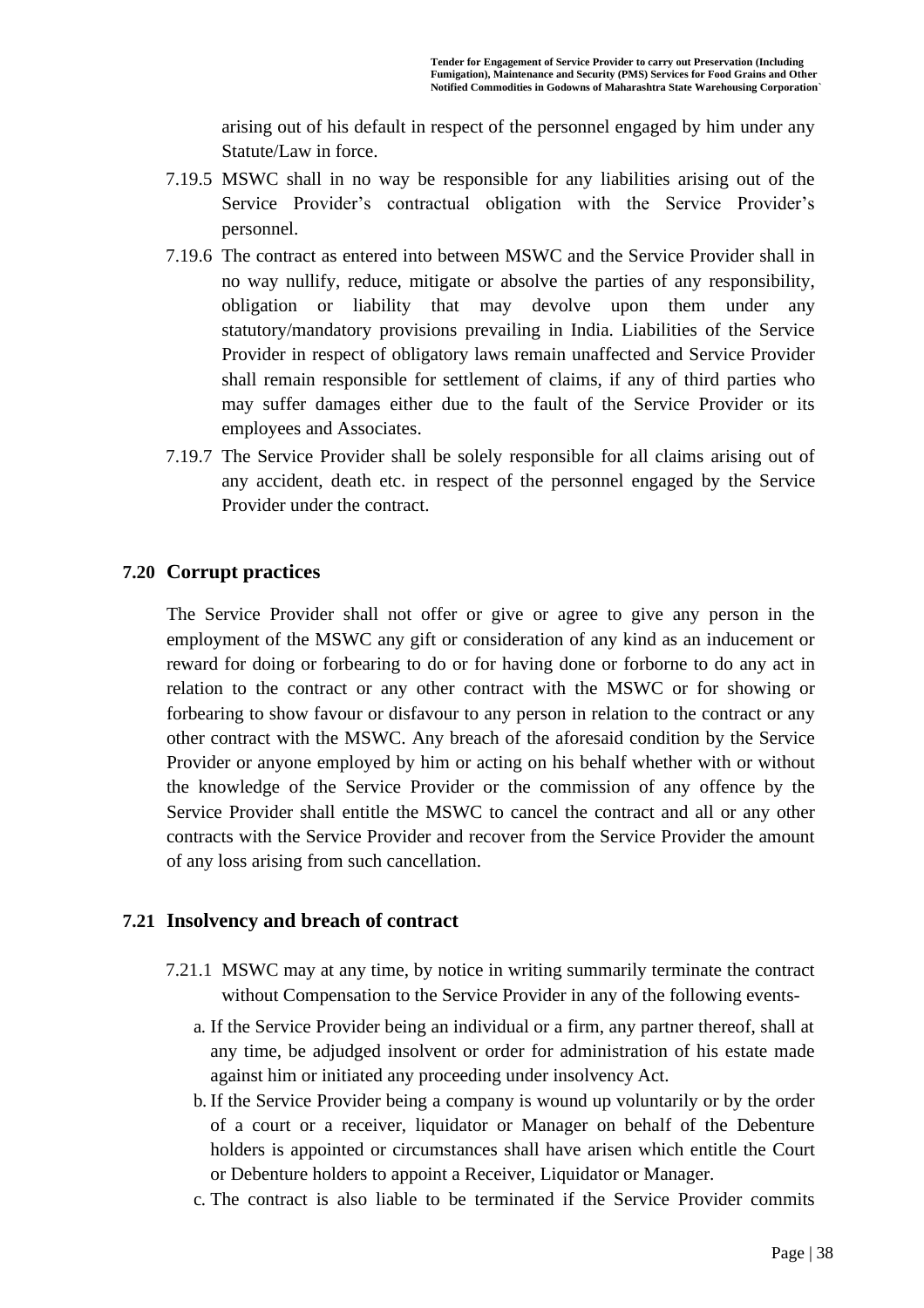breach of any of the terms of the contract and in that event the Service Provider is responsible and liable for all loss and damage arising out of and as a consequence of such breach.

- d. Provided always that such termination shall not prejudice any right of action or remedy which shall have accrued or shall accrue thereafter to the MSWC and provided also the Service Provider shall be liable to pay to the MSWC for any extra expenditure he is thereby put to.
- e. If any time during the currency of the contract it is established that any or all of the information provided by the Service Provider is false, the Contract is liable to be terminated without prejudice to any other acts and remedies under the contract/law.

### **7.22 Laws governing the contract**

- 7.22.1 The Contract will be governed by the Laws of India for the time being in force. Any dispute arising out of this Contract will be settled in the Court of law of competent jurisdiction.
- 7.22.2 Arbitration : If any dispute or difference arises between the parties hereto as to the construction, interpretation, effect and implication of any provision of this agreement including the rights or liabilities or any claim or demand of any party against other or in regard to any other matter under these presents but excluding any matters, decisions or determination of which is expressly provided for in this agreement, shall within 30 days from the date one party informs the other in writing that such dispute or disputes or disagreement exists, be referred to single Arbitrator acceptable to both the Parties. The agreement to appoint an arbitrator and the arbitral proceedings shall be in accordance with the Arbitration and Conciliation Act 1996 and the rules framed there under for the time being in force. The award made in pursuance thereof shall be binding on the parties. The venue of the Arbitration shall be at Pune. The Language of arbitration proceedings will be English only. Each party shall bear and pay its own cost of the arbitration proceedings unless the Arbitrator otherwise decides in the Award. The provisions of this Clause shall not be frustrated, abrogated or become inoperative, notwithstanding this Agreement expires or ceases to exist or is terminated or revoked or declared unlawful. The Courts at Pune shall have exclusive jurisdiction in all matters concerning this Agreement including any matter related to or arising out of the arbitration proceedings or any Award made therein.

### **7.23 SUMMARY TERMINATION**

7.23.1 MSWC has all the rights to terminate the contract at any time during its currency, without assigning any reason thereof, by giving thirty days notice in writing to the Service Providers at their last known place of residence/business and the Service Provider shall not be entitled to any compensation by reason of such termination.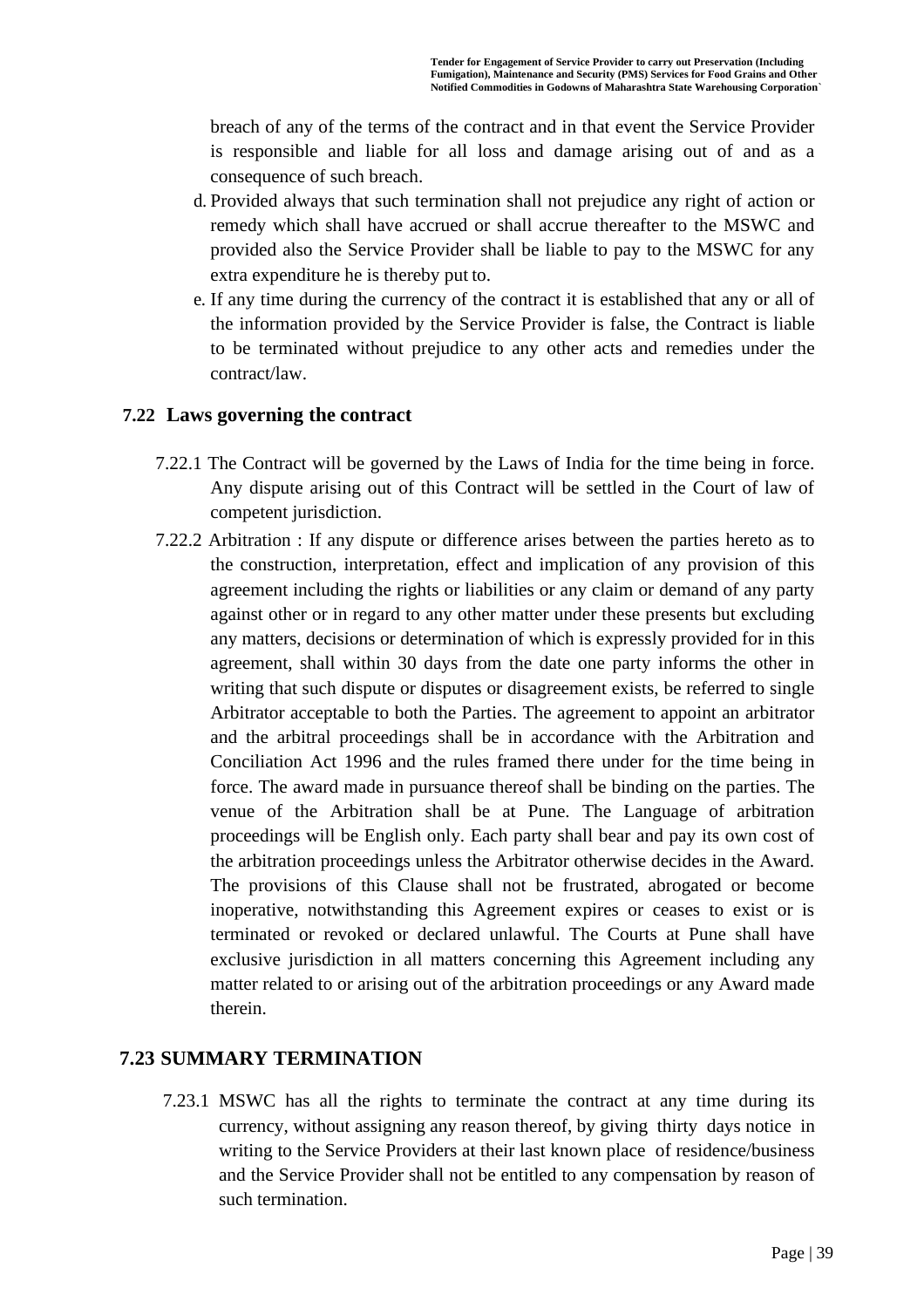7.23.2 In the event of breach by the Service Provider of any of the terms and conditions of the contract, or failing to observe any of the provisions, obligations governing the contract, the MSWC shall also have, without prejudice to other rights and remedies, the right to terminate the contract forthwith at the risk and cost of the Service Provider and to forfeit the Security Deposit or any part thereof for recovery of all losses, damages, costs and expenses which may be incurred by MSWC consequent to such termination and/ or in completing the assignment. MSWC may also effect recovery from any other sums then due to the Service Provider or which at any time thereafter may become due under this or any other contract with MSWC. In case the sum is not sufficient to cover the full amounts recoverable, the Service Provider shall pay MSWC on demand the entire remaining balance due.

#### **7.24 Debarring/backlisting** :

If the performance of the party/agency is not found satisfactory, the Corporation may terminate the contract at any time during contract period and may also blacklist the party/agency for the period which Corporation may deem fit for an appropriate time period and /or forfeit the deposit and also encash the Bank guarantee, if required.

#### **7.24 Legal Jurisdiction:**

For any legal dispute, suit, application, claims or proceeding of any kind whatever in respect of, arising out of directly indirectly or incidental to anything in respect of this contract shall be filed exclusively subject to Pune jurisdiction.

#### **7.26 Termination of Contract**

The Contract shall be liable for termination if non responsive, delayed beyond reasonable time or carried inconsistent with the terms of agreement.

### **7.27 Force Majeure**

A Force Majeure means any event or circumstance or a combination of events which are beyond the reasonable control of the affected Party, which such Party could not have prevented or reasonably overcome with the exercise of reasonable skill and care in relation to the implementation of this Agreement, which do not result from the negligence of such Party or the failure of such Party to perform its obligations hereunder which are of an incapacitating nature and of a severe magnitude and have a Material Adverse Effect on the affected Party"s obligations under this Agreement. A Party shall be entitled to suspend or excuse performance of its respective obligations under this Agreement to the extent such performance is impeded by a Force Majeure event.

### **7.28 Procedure for Force Majeure**

If a Service Provider claims relief on account of a Force Majeure, then the claiming to be affected by the such event shall, as soon as reasonably practicable and in any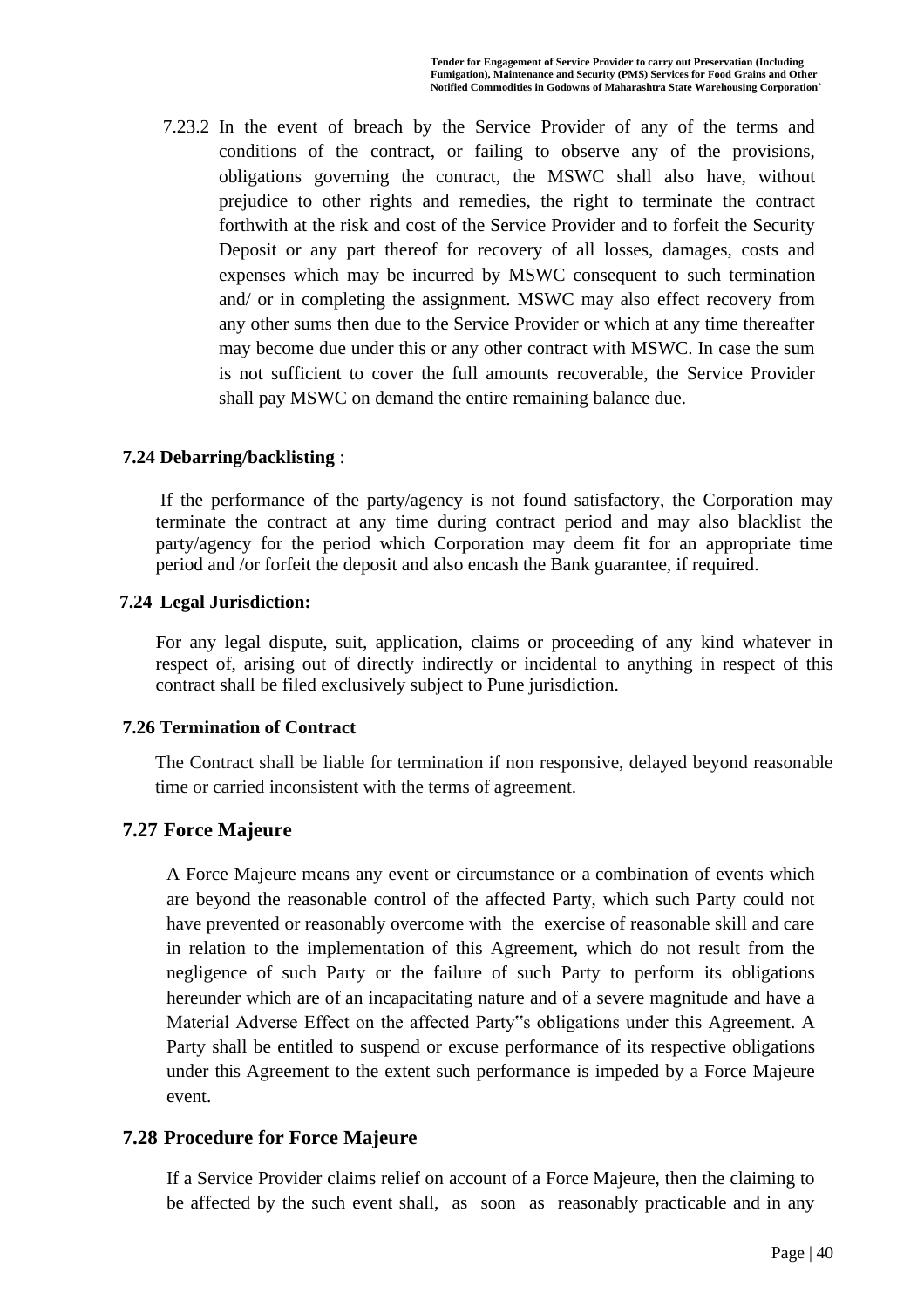event within three days of becoming aware of the Force Majeure, give notice of and describe in reasonable detail the effect of such Force Majeure to the MSWC in writing, including the dates of commencement and estimated cessation of such Force Majeure and its effects on the Service Provider's obligations under this Agreement. Upon cessation of the situation which led to a Service Provider claiming Force Majeure under this section the Service Provider shall within two days thereof notify the Corporation in writing of the cessation and the Service Provider shall as soon as practicable thereafter continue performance of all obligations under this Agreement but without prejudice to the excuse of performance of all obligations during the continuance of the Force Majeure.

### **7.29 Prolonged Force Majeure**

- 7.29.1 In the event Force Majeure continuously impedes or prevents a Service Provider's performance for longer than seven consecutive days from the date of commencement of such Force Majeure, notwithstanding the suspension of the obligations of the Service Provider, they shall decide by mutual consent through consultation either the terms upon which to continue the performance of this Agreement or to terminate this Agreement.
- 7.29.2 Any period within which a Party shall, pursuant to this Contract, complete any action or task, shall be extended for a period equal to the time during which such Party was unable to perform such action as a result of Force Majeure.
- 7.29.3 The Service Provider is entitled to the payments for the portion of the work already completed before the happening of any event constituting force Majeure culminating in termination of contract. Decision of the MSWC in this regard will be final.

### **7.30 Notices**

Any notice, request, or consent made pursuant to this Contract shall be in writing and shall be deemed to have been made when delivered by post / e-mail / hand delivery under acknowledgment to an authorized representative of the respective Parties.

### **7.31 The Authority reserves the right to:-**

Reject or accept the tender, alter/modify/amend the eligibility criteria in the subsequent stages, if deemed necessary. Cancel the process and reject all or any of the tender without assigning any reasons whatsoever.

### **7.32 Terms and conditions as a part of agreement :**

All the terms and conditions of this tender documents shall form part of the tender agreement to be executed between MSWC and Contractor.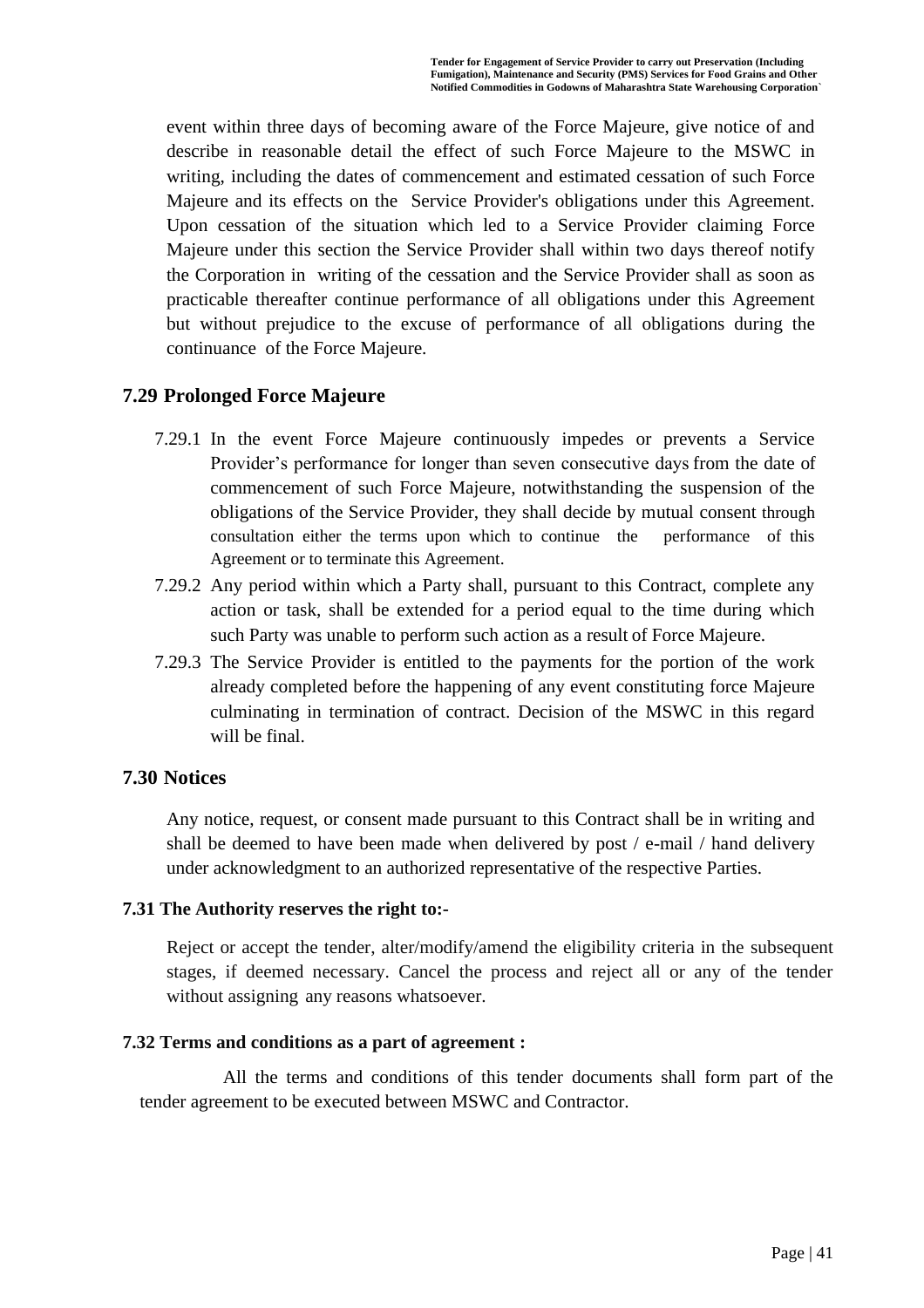#### **Annexure-I**

| S.             | <b>MSWC</b>   | Revenue     | Warehouse           | No. of         | Capacity in MT |
|----------------|---------------|-------------|---------------------|----------------|----------------|
| No.            | Region        | District    |                     | Godowns        |                |
| $\mathbf{1}$   | Aurangabad    | Jalna       | Jalna (Borkhedi)    | 20             | 36630          |
| $\overline{2}$ | Aurangabad    | <b>Beed</b> | Parli V.Tokwadi     | 06             | 14820          |
| 3              | <b>Nashik</b> | Dhule       | Dhule (MIDC)        | 10             | 21284          |
| $\overline{4}$ | Nashik        | Dhule       | Dondaiche (R.R)     | 06             | 11100          |
| 5              | <b>Nashik</b> | Dhule       | Dondaiche (W.R)     | 08             | 14760          |
| 6              | Kolhapur      | Satara      | Satara Jamb Jalgaon | 07             | 13860          |
| $\overline{7}$ | Kolhapur      | Satara      | Lonand              | 14             | 20440          |
| 8              | Latur         | Latur       | Latur <sub>P2</sub> | 10             | 21790          |
| 9              | Latur         | Nanded      | Nanded MIDC         | 18             | 29625          |
| 10             | Nagpur        | Chandrapur  | Chandrapur Padoli   | 12             | 26965          |
| 11             | Nagpur        | Chandrapur  | Brahmapuri          | $\overline{7}$ | 13690          |
|                |               |             | <b>Total</b>        | 118            | 224964         |

## **Centres / godowns where PMS services are required.**

\*\*\*\*\*\*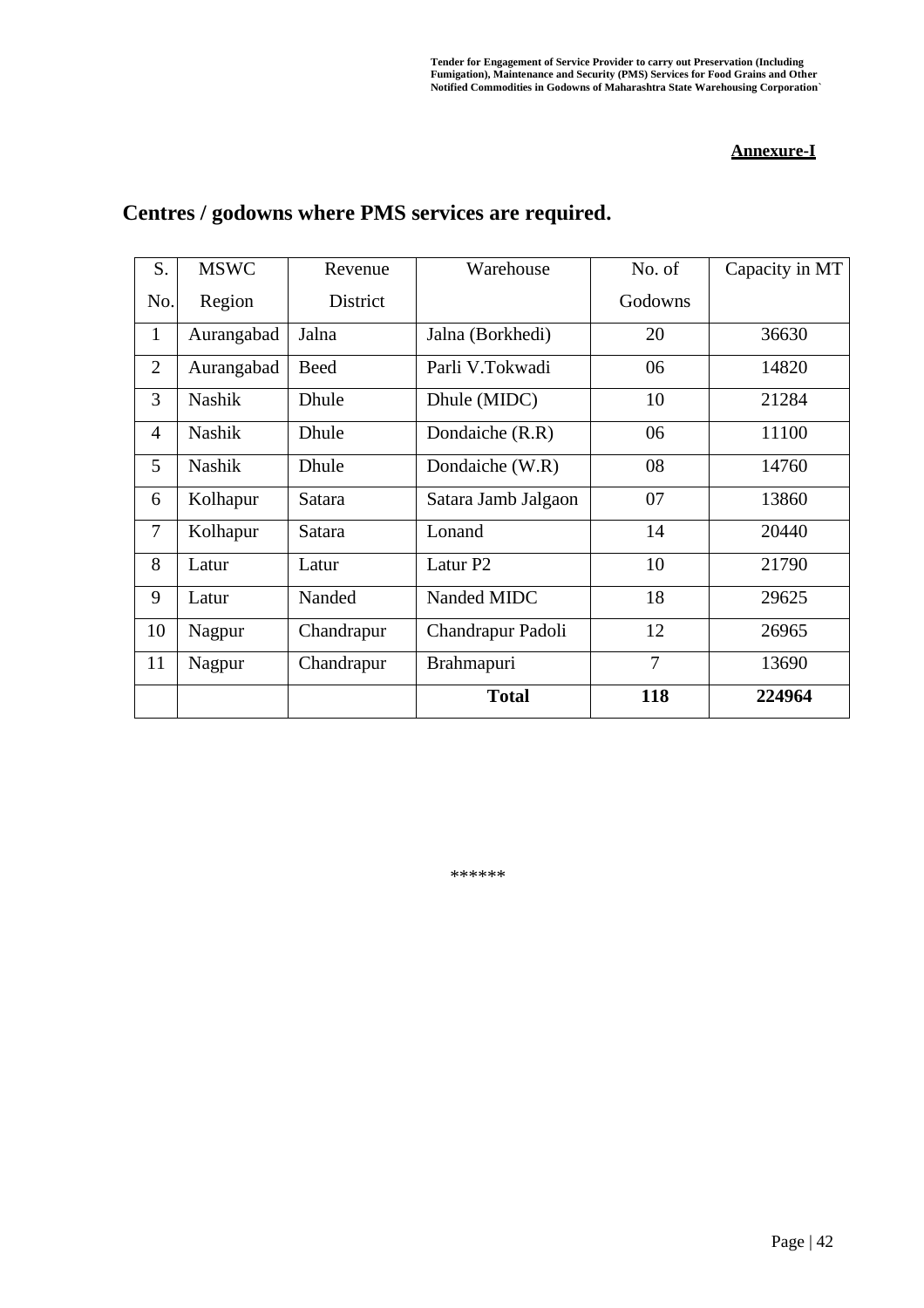### **ANNEXURE – II**

#### **PRE-BID QUERIES**

#### **PROFOMA FOR PRE-BID QUERIES IN WRITING**

- 1. Pre-bid meeting of the Applicants shall be convened at the designated date, time and place. Only those Applicants who have purchased the tender document or downloaded the same from the Official Website of the Authority, shall be allowed to participate in the Pre- bid meeting. A maximum of two representatives of each Applicant shall be allowed to participate on production of an authority letter from the Applicant.
- 2. During the course of Pre- bid meeting, the Applicants will be free to seek clarifications and make suggestions for consideration of the Authority. The Authority shall endeavor to provide clarifications and such further information as it may, in its sole discretion, consider appropriate for facilitating a fair, transparent and competitive Selection Process.
- 3. All clarifications sought by the Applicant with respect to the tender shall be necessarily be submitted in a 'word format file' as per the format provided below. The clarification in the specified format should be emailed To Branch Head on [qcbranch.ho@mswc.in,](mailto:qcbranch.ho@mswc.in) (CC: swati.shinde@mswc.in) on or before the schedule date specified in clause 3.2.9

Format for submitting clarification

| Sl. No. | <b>Reference Clause</b> | <b>Reference Clause</b> | Clarification sought |
|---------|-------------------------|-------------------------|----------------------|
|         | Number in tender        |                         | by Applicant         |
|         |                         |                         |                      |

**\*\*\*\*\*\***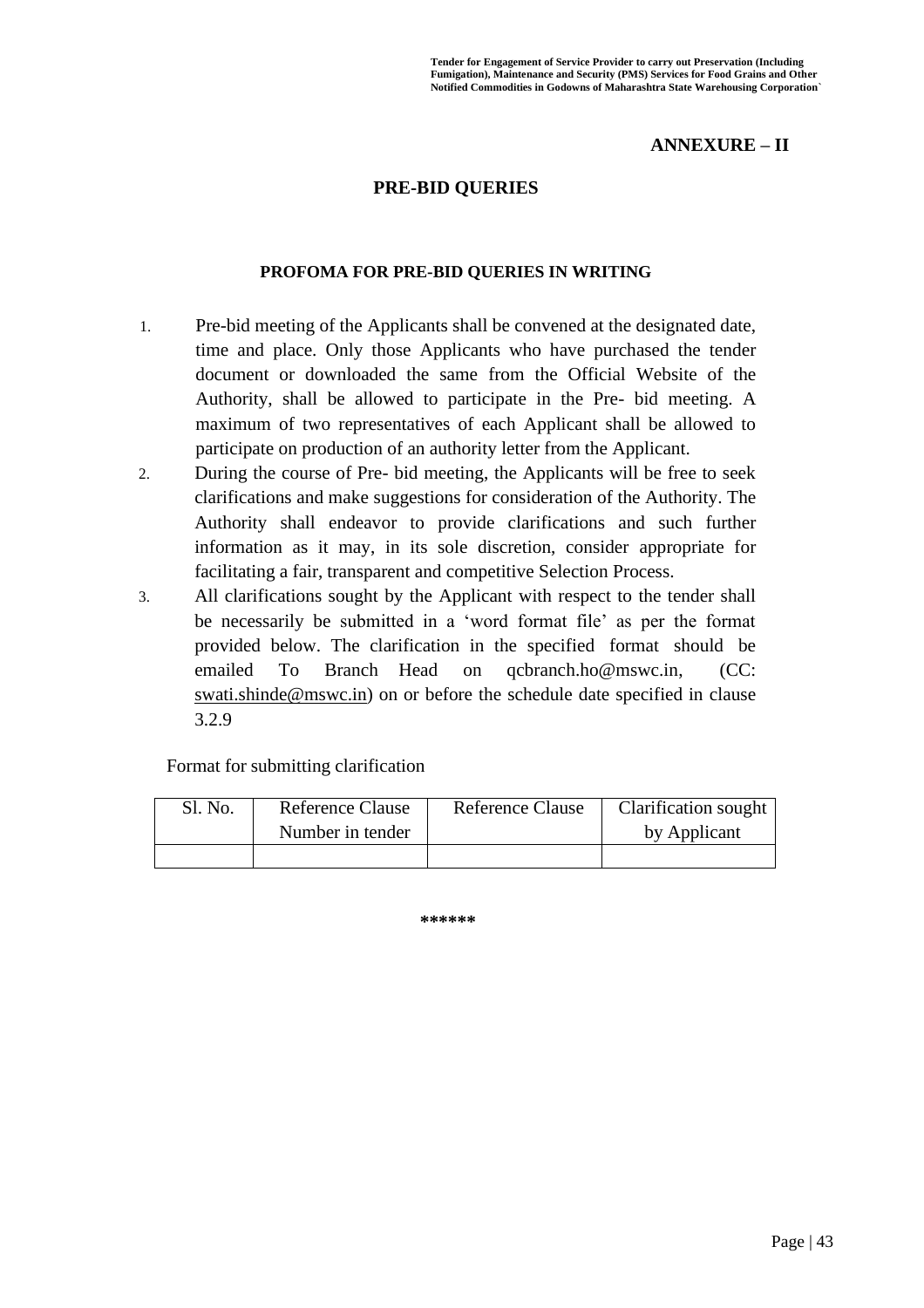#### **Annexure - III**

### **DECLARATION**

#### (on non-judicial stamp paper of appropriate value, attested by Notary Public)

- 1. I Son/Daughter/Wife of am the authorized representative of the bidder firm and I am competent to sign this declaration and execute this Bid document.
- 2. I have carefully read and understood all the terms and conditions of the Bid No……………………………………………………………………..and I agree, confirm and undertake to abide by all the terms  $\&$  conditions as stipulated in the prescribed Bid document, its Annexures, Appendices and also to furnish signed hard copy of bid document upon award of contract.
- 3. The information/documents furnished along with the above Bid are true and authentic to the best of my knowledge and belief. I/We am/are well aware of the fact that furnishing of any false or incorrect information/fabricated document would lead to rejection of my Bid at any stage without prejudice to any other rights that the Corporation may have under the Contract and Law.
- 4. I further undertake that the entire responsibility of the personnel deployed under the contract services will be that of the Bidder.
- 5. I/We do hereby declare that I/We shall be bound by the act of my/our duly constituted attorney, Shri and of any other person who in future may be appointed by me/us in his place to carry on the business of the concern whether any intimation of such change is given to the MAHARASHTRA STATE WAREHOUSING CORPORATION or not.

Yours faithfully,

 $(\_\_$ 

Signature of Bidder (Capacity in which signing) Seal

**\*\*\*\*\*\*\***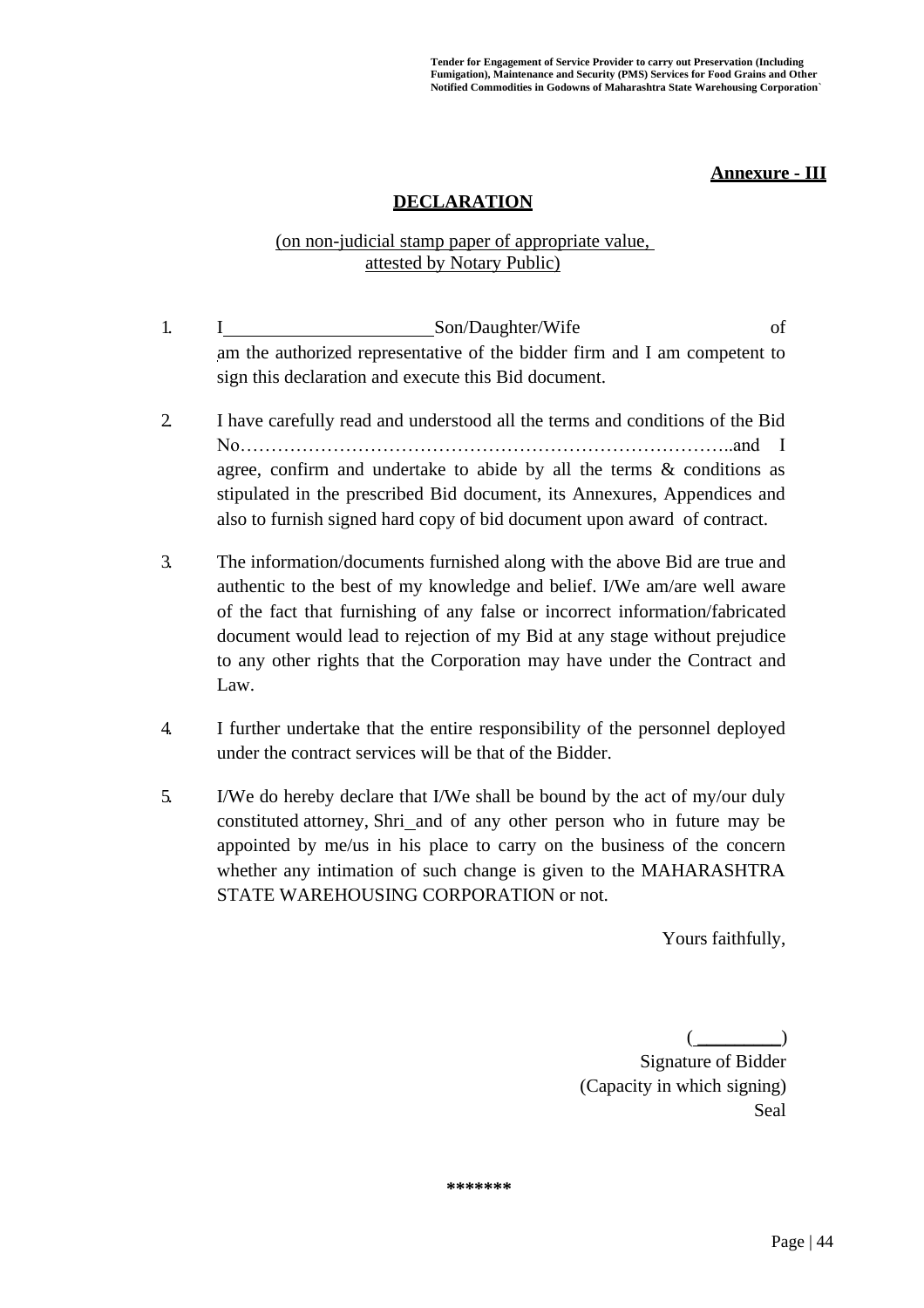#### **Annexure - IV**

#### **Proforma of Work Experience Certificate to be produced by the Tenderer**

| Name of<br>the Client<br>Served | Nature of<br>the work/<br>Contract<br>executed | <b>Start</b><br>from | End | Product<br>Handled     | Volume<br>of Work<br>Handled<br>In MT | <b>Total Value</b><br>Of work/<br>Contract<br>executed | Remarks |
|---------------------------------|------------------------------------------------|----------------------|-----|------------------------|---------------------------------------|--------------------------------------------------------|---------|
|                                 |                                                |                      |     |                        |                                       |                                                        |         |
|                                 |                                                |                      |     |                        |                                       |                                                        |         |
|                                 |                                                |                      |     |                        |                                       |                                                        |         |
|                                 |                                                |                      |     |                        |                                       |                                                        |         |
|                                 |                                                |                      |     |                        |                                       |                                                        |         |
|                                 |                                                |                      |     | <b>Contract Period</b> |                                       |                                                        |         |

Signature of Authorised Signatory Seal

**\*\*\*\*\*\***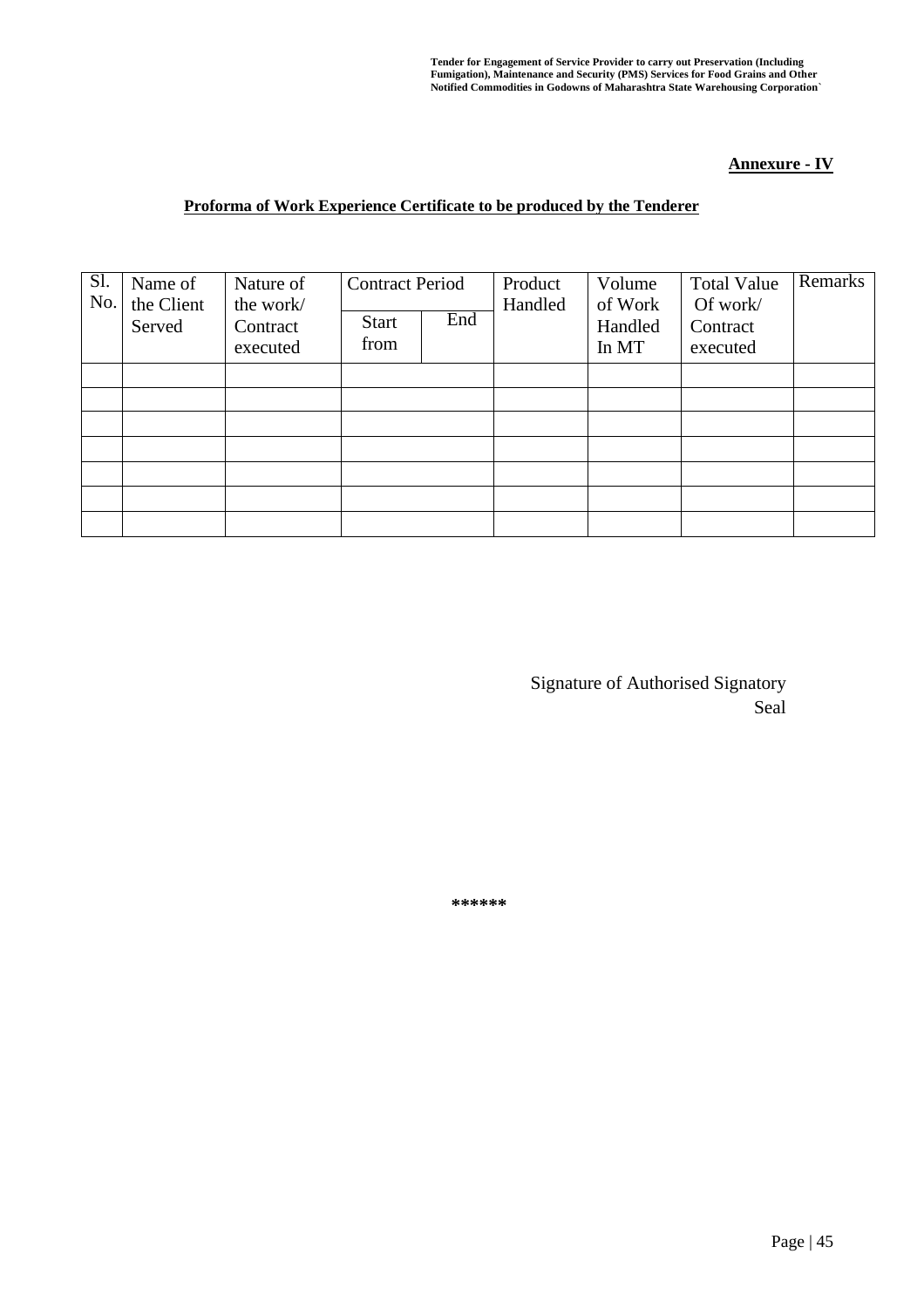### **Annexure- V**

#### **(Reference -------of General Information to Tenderers)**

#### (TO BE FILLED IN BY THE TENDERER)

| Ι. | Name and address of the tenderer, email id $&$ contact No.                                                                                                                                                                                                   |  |
|----|--------------------------------------------------------------------------------------------------------------------------------------------------------------------------------------------------------------------------------------------------------------|--|
| 2. | Composition of tenderer:- (state whether the tenderer is<br>a proprietorship concern, or registered partnership firm,<br>or a company). The name of the proprietor, or all<br>Partners, or, the Directors of the company, as applicable,<br>should be given. |  |
| 3. | Business in which the tenderer is employed together<br>with particulars of the Head office and branches, if any,<br>are located.                                                                                                                             |  |
| 4. | Income Tax PAN Card of the tenderer.                                                                                                                                                                                                                         |  |

### **List of Documents Attached**

1. Forwarding Letter**.**

- 2. Part A Technical Bid with all its Annexure & Appendix.
- 3. List of documents enclosed.

| SI.<br>No.     | <b>List of documents</b>                                                                                                                                                                                                                                  |  |  |
|----------------|-----------------------------------------------------------------------------------------------------------------------------------------------------------------------------------------------------------------------------------------------------------|--|--|
| 1              | Forwarding Letter duly signed & with seal of bidder                                                                                                                                                                                                       |  |  |
| 2              | Name and address of the tenderer, email id and contact No.                                                                                                                                                                                                |  |  |
| 3              | Composition of tenderer:- (state whether the tenderer is a proprietorship<br>concern, or registered partnership firm, or a company). The name of the<br>proprietor, or all Partners, or, the Directors of the company, as applicable,<br>should be given. |  |  |
| $\overline{4}$ | Scanned copy of the prescribed Bid document comprising of complete in<br>all respect along with all Attachments including Appendices, Annexures,<br>and Supporting Documents etc. duly filled and signed on each page by the<br><b>Bidder</b>             |  |  |
| 5              | Self- attested scanned copy of documents in support of the Minimum<br>eligibility criteria stipulated in the Bid Document (in PDF format)                                                                                                                 |  |  |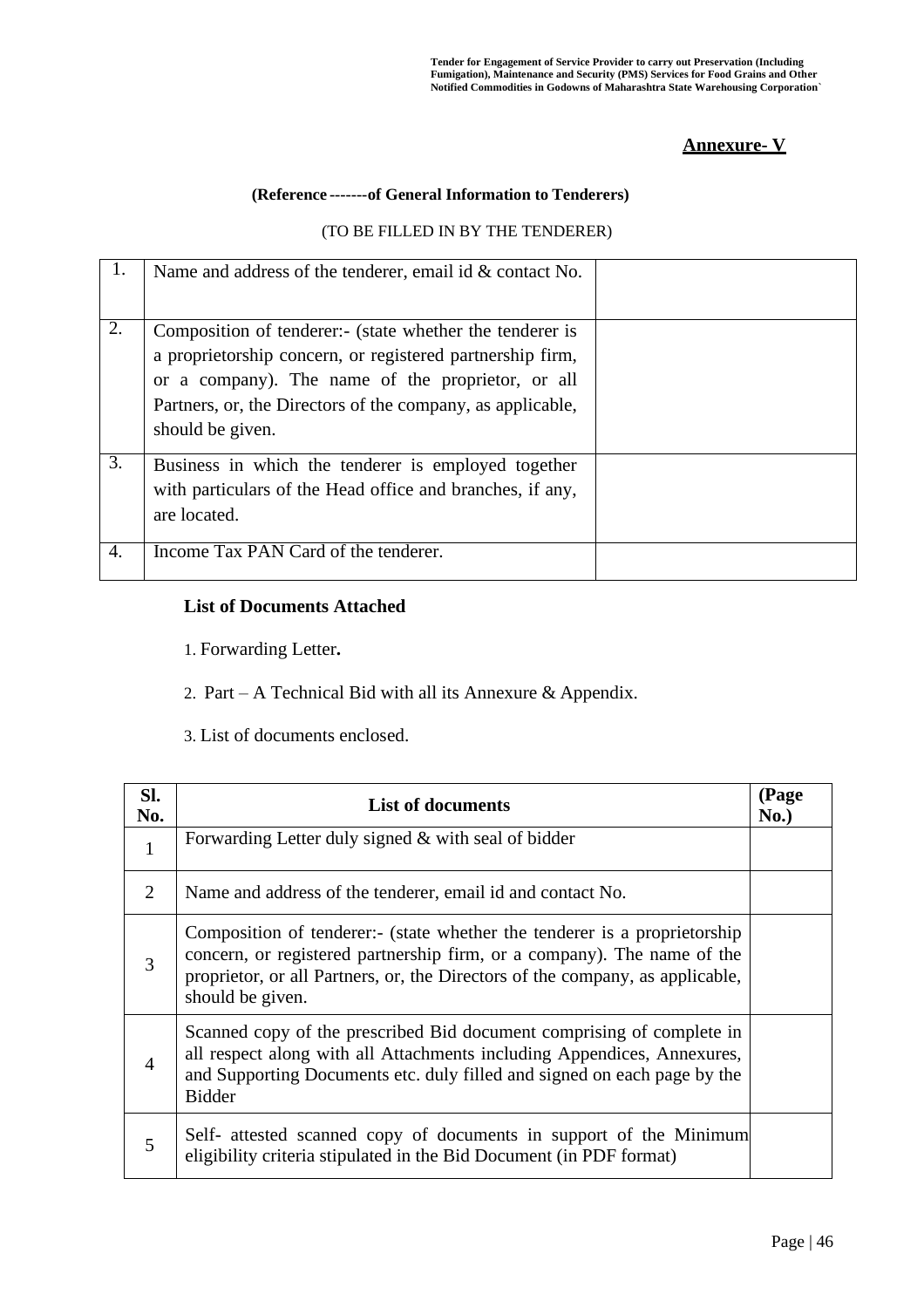| 6      | Scanned copy of RTGS / NEFT/ ELECTRONIC MODE<br>acknowledgment of such deposit (in pdf format) of proof of payment of<br>Tender fee                                                                                                                                    |  |  |  |  |  |
|--------|------------------------------------------------------------------------------------------------------------------------------------------------------------------------------------------------------------------------------------------------------------------------|--|--|--|--|--|
| $\tau$ | Scanned copy of RTGS / NEFT/ ELECTRONIC MODE<br>acknowledgment of such deposit (in PDF format) of proof of payment of<br><b>EMD</b>                                                                                                                                    |  |  |  |  |  |
| 8      | Scanned copy of "Particulars of Bidder" as prescribed in Annexure-V                                                                                                                                                                                                    |  |  |  |  |  |
| 9      | Scanned copy of Declaration as per Annexure-III                                                                                                                                                                                                                        |  |  |  |  |  |
| 10     | Self- attested Scanned copy (in PDF format) of Registered Deed of<br>partnership of the firm, Registered Partnership along with Certificate of<br>Incorporation, Memorandum& Articles of Association and certificate of<br>incorporation of company etc. as applicable |  |  |  |  |  |
| 11     | Self- attested scanned copy (in PDF format) of Power of Attorney in<br>respect of Authorized signatory for signing the bids                                                                                                                                            |  |  |  |  |  |
| 12     | Self –attested scanned copy (in PDF Format) of the Resolution passed by<br>the Company authorizing the person signing the Bid to do so on behalf of<br>the company                                                                                                     |  |  |  |  |  |
| 13     | Self-attested scanned copy (in PDF format) of PAN card of the firm.                                                                                                                                                                                                    |  |  |  |  |  |
| 14     | Copy of Income Tax Return for last 3 years                                                                                                                                                                                                                             |  |  |  |  |  |
| 15     | Self-attested scanned copy (in PDF format) of TAN card of the firm.                                                                                                                                                                                                    |  |  |  |  |  |
| 16     | Self-attested scanned copy (in PDF format) of GST<br>registration number of the firm.                                                                                                                                                                                  |  |  |  |  |  |
| 17     | Self- attested Scanned copy (in PDF format) of duly audited P&L<br>Account and Balance Sheet of last 4 financial years i.e. 2020-21, 2019-<br>20, 2018-19 & 2017-18.                                                                                                   |  |  |  |  |  |
| 18     | Experience Certificates Work Orders Annexure - IV                                                                                                                                                                                                                      |  |  |  |  |  |
| 19     | CA Certified Turnover Documents of Last 5 Years 2017-18 to 2021-22                                                                                                                                                                                                     |  |  |  |  |  |
| 20     | Forwarding Letter & Affidavit (Annexure XII)                                                                                                                                                                                                                           |  |  |  |  |  |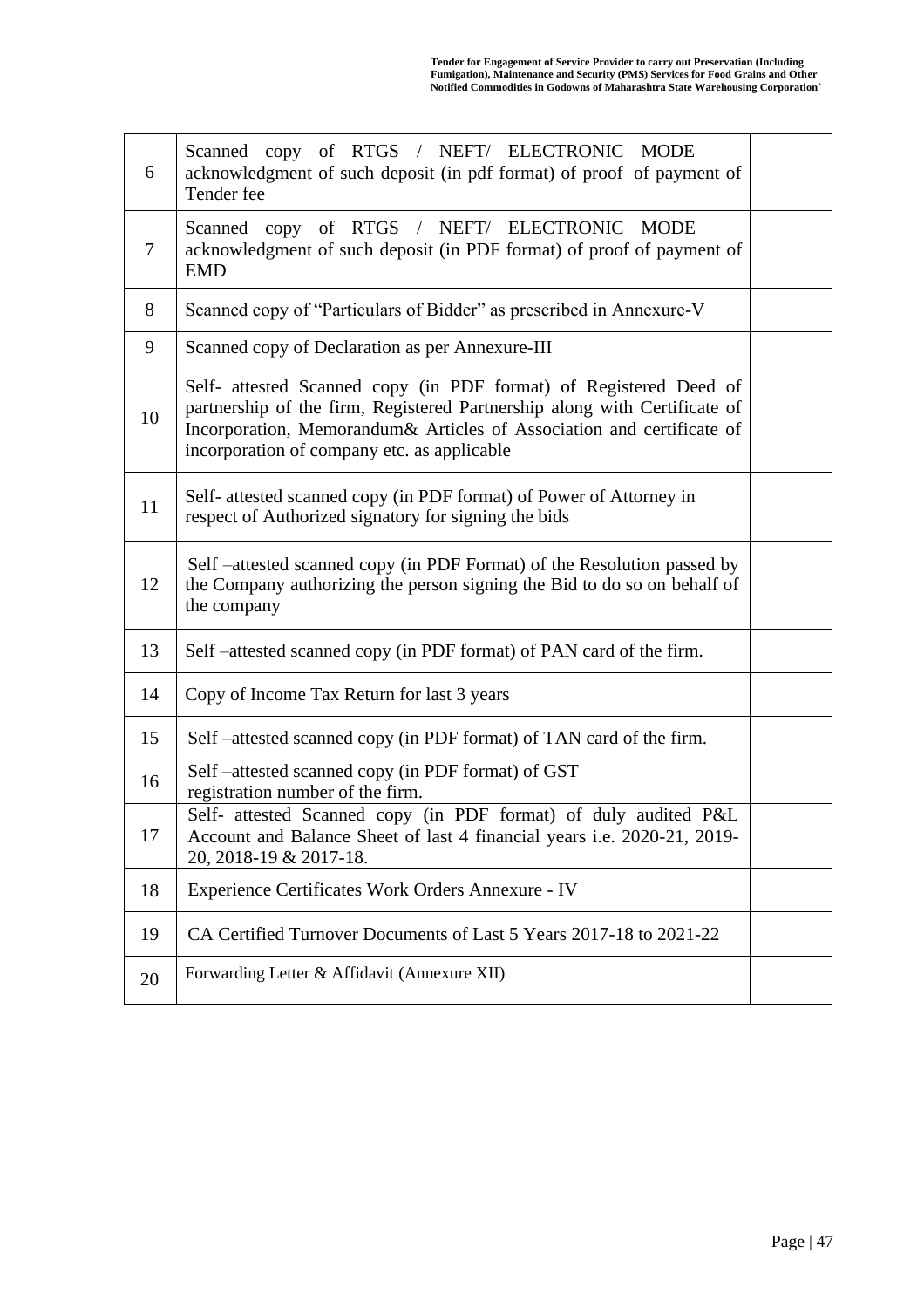#### **Annexure - VI**

#### **Proforma of Bank Guarantee of Security Deposit**

### (TO BE EXECUTED ON NON-JUDICIAL STAMP PAPER OF APPROPRIATE VALUE)

In consideration of the Maharashtra State Warehousing Corporation, ..................... at ………………………………………(hereinafter called MSWC) having stipulated furnishing the security deposit in the form of Bank Guarantee under the terms and conditions of the contract No.  $\qquad \qquad$  dated made between the MSWC and M/s ………………………………… (hereinafter called the Bidder) to undertake service (PMS) operations at MSWC depots (hereinafter called the "contract") for the due performance and fulfillment by the said Bidder of the terms and conditions and obligations contained in the said contract, we *(NAME OF BANK)*, (hereinafter referred to as `the Bank') at the request of M/s …………(BIDDER/S) do hereby undertake to pay on demand by MSWC an amount Rs. (Rupees only)...

We *(NAME OF BANK)* do hereby undertake to pay the amounts due and payable under this guarantee without any demur, merely on a demand from the MSWC. Any such demand made on the Bank shall be conclusive as regards the amount due and payable by the Bank under this guarantee.

However, the Bank's liability under this guarantee shall be restricted to an amount not exceeding Rs (Rupees only).

We undertake to pay to the MSWC any money so demanded not withstanding any dispute or disputes raised by the Bidder(s) in any suit or proceeding pending before any Court or Tribunal relating thereto our liability under this present being absolute and unequivocal.

The payment so made by us under this bond shall be valid discharge of our liability for payment there under and the Bidder shall have no claim against us for making such payment.

We, *(NAME OF THE BANK)* further agree that the guarantee herein contained shall remain in full force and effect during the period that would be taken for the performance of the said contract and for a period of 42 months from the date of issue of this Guarantee and that it shall continue to be enforceable till all the dues of the MSWC under or by virtue of the said contract have been fully paid  $\&$  its claims satisfied or discharged or till the MSWC certifies that the terms and conditions of the said contract have been fully and properly carried out by said Bidder(s) and accordingly, discharges this guarantee. Unless, a demand or claim under this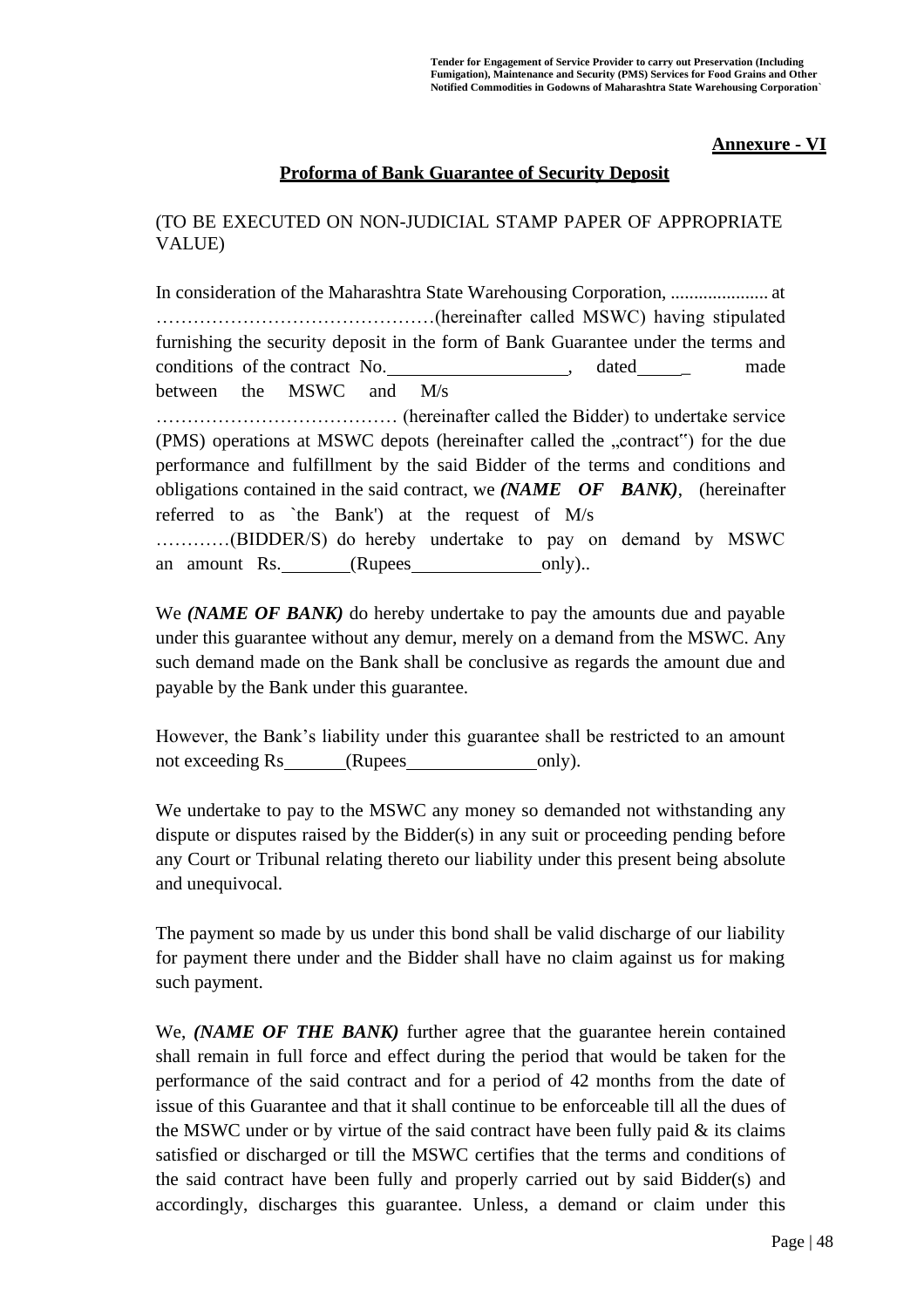guarantee is made on us in writing on or before (**date)** (42 months to be indicated) we shall be discharged from all liability under this guarantee thereafter.

We, *(NAME OF THE BANK)* further agree with the MSWC that the MSWC shall have the fullest liberty without our consent and without affecting in any manner our obligation hereunder, to vary any of the terms and conditions of the said contract or to extend time of performance by the said Bidder(s) from time to time or to postpone for any time or from time to time any of the powers exercisable by MSWC against the said consultants and to forbear or enforce any of the terms and conditions relating to the said contract and we shall not be relieved from our liability by reason of any such variation, or extension being granted to the said Bidder(s)/ consultants or for any forbearance, act or commission on the part of the MSWC or any indulgence by the MSWC to the said Bidder(s) or by any such matter or thing whatsoever which under the law relating to sureties would, but for this provision, have effect of so relieving us.

This guarantee will not be discharged due to the change in the Constitution of the Bank or the Bidder(s).

The guarantor hereby declare that it has power to execute this guarantee and the executant has full power to do so on its behalf under the proper authority granted to him/them by the guarantor.

We, *(NAME OF THE BANK)* lastly undertake not to revoke this guarantee during its currency except with the previous consent of the MSWC in writing.

### **Dated the day of for (NAME OF THE BANK)**

For ..............................................................

Name of Bank:

Seal of the Bank:

Dated, the ...........................day of ................., 20......

(Signature, name and designation of the

49uthorized signatory) NOTES:

- a. The Bank Guarantee should contain the name, designation and code number of the officer(s) signing the Guarantee.
- b. The address, telephone no. and other details of the Head Office of the Bank as well as of issuing Branch should be mentioned on the covering letter of issuing Branch.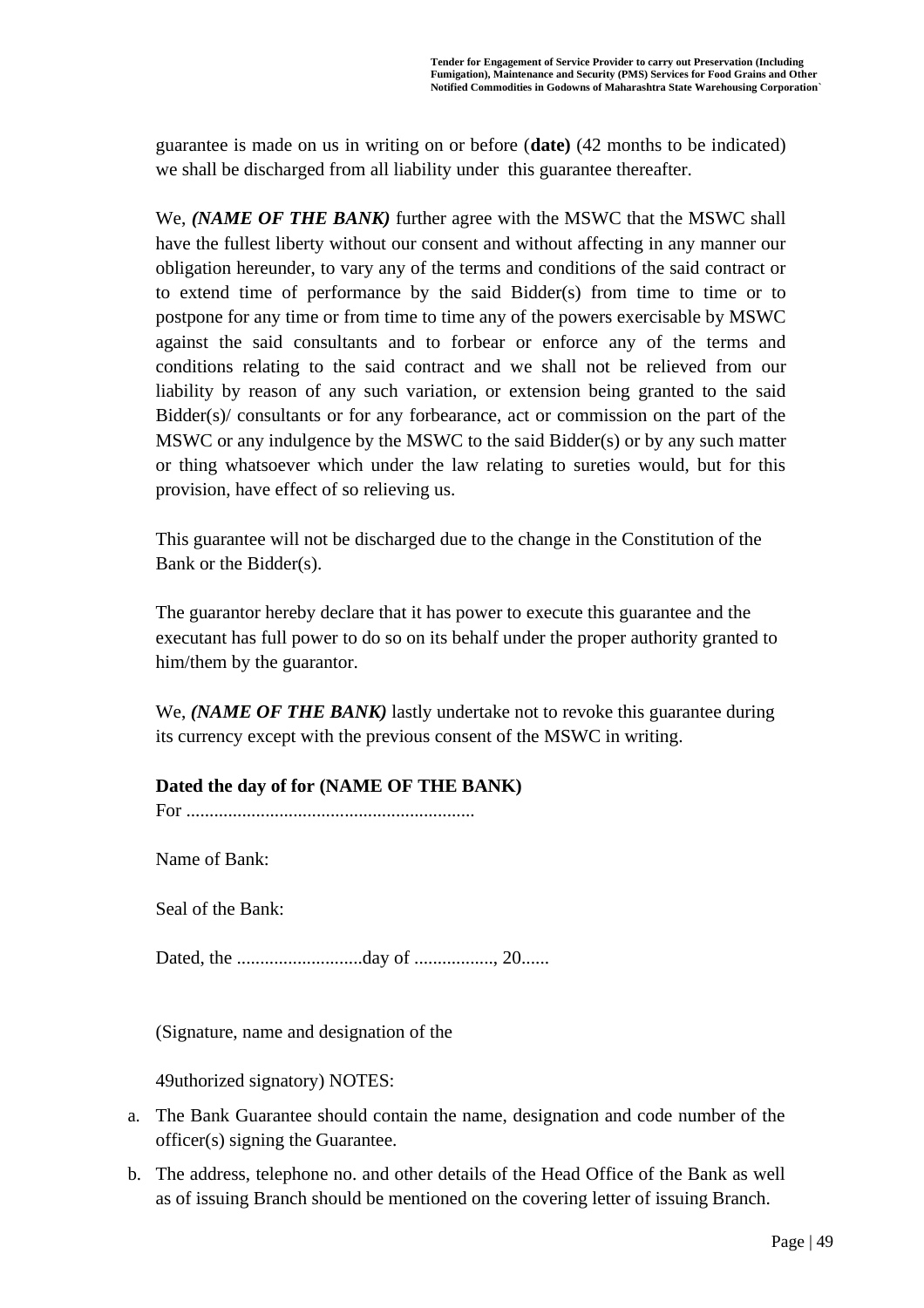#### **Annexure-VII**

#### **Indicative list of activities required to be carried out by the Service Provider and as be amended from time to time by MSWC which shall be a part & parcel of terms & conditions of the PMS contract**.

### **1. PRE- STORAGE STEPS, if applicable**

A well-planned work is necessary in order to avoid haphazard handling of stocks and ensure proper accounting and preservation of stocks. Therefore, before fresh stocks are received in the godowns, the Service Provider should be fully prepared to receive it. In this connection, the Service Provider should attend to the following points.

- i. Check up the godowns to ensure that there is no leakage in the roof and walls etc. and drainage is in perfect condition.
- ii. Cleanliness and disinfestation of godowns.
- iii. Estimation of capacity.
- iv. Drawing up of stack plan
- v. Dunnage
- vi. Chemicals for fumigation with sufficient expiry date.
- vii. If the stock is already in storage, the same would be handed over to the service provider on as-is-where-is basis.

### **2. CHECK UP OF GODOWNS:**

In order to avoid the possibility of damage to the stocks to be stored, the Godown Manager/Service Provider should check up that there will be no leakage from roof or walls during monsoon and that godown floor does not suffer from seepage. The godowns should be in perfect condition. All cracks and crevices should be filled in and cement plastered. Other possible points of leakages in walls and roof should be checked up and got closed so that water in Monsoon does not enter the godowns through these leakages and damage the stocks. If there are any rat borrows, aluminum phosphide should be introduced and holes plugged with clay (wet mud plastering). After 24 Hours the clay (wet mud plastering) should be removed and openings should be plugged with cement mixed with pieces of broken glass.

#### **3. CLEANLINESS AND DISINFESTATION OF GODOWNS:**

The godown should be got thoroughly swept and cleaned. If there is any suspicion of infestation, it should be disinfested with Malathion spray, and for stocks Aluminium Phosphide fumigation be carried out.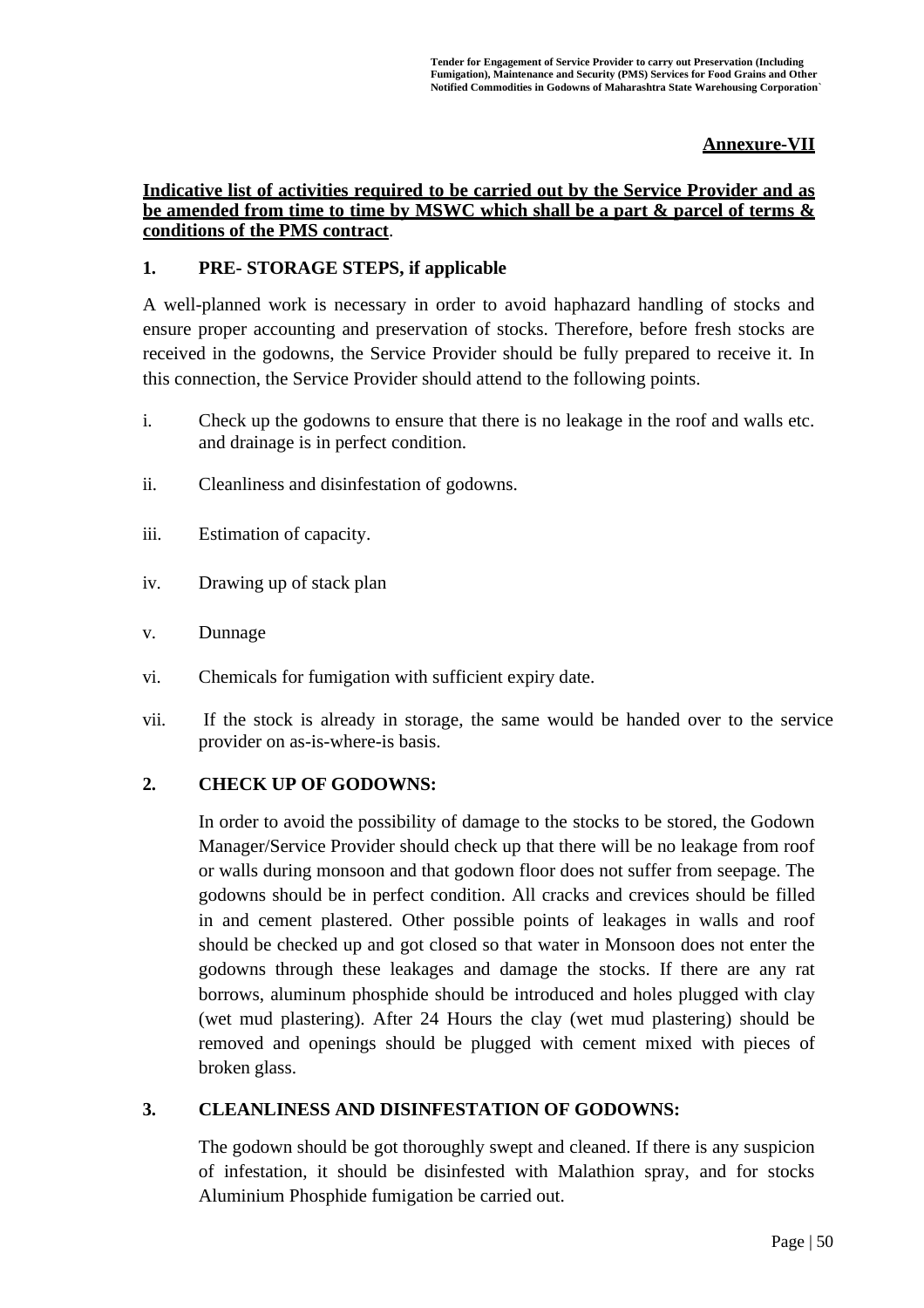### **4. DRAWING UP OF STACK PLAN:**

The stack plan should be chalked out bearing in mind the following, three points:

- i. Maximum space is put to use for storage of stocks.
- ii. Proper alleyways are left for carrying out handling operation, inspection of stocks and their disinfestation treatment with ease and efficiency.
- iii. Maximum benefit of aeration and ventilation arrangements available in the godowns is drawn, as far as possible, the base area of all the stacks should be uniform as far as possible.

### **5. STACK LINES:**

The floor area may be divided into uniformly sized and serially numbered rectangular stack bases to build stacks. The stacks lines 2 inch broad drawn in white or black paint serves to mark the boundary of the proposed stack. While marking these stack bases care should be taken to leave 2ft. to 2.5 ft. wide alleyways between stack and walls or pillars for ventilation and operational purposes. The main alleyways for the haulage purpose may be 3ft.

#### **6. STACK SIZE:**

Actual size of the stacks in godowns should not normally exceed the size of 30 ft. x 20 ft. The stack size would be decided by Area Manager where the Compartment is not of standard size.

### **7. DUNNAGE:**

Use of proper dunnage under the stacks is of fundamental importance to protect the stacks from moisture damage and there can be no deviation from this rule. It the stock is damaged because of not using proper dunnage the cost will be recovered from the payment.

#### **8. KIND OF DUNNAGE:**

- i. Wooden crate is an ideal dunnage as it keeps the stacks about 5 inch high from the floor and provides constant circulation of air under the bags.
- ii. 40 Wooden crates of laid-down specification will be used as dunnage under each stack of size 30 ft. x 20 ft.
- iii. Polypallets conforming to BIS standards may be used if wooden crates are not available.
- iv. HEF Dunnage , Sandwich dunnage of Black Polythin roll and Bamboo mats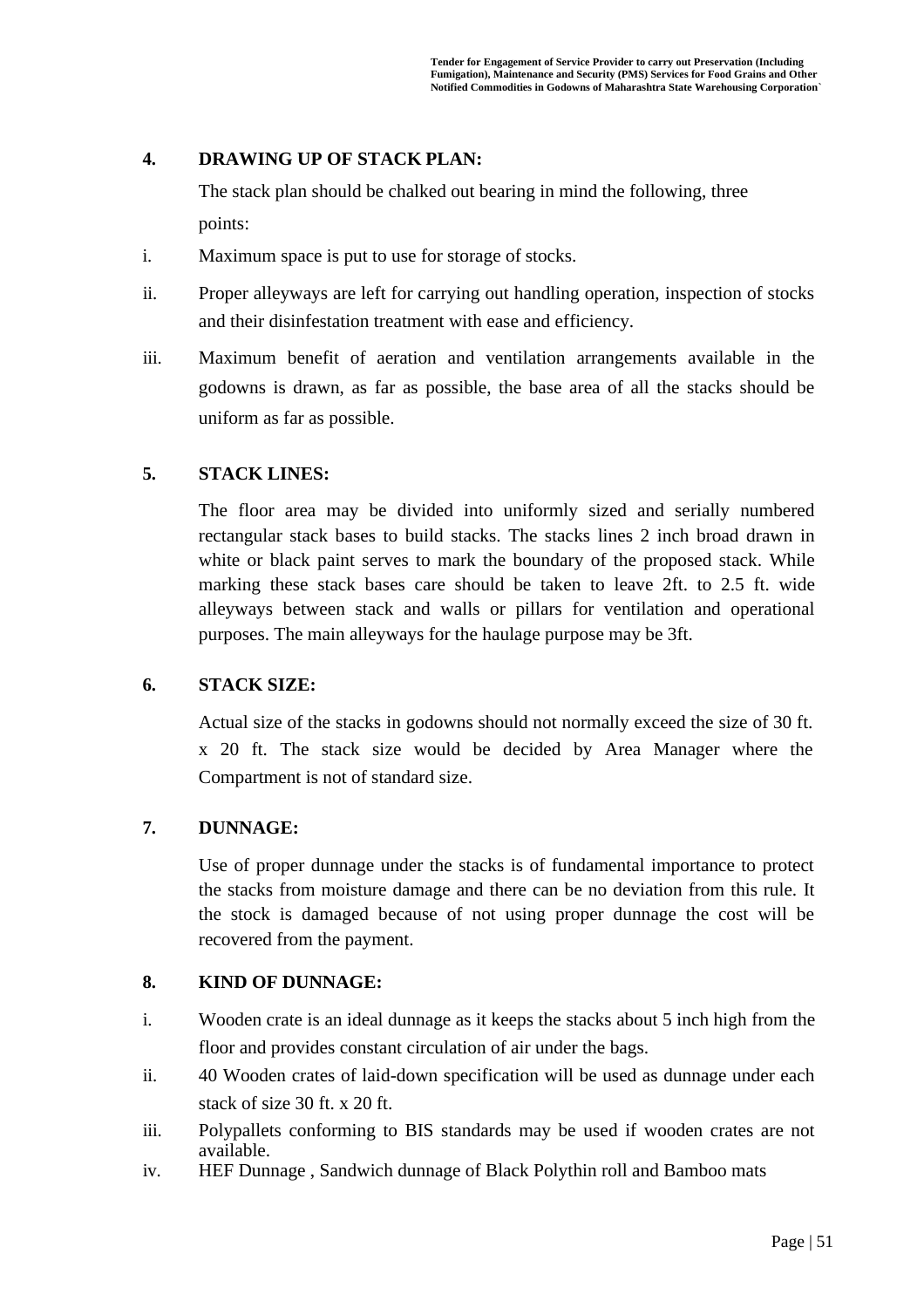#### **9. STACK CARDS:**

Prescribed stack cards in Transparent natural coloured polythene with covering of proper size should be kept ready for display on each stack. Mentioning no. of bags stocked and entry of disinfections measures.

#### **10. COLLECTION OF SWEEPING:**

During and after storage the loose grain/sweeping will be collected, cleaned, filled in standard bags and got accounted for as per procedure in vogue.

### **11. STACKWISE REGISTER:**

After completion of storage, prescribed stack wise register will be maintained for inspection and disinfestations treatment.

### **12. CARE OF GRAIN DURING STORAGE:**

### **A. CLEANLINESS:**

The godown should be swept regularly at least twice in a week and kept in neat tidy and hygienic condition. All webs on the wall roof, alleyway & bags should be removed regularly and bags should be properly brushed and cleaned. No loose grains should lie on naked floor.

### **B. PROVISION OF SAMPLE BAGS:**

Adequate number of sample bags should be provided in each godown. All the samples drawn from the stacks for the purpose of inspection should also be kept in these sample bags. Joint sampling procedure needs to be followed whole issuing the stock for PDS.

#### **C. AERATION:**

Doors, Windows and ventilators of the godowns should be kept open on clear/ dry / sunny days for aeration.

#### **D. SPRAYING:**

As soon as the stack is complete, it should be sprayed as per following norms: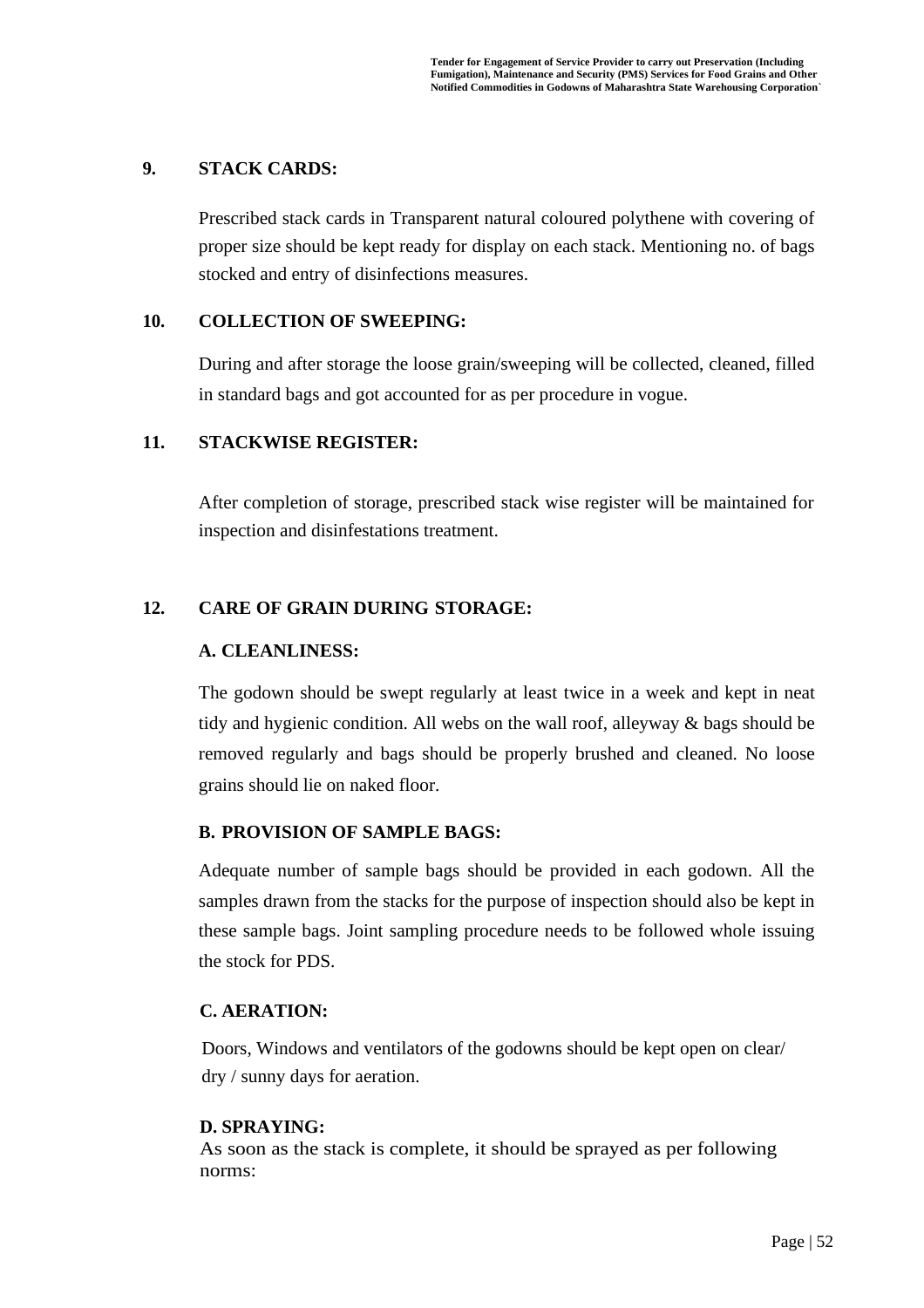| Name of                                                       | Nature of         | Dosages                                                                                                                               | Remarks             |
|---------------------------------------------------------------|-------------------|---------------------------------------------------------------------------------------------------------------------------------------|---------------------|
| Insecticides                                                  | insecticides      |                                                                                                                                       |                     |
| Malathion 50 % CE<br>in the emulsion of<br>1:100              | Contact<br>poison | Walls/alleyways bags surface 3<br>litres of prepared solution per 100<br>Sq. meter to control insects and<br>avoid cross infestation. | Every<br>fortnight  |
| Deltamethrin 2.5<br>% WP with dilution<br>40 grams per litre. | Contact<br>Poison | Sprayed $@$ 3 litres solution per 100<br>square meter                                                                                 | Once in 90<br>days. |

#### **a) DETERMINATION OF SURFACE:**

(1) The surface area of a stack should be calculated for its five sides by applying the formula  $2h(L+B) + (LXB) + 10\%$  of thereon should be added as an allowance for inter bag space.

#### **E. FORTNIGHTLY INSPECTION:**

Warehouses and stocks should be thoroughly inspected at least once a fortnight. During rains the inspection should be frequent. Inspection should consist of:-

- a. Checkup warehouse walls, roof and floor.
- b. Checkup peripheral, top and bottom layer bags in case of bag storage.
- c. Checkup of representative sample of eachstack.
- d. Checkup of stocks of different depths/sides in case of bulk storage.

#### **F. DURING INSPECTION, FOLLOWING SHALL BE ASCERTAINED AS TO WHETHER:-**

- 1) Proper standard of warehouse hygienic and cleanliness is being maintained.
- 2) There are any leakage/cracks and warehouse stand in need of any repairs.
- 3) There is any likelihood of damage to stocks due to warehouse leakage.
- 4) The floor is free from seepage or not, if not, whether the stocks are likely to get damaged due toseepage.
- 5) There is any heating etc. in the stocks.
- 6) The stocks require turn over owing to heating.
- 7) There is any cake formation along walls in case of bulk storage.
- 8) The grain of bottom layer bags and other bags is dry, if not whether there is any likelihood of damage to stocks on account of excessive moisture.
- 9) The stocks are free from infestation. If not, what is the kind and magnitude of infestation and whether spraying/fumigation of the stocks is warranted?
- 10) There is any damage to stocks due to infestation and, if yes, to what extent.
- 11) There are any stocks warranting immediate disposal for reasons of deterioration.
- 12) The fumigation has been done in time.
- 13) The stocks have been dusted on due dates.
- 14) There is any rat trouble in the warehouse.
- 15) There is any damage to stocks caused by rats.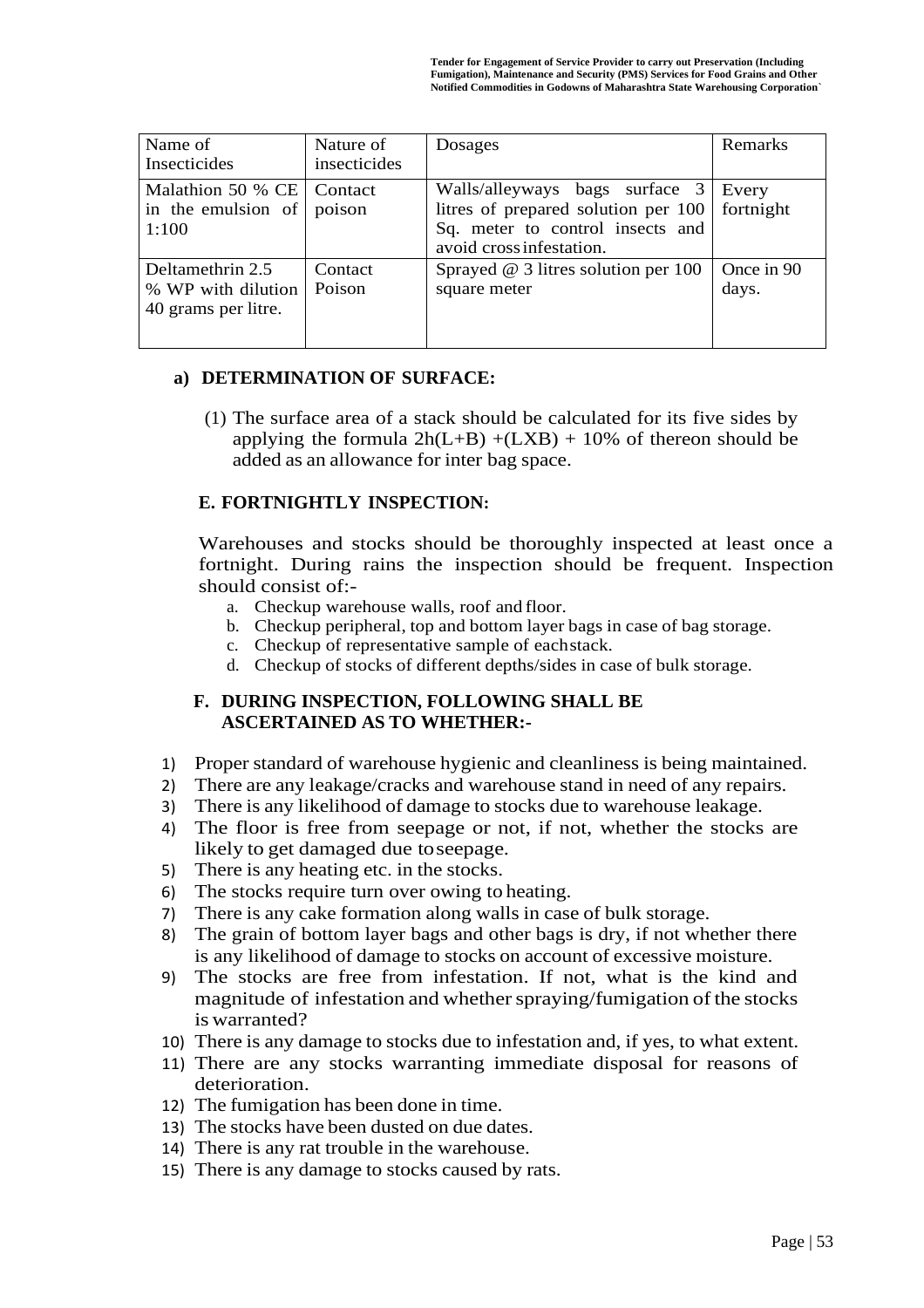The observations made during inspection should be recorded in the stack wise inspection register and stack cards. Whatever action is required on above points as a result of inspection should be taken at once. A detailed report about the action taken and required to be taken should be sent to Regional Head of MSWC.

### **G. FUMIGATION:**

In case of infestation, the stocks should be fumigated with Aluminium Phosphideunder leak Proof covers as per following norms:-

Dosage-3 tablets or 9 grams per MT of stocks Exposure period: 1 week

| Dosage           | Remarks                                                                          |  |  |  |  |
|------------------|----------------------------------------------------------------------------------|--|--|--|--|
|                  | Fumigation under Gas proof   Immediate fumigation, resorted to as and when       |  |  |  |  |
|                  | cover: 3 Tablets or 9 gram   infestation of pest is noticed, fumigation is to be |  |  |  |  |
| per MT of stocks | imparted as per advice of Quality Control                                        |  |  |  |  |
|                  | officers/ officials                                                              |  |  |  |  |

After fumigation is carried out, it should be noticed if there are any crawling insects on the top of stacks or on sides, if fumigated, under gas proof cover it should be presumed that the fumigation operation has not been successful. The cause should be looked into and avoided for future operations & stocks should be fumigated again and after exposure period of fumigation the bags and the stacks should be cleaned and brushed thoroughly to remove ash and dead pest & stocks should be sprayed with Deltamethrin to eliminate the chances of any living pest.

The Service provider shall purchase all insecticides required for maintaining the health of stocks well in advance. However, Warehouse service provider shall be responsible for disposal of empty insecticide containers as per the procedure laid down in THE INSECTICIDES ACT, 1968 and the Rules framed there under.

#### **H. SEPARATE STORAGE FOR DIFFERENT COMMODITIES:**

Each commodity should be stored crop year wise in separate stacks with distinct identity.

#### **I. BRUSHING OF BAGS BEFORE SPRAYING / FUMIGATION:**

Before stocks are dusted or sprayed, bags should be brushed to remove the collected dust, webs, cocoons, eggs etc. that might be sticking to the bags. After fumigation the bags should also be brushed thoroughly to remove dead pest and residue of fumigant.

**J.** The Service Provider will also purchase all insecticides required for maintenance of health of stocks during a particular calendar year at least three months in advance.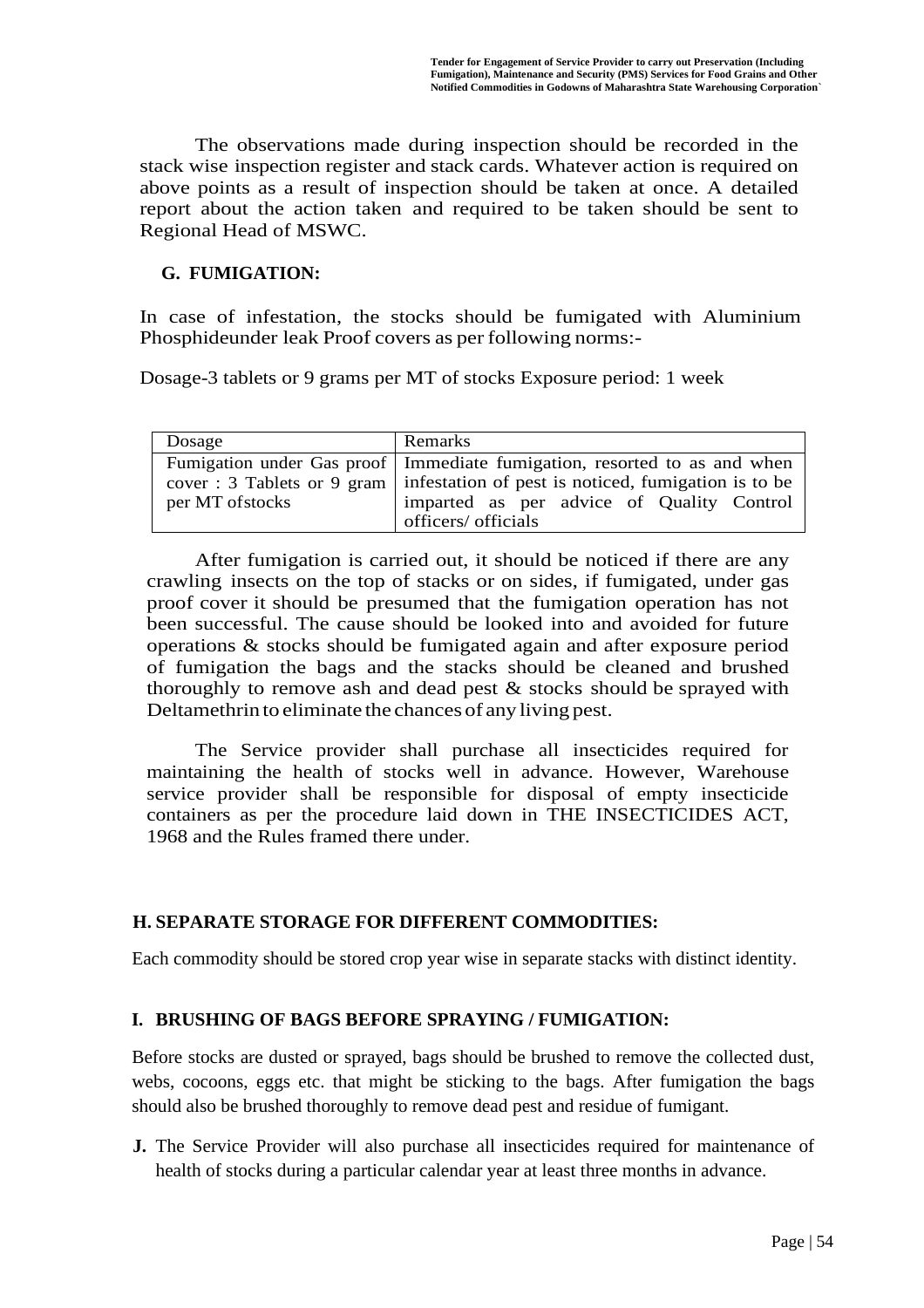### **K. TREATMENT FOR RAIN AFFECTED STOCKS**:

In case of receipt of rain affected stocks of wheat/rice the Service Provider shall take necessary salvaging operations and aerate the stocks before stacking to maintain the health of such stocks during storage.

### **13. ACTION TO BE TAKEN AT THE TIME OF DELIVERY OF STOCKS FROM THE GODOWN:**

As soon as the movement is allotted, Service Provider will get the priority & identification of the stocks to be delivered done from MSWC. Thereafter, the Service Provider will ensure issue of stocks as per the priority given by the MSWC. In case of any deviation in priority, the same has to be authenticated by authorized MSWC representative giving justifications for the same.

### **14. BRIEF DISCRIPTION OF WORK:**

- i. The agency/Service Provider shall be responsible for quality cuts on account of weevilling and living infestation in the stocks.
- ii. The Service Provider shall deploy its personnel to verify the correctness of the receipt/dispatch of stocks by deploying his work force for this purpose and the authorized representative of Service Provider will duly verify the entries of receipt and dispatch and correctness of weight of stocks by putting his signatures along with the authorized representative of MSWC in the weight check memo Register / Weighment sheets and the daily Transaction register, in addition to deploying workers for preservation of stocks and Watch & ward thereof.
- iii. In case of any shortage or damage / loss etc. to goods for whatsoever reason while the same are in the custody of the Service Provider, the Service Provider shall be liable to make good to the Corporation the value of the goods including, penalties and fines as levied by the concerned Regional Manager, MSWC for such shortage or damage / loss etc. In addition, if there is collusion of the Service Provider in such losses or damage, the concerned Regional Manager, MSWC may levy a penalty as deemed fit. In case of any dispute, the decision of the Chairman & Managing Director, MSWC will be final and binding on the Service Provider.
- iv) The agency/Service Provider shall also ensure receipt/dispatch of stocks strictly conforming to uniform specifications prescribed for the corresponding year. The liability of the Service Provider for any default in this regard will be governed as per the instructions / procedure contained in the FCI Hqrs. circulars with up to date amendments. It shall be the responsibility of the Service Provider to keep themselves updated with the latest amendments / modifications in the above instructions. Quality complaint of stock received beyond specifications at the time of receipt needs to be lodged.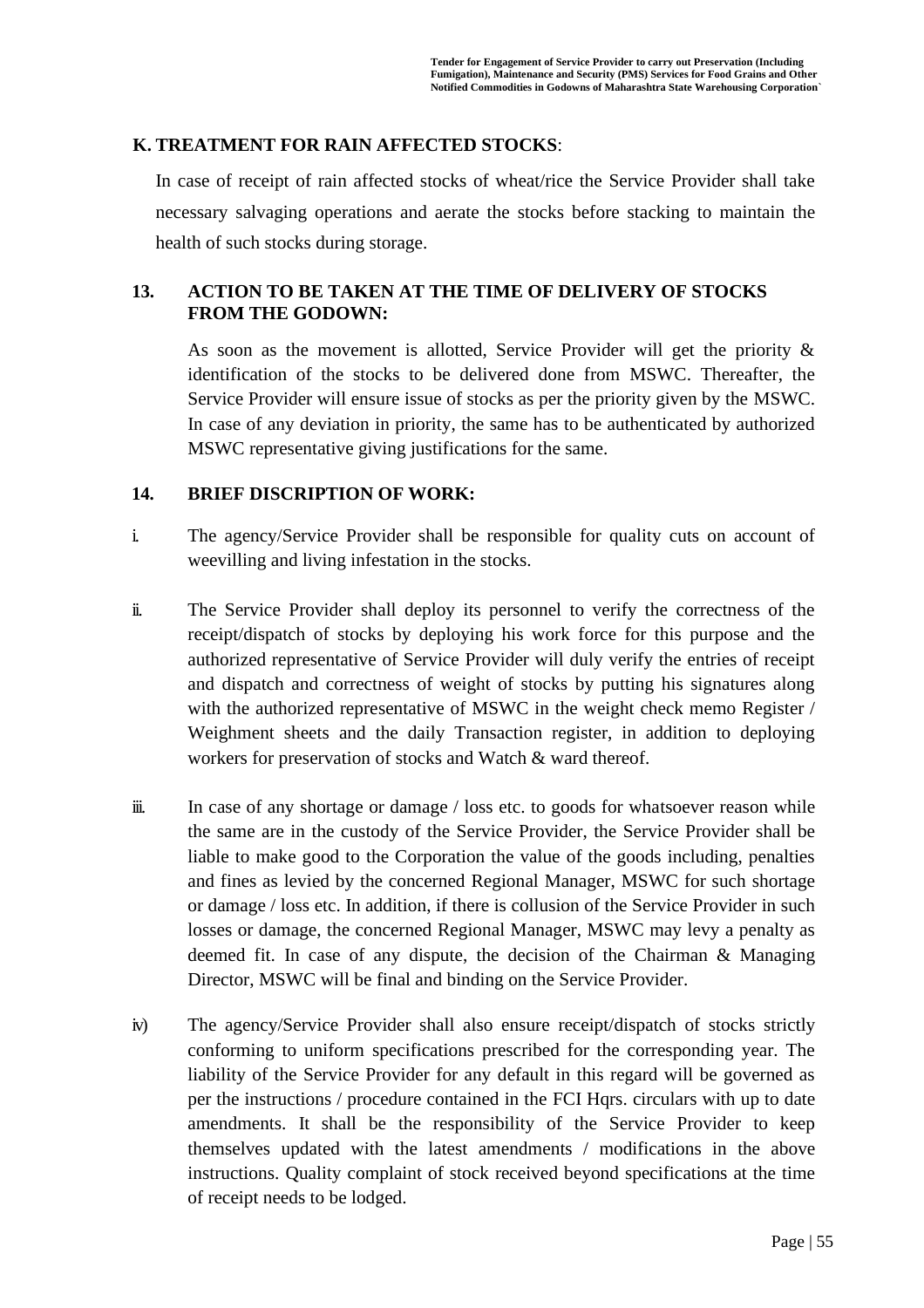- v) It may be noted that MSWC has handed over the task of appointing H&T contractors at all these depots to FCI. FCI has already positioned the H&T contractors.
- vi) Moisture meter should be calibrated in time by Service Provider.
- vii) Stamping and certification of Weighbridge and weights required to be undertaken every year by Service Provider.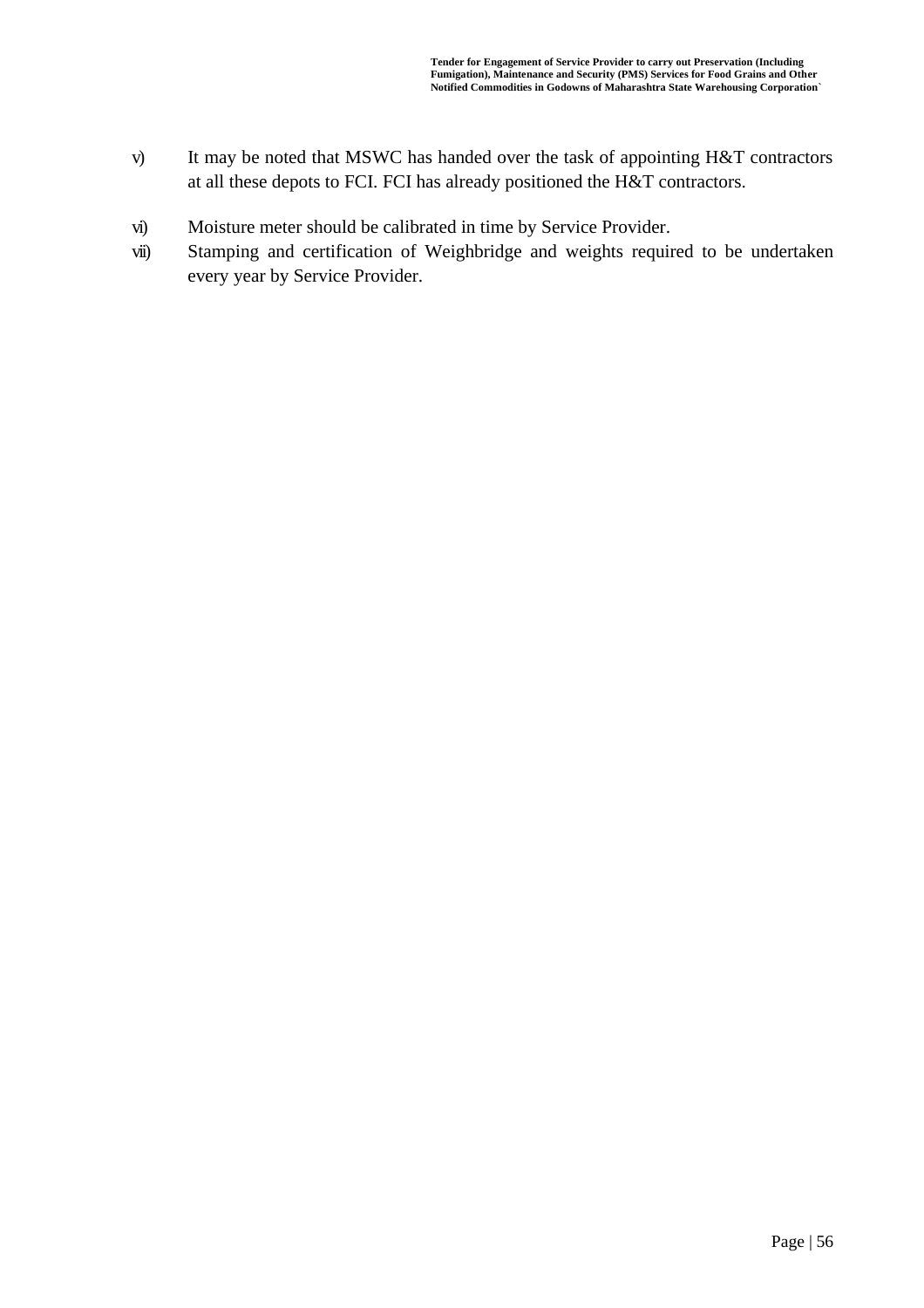#### **Annexure – VIII**

### **PROVIDING OF NECESSARY INFRASTRUCTURE FOR PROPER UPKEEP OF HEALTH OF STOCK IN GODOWNS BY THE SERVICE PROVIDER:**

#### FOLLOWING ITEMS ARE REQUIRED TO BE PROVIDED BY THE SERVICE PROVIDER IN THE GODOWNS-10,000 MT CAPACITY AS A UNIT:

| Sr.<br>N <sub>o</sub> | Name of the item/article                 | Specifications                                                                          | Approximate<br>Quantity<br>Required                                                                          |
|-----------------------|------------------------------------------|-----------------------------------------------------------------------------------------|--------------------------------------------------------------------------------------------------------------|
| $\mathbf{1}$          | <b>Wooden Crates</b>                     | specifications<br>As<br>per<br>enclosed of each crate of<br>$5''x3''$ in size           | 40 wooden crates per stack<br>i.e.2880 crates fo                                                             |
| $\overline{2}$        | <b>Bamboo Mats</b>                       | For one layer on the crate                                                              | 2880 mats each of 5"x3" in<br>size                                                                           |
| 3                     | Locks                                    | 7 levers with 2 keys                                                                    | 2 locks for each shutter and<br>the required quantity for<br>other building                                  |
| $\overline{4}$        | Weighing Scale(100 KG)                   | With weights, pans, chains<br>and tripod stand approved by<br>Weight and Measures Dept. | 2 sets                                                                                                       |
| $\sqrt{5}$            | Foot Sprayers /Power Sprayer             |                                                                                         | 2 Nos                                                                                                        |
| 6                     | Moisture meter with printing<br>facility | Model No.6005-SL                                                                        | 1 No                                                                                                         |
| $\overline{7}$        | LDPE Polythene Cover                     | Size $32"x21"x17"$<br>Average<br>1000<br><b>Thickness</b><br>gauge<br>weight 52 kg      | 24 Nos                                                                                                       |
| Sr.<br>N <sub>o</sub> | Name of the item/article                 | Specifications                                                                          | Approximate<br>Quantity<br>Required                                                                          |
| 8                     | Sand Snakes                              | Length 40" with dia of 7"                                                               | 1600 Nos                                                                                                     |
| 9                     | Pokers (iron ake)                        | IS:2816-1964                                                                            | $\overline{4}$                                                                                               |
| 10                    | <b>Enamel Plates</b>                     | 4333-(Part1)-1996<br>IS:<br>(reaffirmed 2001)                                           | $\overline{4}$                                                                                               |
| 11                    | Sieve Set                                | IS 460-Part1:1985                                                                       | $\mathbf{1}$                                                                                                 |
| 12                    | Thermometer                              |                                                                                         | $\mathbf{1}$                                                                                                 |
| 13                    | Ladder                                   |                                                                                         | $\mathbf{1}$                                                                                                 |
| 14                    | <b>Bucket</b>                            | 20 Liters Capacity                                                                      | $\overline{2}$                                                                                               |
| 15                    | Mug                                      | 1 Liter Capacity                                                                        | $\overline{2}$                                                                                               |
| 16                    | <b>Measuring Glass</b>                   | 100 ml capacity                                                                         | $\overline{2}$                                                                                               |
| 17                    | Aluminum phosphide                       | Each tablet of 3 gms (for<br>fumigation purpose)                                        | 90 Kgs per fumigation for<br>10,000 MT (minimum 4<br>rounds of fumigation in a<br>year)i.e. 360 kgs per year |
| 18                    | Deltamethrin                             | Once in 3 months and after<br>fumigation (for spraying)                                 | 18 kg in one round of<br>10,000 MT stock                                                                     |
| 19                    | Malathion                                | Once in 7 days                                                                          | Its for one round of<br>9<br>10,000 MT stock                                                                 |
| 20                    | First aid box                            |                                                                                         |                                                                                                              |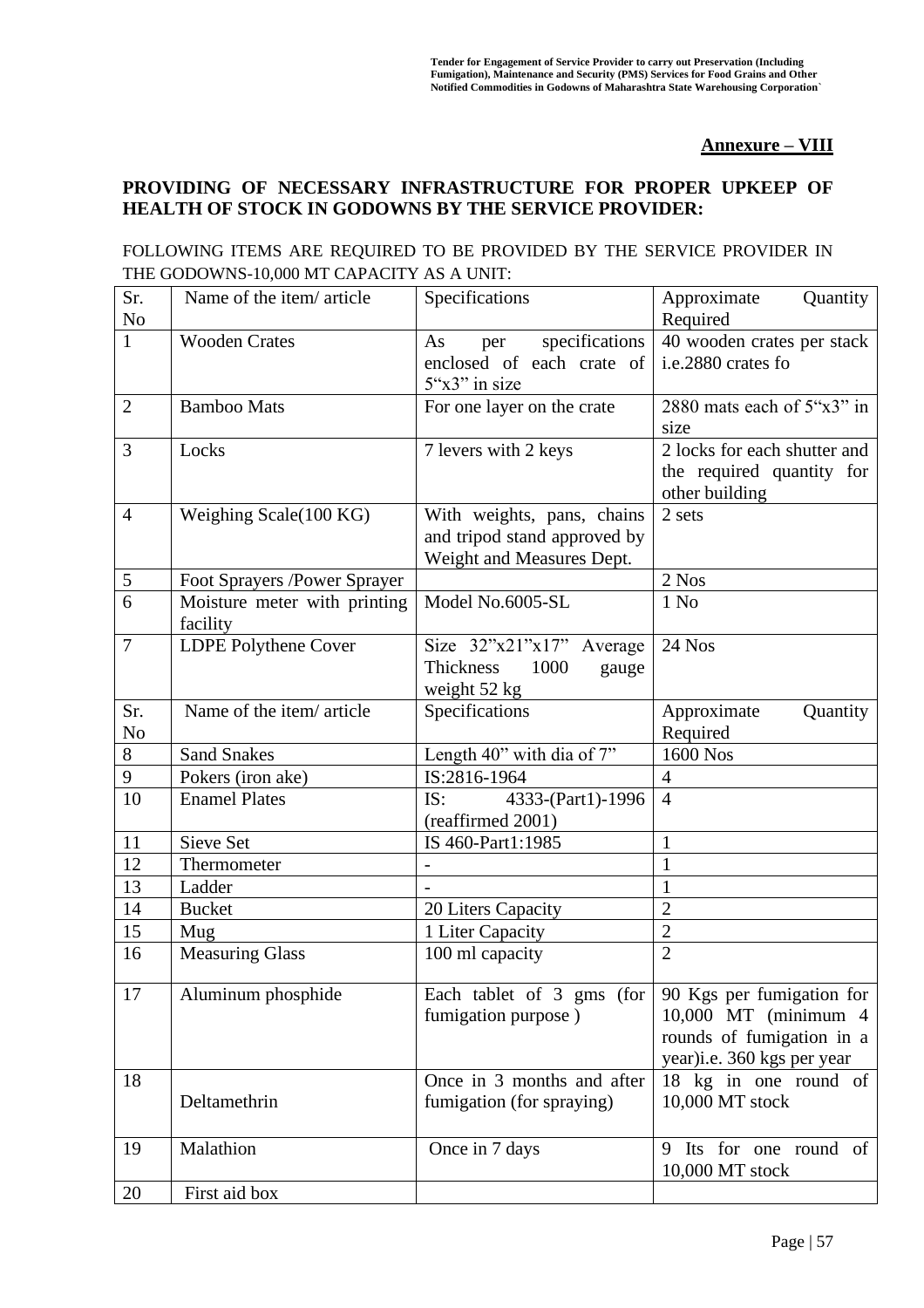**Tender for Engagement of Service Provider to carry out Preservation (Including Fumigation), Maintenance and Security (PMS) Services for Food Grains and Other Notified Commodities in Godowns of Maharashtra State Warehousing Corporation**

### **Annexure – IX**

#### **NORMS REGARDING QUALIFICATIONS OF TECHNICAL PERSON**

1. B.Sc. in Agriculture from a recognized University.

#### Or

B.Sc. with any of the following subject from a recognized University: Botany / Zoology / Bio-Technology / Bio-Chemistry / Microbiology /Food Science.

#### Or

B. Tech / BE in Food Science / Food Science and Agricultural Engineering / Bio-Technology from a recognized University / an institution approved by AICTE.

2. Minimum two years' experience in preservation of food grains.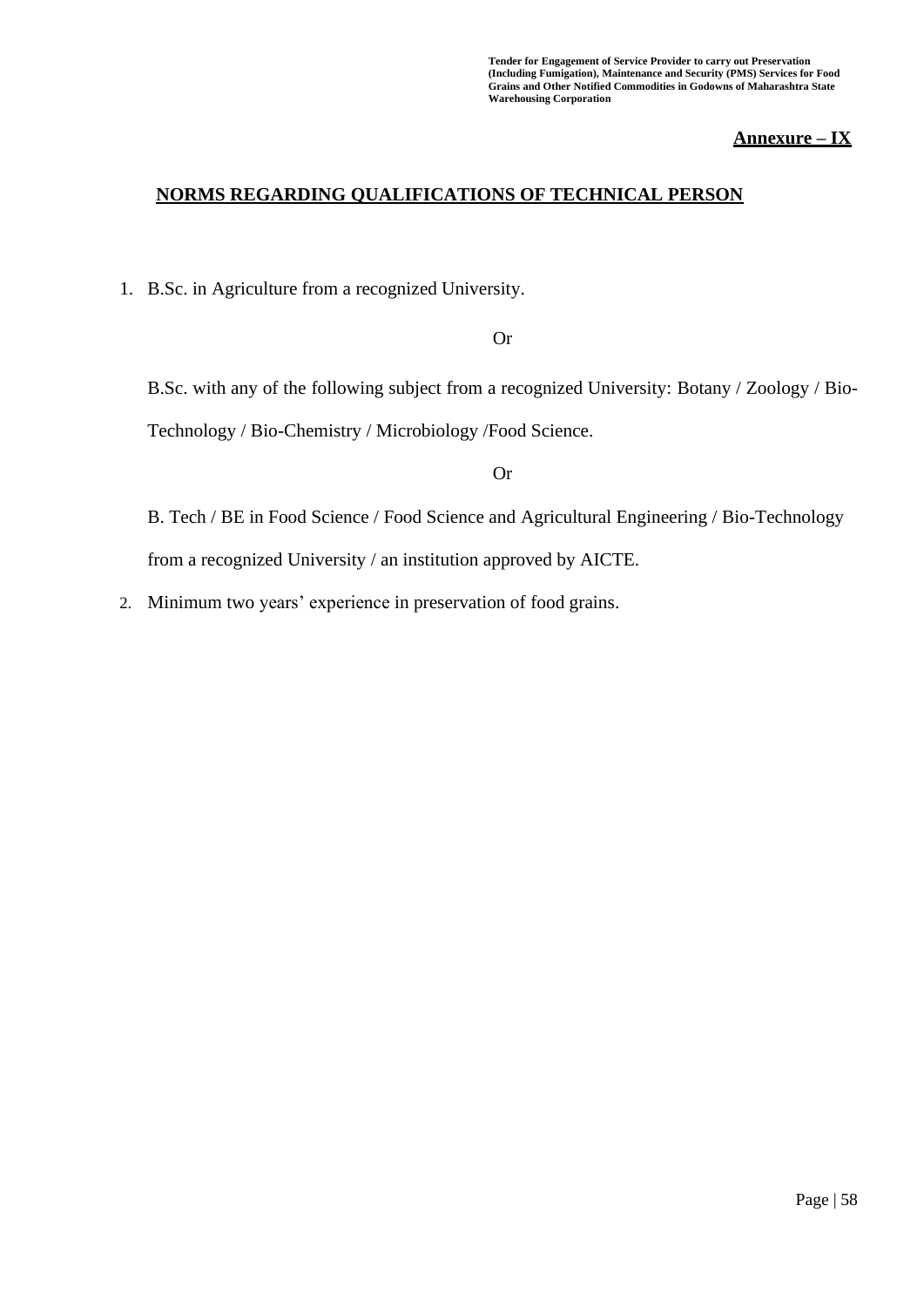**Tender for Engagement of Service Provider to carry out Preservation (Including Fumigation), Maintenance and Security (PMS) Services for Food Grains and Other Notified Commodities in Godowns of Maharashtra State Warehousing Corporation**

#### **Annexure-X**

### **LIST OF REGISTER/ DOCUMENTS MAINTAINED**

### THE FOLLOWING REGISTERS ARE TO BE MAINTAINED BY SERVICE PROVIDER IN THE PRESCRIBED REGISTER/ DOCUMENTS

- 1. Main Gate register
- 2. Daily Stock Register
- 3. Insurance register
- 4. Godown wise register
- 5. Depositor wise register / Depositor Ledger
- 6. Stock register
- 7. Gunny Register
- 8. Spillage Register
- 9. Dade Stock Article Register
- 10. Technical Inspection register
- 11. Insecticide Register
- 12. Fumigation register
- 13. Staff attendance register
- 14. Storage loss/gain register
- 15. Storage charges/bill register
- 16. Watchman register
- 17. Monthly report and undertaking certifying the quality & quantity of stocks is must. In addition to above any other register/documents prescribed by MSWC, FCI and respective depositor shall also be maintained.

(Signature of tenderer)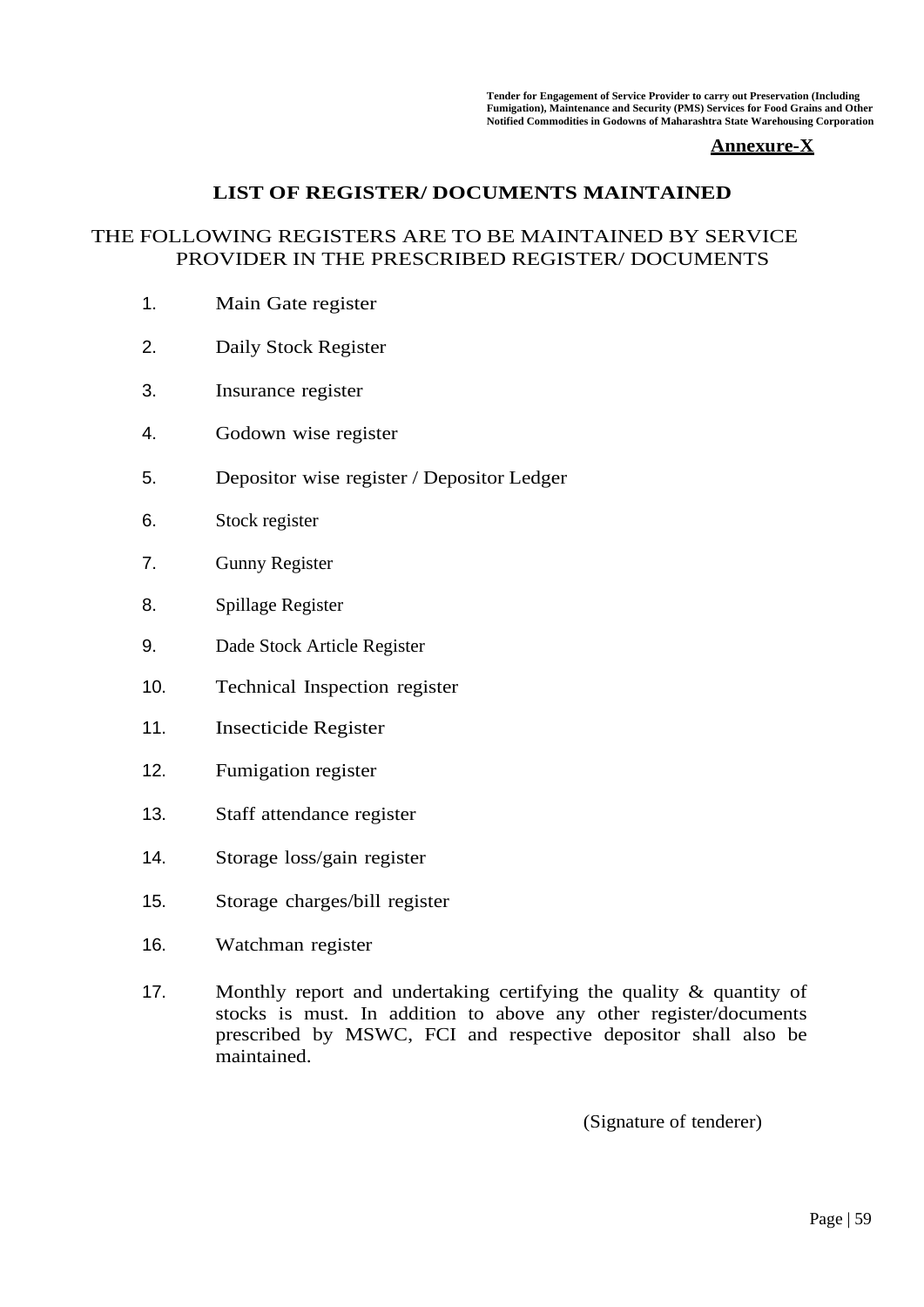### **Annexure- XI**

#### PRICE BID BOQ

To be submitted online only in prescribed format. Superscribing "FINANCIAL BID" in Excel Form (BOQ).

### PRICE BID ( For Providing PMS Services)

|                                                                                                                                                                                                                                                  | <b>Validate</b><br><b>Help</b><br><b>Item Rate BoQ</b><br><b>Print</b>                                                                                                                                                                                                                 |                      |                         |                                                                                                                                                             |                                           |                                                  |  |
|--------------------------------------------------------------------------------------------------------------------------------------------------------------------------------------------------------------------------------------------------|----------------------------------------------------------------------------------------------------------------------------------------------------------------------------------------------------------------------------------------------------------------------------------------|----------------------|-------------------------|-------------------------------------------------------------------------------------------------------------------------------------------------------------|-------------------------------------------|--------------------------------------------------|--|
| Tender Inviting Authority: Chairman and Managing Director MSWC Pune                                                                                                                                                                              |                                                                                                                                                                                                                                                                                        |                      |                         |                                                                                                                                                             |                                           |                                                  |  |
| Name of Work: Engagement of Service Provider to carry out Preservation (Including Fumigation), Maintenance and Security (PMS)<br>Services for Food Grains and Other Notified Commodities in Godowns of Maharashtra State Warehousing Corporation |                                                                                                                                                                                                                                                                                        |                      |                         |                                                                                                                                                             |                                           |                                                  |  |
|                                                                                                                                                                                                                                                  | Contract No: MSWC/BD & QC/PMS/21/2022 Dated 26.05.2022.                                                                                                                                                                                                                                |                      |                         |                                                                                                                                                             |                                           |                                                  |  |
|                                                                                                                                                                                                                                                  | Name of the Bidder/ Bidding Firm / Company:                                                                                                                                                                                                                                            |                      |                         |                                                                                                                                                             |                                           |                                                  |  |
|                                                                                                                                                                                                                                                  | <b>PRICE SCHEDULE</b><br>(This BOQ template must not be modified/replaced by the bidder and the same should be uploaded after filling the relevent columns, else<br>the bidder is liable to be rejected for this tender. Bidders are allowed to enter the Bidder Name and Values only) |                      |                         |                                                                                                                                                             |                                           |                                                  |  |
| <b>NUMBER</b>                                                                                                                                                                                                                                    | <b>TEXT</b>                                                                                                                                                                                                                                                                            | <b>NUMBER</b>        | <b>TEXT</b>             | <b>NUMBER</b>                                                                                                                                               | <b>NUMBER</b>                             | <b>TEXT</b>                                      |  |
| Sl.<br>No.                                                                                                                                                                                                                                       | <b>Item Description</b>                                                                                                                                                                                                                                                                | <b>Quantity</b>      | <b>Units</b>            | <b>BASIC RATE In</b><br><b>Figures To be entered</b><br>by the Bidder per MT/<br>per Month (Inclusive<br>of all applicable taxes<br>except GST)<br>Rs.<br>P | <b>TOTAL</b><br><b>AMOUNT</b><br>Rs.<br>P | <b>TOTAL</b><br><b>AMOUNT</b><br><b>In Words</b> |  |
| $\mathbf{1}$                                                                                                                                                                                                                                     | $\mathbf{2}$                                                                                                                                                                                                                                                                           | $\mathbf{3}$         | $\overline{\mathbf{4}}$ | 5                                                                                                                                                           | 6                                         | $\overline{7}$                                   |  |
| 1.01                                                                                                                                                                                                                                             | Preservation<br>(Including)<br>Fumigation),<br>Maintenance and Security (PMS) Services for<br>Food Grains and Other Notified Commodities<br>Godowns<br>of<br>Maharashtra<br><b>State</b><br>in<br><b>Warehousing Corporation</b>                                                       | 1.000                | <b>MT</b>               |                                                                                                                                                             | 0.00                                      | <b>INR Zero Only</b>                             |  |
| <b>Total in Figures</b>                                                                                                                                                                                                                          |                                                                                                                                                                                                                                                                                        |                      |                         |                                                                                                                                                             | 0.00                                      | <b>INR Zero Only</b>                             |  |
| <b>Ouoted Rate in Words</b>                                                                                                                                                                                                                      |                                                                                                                                                                                                                                                                                        | <b>INR Zero Only</b> |                         |                                                                                                                                                             |                                           |                                                  |  |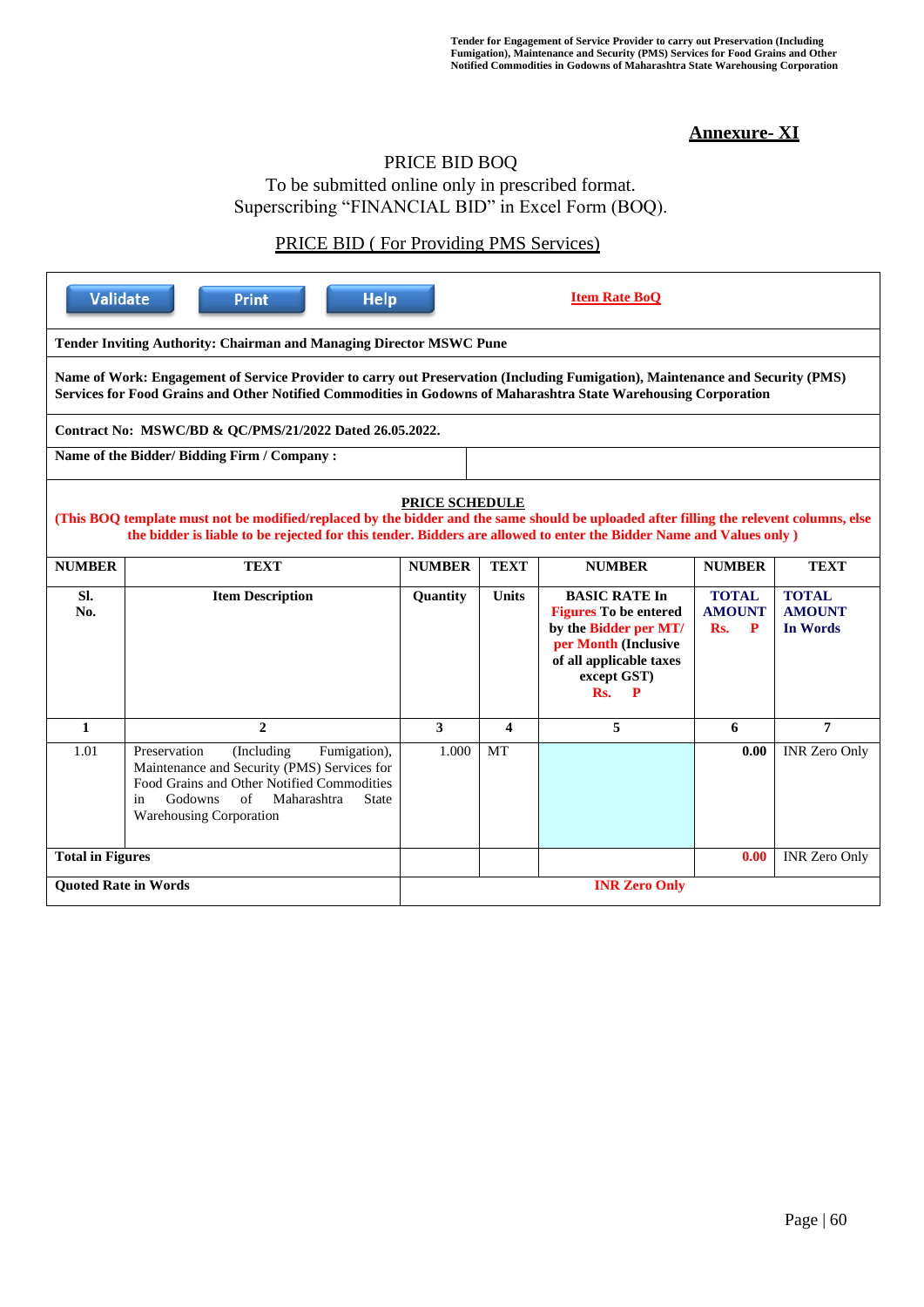### **ANNEXURE- XII**

### **FORWARDING LETTER & AFFIDAVIT (ON RS. 500 NON-JUDICIAL STAMP PAPER)**



Recent photograph of tenderer

From...( full name & address of the tenderer) has a set of the tenderer  $\sim$ 

To,

THE Chairman & Managing Director, Maharashtra State Warehousing Corporation, 583/B, Market Yard, Gultekadi, Pune-37

Dear Sir,

- 1. I submit the Sealed Tender for appointment as Service Provider for PMS services at from to
- 2. I have thoroughly examined and understood all the terms & conditions as contained in the Tender document, invitation to tender, General Information to Tenderer and its annexure & appendix and agree to abide by them.
- 3. I agree to keep the offer open for acceptance upto and inclusive of and to the extension of the said date by 30 days in case it is so decided by the Chairman  $\&$  MD. I/We shall be bound by communication of acceptance of the offer dispatched within the time. I/we also agree that if the date upto which the offer would remain open is declared a holiday for the Corporation the offer will remain open for acceptance till the next working day.
- 4. Demand draft No./ Electronic Clearing System (ECS) Ref. dated drawn on the

for Rs Rupees (in words) is enclosed as Earnest Money. In the event of my/our tender being accepted, I/We agree to furnish within fifteen working days of acceptance of the tender Security Deposit as stipulated in the Tender.

- 5. I do hereby declare that the entries made in the tender and Appendices/Annexures attached therein are true and also that I/We shall be bound by the act of my/our duly constituted Attorney.
- 6. I hereby declare that my Firm/Company has not been blacklisted or otherwise debarred during the last five years by the MAHARASHTRA STATE WAREHOUSING CORPORATION, or any department of Central or State Government or any other Public Sector Undertaking, or any other client, for any failure to comply with the terms and